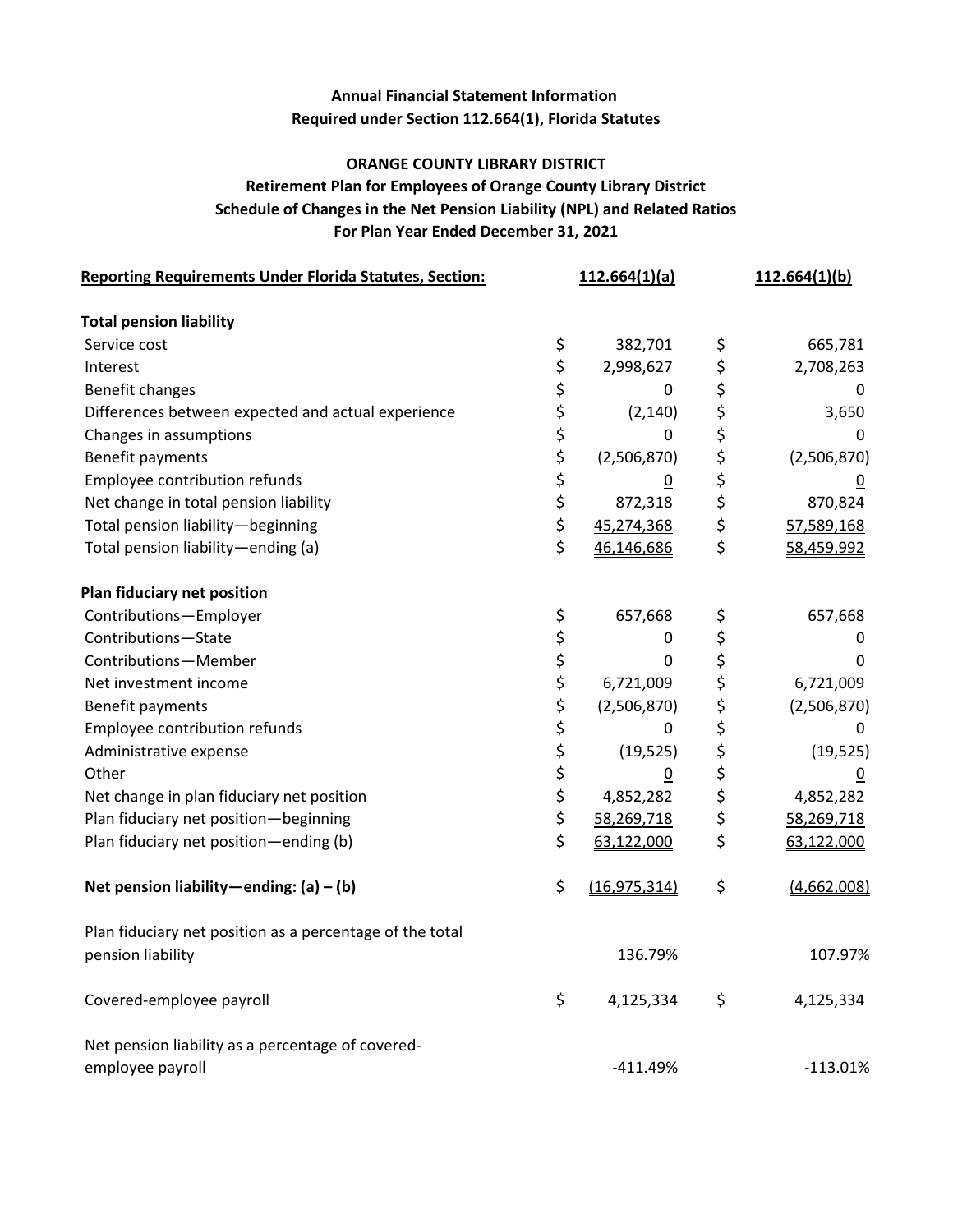Basis for demographic and economic assumptions used in the calculations of the projection of the Plan's net positions and expected retirement benefits:

|                          | <b>Valuation Basis</b> |                                                                |                    |                          |     |                                                         | <b>Varying Mortality Table</b> |                          |      |                                                                | <b>Varying Long-term Expected ROR</b> |                          |
|--------------------------|------------------------|----------------------------------------------------------------|--------------------|--------------------------|-----|---------------------------------------------------------|--------------------------------|--------------------------|------|----------------------------------------------------------------|---------------------------------------|--------------------------|
| Section 112.664(1)(c):   |                        | # Yrs of sustained payments:                                   |                    | 78.00                    |     | # Yrs of sustained payments:                            |                                | 78.00                    |      | # Yrs of sustained payments:                                   |                                       | 78.00                    |
| Section 112.664(1)(d):   |                        | <b>Recommended Contribution:</b><br>Contribution as % Val Pay: |                    | \$427,748<br>10.37%      |     | Recommended Contribution:<br>Contribution as % Val Pay: |                                | \$427,748<br>10.37%      |      | <b>Recommended Contribution:</b><br>Contribution as % Val Pay: |                                       | \$610,338<br>14.79%      |
| <b>Measurement Date</b>  |                        | <b>MV Assets</b>                                               | Inv. Return        | <b>Benefit Pmts</b>      |     | <b>MV Assets</b>                                        | Inv. Return                    | <b>Benefit Pmts</b>      |      | <b>MV Assets</b>                                               | Inv. Return                           | <b>Benefit Pmts</b>      |
| 01/01/2022               | \$                     | 63,122,000                                                     | 343,922            | $-222,494$               | l\$ | 63,122,000                                              | 343,922                        | $-222,494$               | \$   | 63,122,000                                                     | 244,147                               | $-222,494$               |
| 02/01/2022               |                        | 63,243,428                                                     | 344,585            | $-222,494$               | l\$ | 63,243,428                                              | 344,585                        | $-222,494$               | I\$  | 63,143,653                                                     | 244,231                               | $-222,494$               |
| 03/01/2022               |                        | 63,365,518                                                     | 345,251            | $-222,494$               | l\$ | 63,365,518                                              | 345,251                        | $-222,494$               | l\$  | 63,165,390                                                     | 244,315                               | $-222,494$               |
| 04/01/2022               | \$                     | 63,488,275                                                     | 345,921            | $-222,494$               |     | 63,488,275                                              | 345,921                        | $-222,494$               |      | 63,187,212                                                     | 244,400                               | $-222,494$               |
| 05/01/2022               |                        | 63,611,702                                                     | 346,595            | $-222,494$               |     | 63,611,702                                              | 346,595                        | $-222,494$               |      | 63,209,118                                                     | 244,485                               | $-222,494$               |
| 06/01/2022               |                        | 63,735,803                                                     | 347,272            | $-222,494$               |     | 63,735,803                                              | 347,272                        | $-222,494$               |      | 63,231,108                                                     | 244,570                               | $-222,494$               |
| 07/01/2022               | S                      | 63,860,581                                                     | 347,953            | $-222,494$               |     | 63,860,581                                              | 347,953                        | $-222,494$               |      | 63,253,184                                                     | 244,656                               | $-222,494$               |
| 08/01/2022               |                        | 63,986,040                                                     | 348,638            | $-222,494$               |     | 63,986,040                                              | 348,638                        | $-222,494$               | l\$  | 63,275,346                                                     | 244,741                               | $-222,494$               |
| 09/01/2022               |                        | 64,112,183                                                     | 349,326            | $-222,494$               |     | 64,112,183                                              | 349,326                        | $-222,494$               |      | 63,297,593                                                     | 244,828                               | $-222,494$               |
| 10/01/2022               | \$                     | 64,239,016                                                     | 350,019            | $-222,494$               |     | 64,239,016                                              | 350,019                        | $-222,494$               |      | 63,319,927                                                     | 244,914                               | $-222,494$               |
| 11/01/2022               |                        | 64,366,540                                                     | 350,715            | $-222,494$               |     | 64,366,540                                              | 350,715                        | $-222,494$               |      | 63,342,347                                                     | 245,001                               | $-222,494$               |
| 12/01/2022               |                        | 64,494,761                                                     | 351,414            | $-222,494$               |     | 64,494,761                                              | 351,414                        | $-222,494$               |      | 63,364,854                                                     | 245,088                               | $-222,494$               |
| 01/01/2023               |                        | 64,623,681                                                     | 352,103            | $-228,125$               |     | 64,623,681                                              | 352,103                        | $-228,125$               | l\$  | 63,387,448                                                     | 245,165                               | $-228,125$               |
| 02/01/2023               |                        | 64,747,659                                                     | 352,779            | $-228,125$               |     | 64,747,659                                              | 352,779                        | $-228,125$               |      | 63,404,488                                                     | 245,231                               | $-228,125$               |
| 03/01/2023               | \$                     | 64,872,313                                                     | 353,460            | $-228,125$               |     | 64,872,313                                              | 353,460                        | $-228,125$               |      | 63,421,594                                                     | 245,297                               | $-228,125$               |
| 04/01/2023               |                        | 64,997,648                                                     | 354,144            | $-228,125$               |     | 64,997,648                                              | 354,144                        | $-228,125$               |      | 63,438,766                                                     | 245,364                               | $-228,125$               |
| 05/01/2023               |                        | 65,123,667                                                     | 354,832            | $-228,125$               |     | 65,123,667                                              | 354,832                        | $-228,125$               |      | 63,456,005                                                     | 245,431                               | $-228,125$               |
| 06/01/2023               |                        | 65,250,374                                                     | 355,523            | $-228,125$               |     | 65,250,374                                              | 355,523                        | $-228,125$               |      | 63,473,310                                                     | 245,498                               | $-228,125$               |
| 07/01/2023               | \$                     | 65,377,772                                                     | 356,219            | $-228,125$               |     | 65,377,772                                              | 356,219                        | $-228,125$               |      | 63,490,683                                                     | 245,565                               | $-228,125$               |
| 08/01/2023               |                        | 65,505,866                                                     | 356,918            | $-228,125$               |     | 65,505,866                                              | 356,918                        | $-228,125$               |      | 63,508,123                                                     | 245,632                               | $-228,125$               |
| 09/01/2023               |                        | 65,634,659                                                     | 357,621            | $-228,125$               |     | 65,634,659                                              | 357,621                        | $-228,125$               | l\$  | 63,525,630                                                     | 245,700                               | $-228,125$               |
| 10/01/2023<br>11/01/2023 |                        | 65,764,155<br>65,894,357                                       | 358,328<br>359,038 | $-228,125$<br>$-228,125$ |     | 65,764,155<br>65,894,357                                | 358,328<br>359,038             | $-228,125$<br>$-228,125$ |      | 63,543,206<br>63,560,849                                       | 245,768<br>245,837                    | $-228,125$<br>$-228,125$ |
| 12/01/2023               |                        | 66,025,271                                                     | 359,753            | $-228,125$               |     | 66,025,271                                              | 359,753                        | $-228,125$               |      | 63,578,561                                                     | 245,905                               | $-228,125$               |
| 01/01/2024               |                        | 66,156,898                                                     | 360,462            | $-231,595$               |     | 66,156,898                                              | 360,462                        | $-231,595$               |      | 63,596,341                                                     | 245,968                               | $-231,595$               |
| 02/01/2024               |                        | 66,285,765                                                     | 361,165            | $-231,595$               | l\$ | 66,285,765                                              | 361,165                        | $-231,595$               | l\$  | 63,610,714                                                     | 246,023                               | $-231,595$               |
| 03/01/2024               |                        | 66,415,335                                                     | 361,872            | $-231,595$               | l\$ | 66,415,335                                              | 361,872                        | $-231,595$               |      | 63,625,142                                                     | 246,079                               | $-231,595$               |
| 04/01/2024               |                        | 66,545,613                                                     | 362,583            | $-231,595$               |     | 66,545,613                                              | 362,583                        | $-231,595$               |      | 63,639,626                                                     | 246,135                               | $-231,595$               |
| 05/01/2024               |                        | 66,676,601                                                     | 363,298            | $-231,595$               |     | 66,676,601                                              | 363,298                        | $-231,595$               |      | 63,654,166                                                     | 246,192                               | $-231,595$               |
| 06/01/2024               |                        | 66,808,305                                                     | 364,017            | $-231,595$               |     | 66,808,305                                              | 364,017                        | $-231,595$               |      | 63,668,763                                                     | 246,248                               | $-231,595$               |
| 07/01/2024               |                        | 66,940,727                                                     | 364,740            | $-231,595$               |     | 66,940,727                                              | 364,740                        | $-231,595$               |      | 63,683,416                                                     | 246,305                               | $-231,595$               |
| 08/01/2024               |                        | 67,073,872                                                     | 365,467            | $-231,595$               |     | 67,073,872                                              | 365,467                        | $-231,595$               |      | 63,698,126                                                     | 246,362                               | $-231,595$               |
| 09/01/2024               |                        | 67,207,744                                                     | 366,197            | $-231,595$               |     | 67,207,744                                              | 366,197                        | $-231,595$               |      | 63,712,893                                                     | 246,419                               | $-231,595$               |
| 10/01/2024               |                        | 67,342,346                                                     | 366,932            | $-231,595$               |     | 67,342,346                                              | 366,932                        | $-231,595$               |      | 63,727,717                                                     | 246,477                               | $-231,595$               |
| 11/01/2024               |                        | 67,477,683                                                     | 367,671            | $-231,595$               |     | 67,477,683                                              | 367,671                        | $-231,595$               |      | 63,742,599                                                     | 246,534                               | $-231,595$               |
| 12/01/2024               |                        | 67,613,759                                                     | 368,414            | $-231,595$               |     | 67,613,759                                              | 368,414                        | $-231,595$               |      | 63,757,538                                                     | 246,592                               | $-231,595$               |
| 01/01/2025               |                        | 67,750,578                                                     | 369,144            | $-237,752$               |     | 67,750,578                                              | 369,144                        | $-237,752$               |      | 63,772,535                                                     | 246,638                               | $-237,752$               |
| 02/01/2025               |                        | 67,881,969                                                     | 369,861            | $-237,752$               |     | 67,881,969                                              | 369,861                        | $-237,752$               |      | 63,781,421                                                     | 246,673                               | $-237,752$               |
| 03/01/2025               |                        | 68,014,078                                                     | 370,582            | $-237,752$               |     | 68,014,078                                              | 370,582                        | $-237,752$               |      | 63,790,342                                                     | 246,707                               | $-237,752$               |
| 04/01/2025<br>05/01/2025 |                        | 68,146,908                                                     | 371,307<br>372,036 | $-237,752$<br>$-237,752$ |     | 68,146,908                                              | 371,307<br>372,036             | $-237,752$<br>$-237,752$ |      | 63,799,297                                                     | 246,742<br>246,777                    | $-237,752$               |
| 06/01/2025               |                        | 68,280,462<br>68,414,746                                       | 372,769            | $-237,752$               |     | 68,280,462<br>68,414,746                                | 372,769                        | $-237,752$               |      | 63,808,287<br>63,817,312                                       | 246,812                               | $-237,752$<br>$-237,752$ |
| 07/01/2025               |                        | 68,549,763                                                     | 373,506            | $-237,752$               |     | 68,549,763                                              | 373,506                        | $-237,752$               |      | 63,826,372                                                     | 246,847                               | $-237,752$               |
| 08/01/2025               |                        | 68,685,516                                                     | 374,247            | $-237,752$               |     | 68,685,516                                              | 374,247                        | $-237,752$               |      | 63,835,467                                                     | 246,882                               | $-237,752$               |
| 09/01/2025               |                        | 68,822,011                                                     | 374,992            | $-237,752$               |     | 68,822,011                                              | 374,992                        | $-237,752$               |      | 63,844,597                                                     | 246,918                               | $-237,752$               |
| 10/01/2025               |                        | 68,959,250                                                     | 375,741            | $-237,752$               |     | 68,959,250                                              | 375,741                        | $-237,752$               |      | 63,853,763                                                     | 246,953                               | $-237,752$               |
| 11/01/2025               |                        | 69,097,239                                                     | 376,494            | $-237,752$               |     | 69,097,239                                              | 376,494                        | $-237,752$               |      | 63,862,964                                                     | 246,989                               | $-237,752$               |
| 12/01/2025               |                        | 69,235,981                                                     | 377,251            | $-237,752$               |     | 69,235,981                                              | 377,251                        | $-237,752$               |      | 63,872,200                                                     | 247,024                               | $-237,752$               |
| 01/01/2026               |                        | 69,375,480                                                     | 378,002            | $-241,632$               |     | 69,375,480                                              | 378,002                        | $-241,632$               |      | 63,881,473                                                     | 247,053                               | $-241,632$               |
| 02/01/2026               |                        | 69,511,850                                                     | 378,746            | $-241,632$               |     | 69,511,850                                              | 378,746                        | $-241,632$               |      | 63,886,894                                                     | 247,074                               | $-241,632$               |
| 03/01/2026               |                        | 69,648,964                                                     | 379,495            | $-241,632$               |     | 69,648,964                                              | 379,495                        | $-241,632$               |      | 63,892,336                                                     | 247,095                               | $-241,632$               |
| 04/01/2026               |                        | 69,786,827                                                     | 380,247            | $-241,632$               |     | 69,786,827                                              | 380,247                        | $-241,632$               |      | 63,897,799                                                     | 247,116                               | $-241,632$               |
| 05/01/2026               |                        | 69,925,442                                                     | 381,004            | $-241,632$               |     | 69,925,442                                              | 381,004                        | $-241,632$               |      | 63,903,283                                                     | 247,137                               | $-241,632$               |
| 06/01/2026               |                        | 70,064,813                                                     | 381,764            | $-241,632$               |     | 70,064,813                                              | 381,764                        | $-241,632$               |      | 63,908,788                                                     | 247,159                               | $-241,632$               |
| 07/01/2026               |                        | 70,204,946                                                     | 382,529            | $-241,632$               |     | 70,204,946                                              | 382,529                        | $-241,632$               |      | 63,914,315                                                     | 247,180                               | $-241,632$               |
| 08/01/2026               |                        | 70,345,843                                                     | 383,298            | $-241,632$               |     | 70,345,843                                              | 383,298                        | $-241,632$               |      | 63,919,863                                                     | 247,202                               | $-241,632$               |
| 09/01/2026               | ļŞ                     | 70,487,509                                                     | 384,071            | $-241,632$               | ΙŞ  | 70,487,509                                              | 384,071                        | $-241,632$               | ١>   | 63,925,433                                                     | 247,223                               | $-241,632$               |
| 10/01/2026               | $\varsigma$            | 70,629,949                                                     | 384,849            | $-241,632$               | l\$ | 70,629,949                                              | 384,849                        | $-241,632$               | l\$. | 63,931,024                                                     | 247,245                               | $-241,632$               |

#### **Reporting Requirements Under Florida Statutes, Section 112.664(1)(c) and (1)(d)**

## **Annual Financial Statement Information Required under Section 112.664(1), Florida Statutes**

# **ORANGE COUNTY LIBRARY DISTRICT Retirement Plan for Employees of Orange County Library District Projection of Plan's Net Position & Ability to Sustain Expected Retirement Benefits For Plan Year Ended December 31, 2021**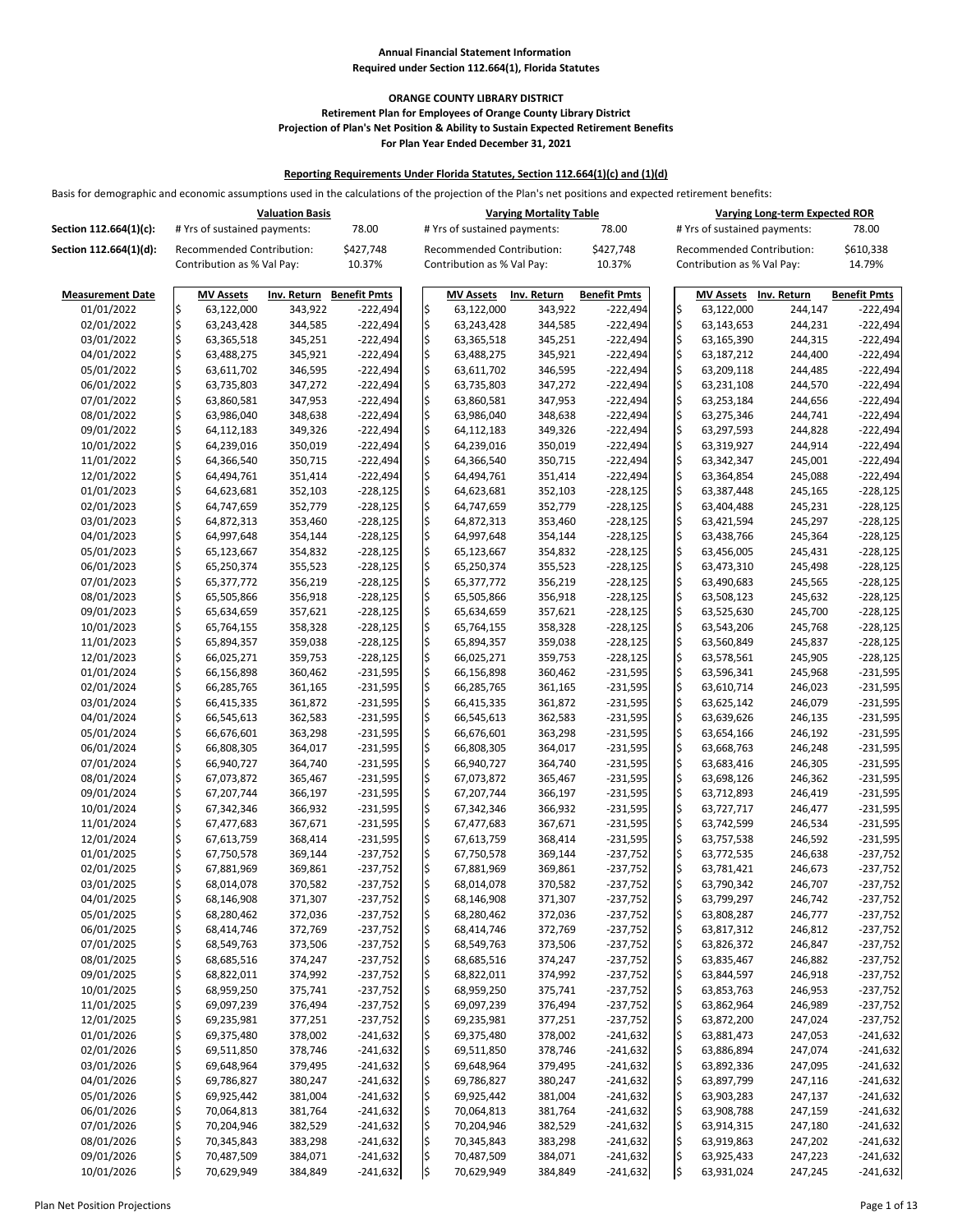| 11/01/2026 | ļ\$         | 70,773,166 | 385,631 | $-241,632$ | ļ\$                     | 70,773,166 | 385,631 | $-241,632$ | ļ\$                     | 63,936,637 | 247,267 | $-241,632$ |
|------------|-------------|------------|---------|------------|-------------------------|------------|---------|------------|-------------------------|------------|---------|------------|
| 12/01/2026 | $\varsigma$ | 70,917,164 | 386,417 | $-241,632$ | l\$                     | 70,917,164 | 386,417 | $-241,632$ | ļ\$                     | 63,942,272 | 247,288 | $-241,632$ |
| 01/01/2027 | \$          | 71,061,949 | 387,190 | $-247,898$ | $\varsigma$             | 71,061,949 | 387,190 | $-247,898$ | ļ\$                     | 63,947,928 | 247,298 | $-247,898$ |
|            |             |            |         |            |                         |            |         |            |                         |            |         |            |
| 02/01/2027 | l\$         | 71,201,241 | 387,950 | $-247,898$ | $\varsigma$             | 71,201,241 | 387,950 | $-247,898$ | ļ\$                     | 63,947,329 | 247,296 | $-247,898$ |
| 03/01/2027 |             | 71,341,293 | 388,714 | $-247,898$ | $\varsigma$             | 71,341,293 | 388,714 | $-247,898$ | ļ\$                     | 63,946,726 | 247,294 | $-247,898$ |
|            |             |            |         |            | $\frac{1}{2}$           |            |         |            |                         |            |         |            |
| 04/01/2027 | \$          | 71,482,109 | 389,483 | $-247,898$ |                         | 71,482,109 | 389,483 | $-247,898$ | \$                      | 63,946,122 | 247,291 | $-247,898$ |
| 05/01/2027 | \$          | 71,623,694 | 390,256 | $-247,898$ | l\$                     | 71,623,694 | 390,256 | $-247,898$ | ļ\$                     | 63,945,515 | 247,289 | $-247,898$ |
| 06/01/2027 | \$          | 71,766,052 | 391,033 | $-247,898$ | $\frac{1}{2}$           | 71,766,052 | 391,033 | $-247,898$ | ļ\$                     | 63,944,906 | 247,287 | $-247,898$ |
|            |             |            |         |            |                         |            |         |            |                         |            |         |            |
| 07/01/2027 | l\$         | 71,909,187 | 391,814 | $-247,898$ | $\varsigma$             | 71,909,187 | 391,814 | $-247,898$ | ļ\$                     | 63,944,295 | 247,284 | $-247,898$ |
| 08/01/2027 | \$          | 72,053,103 | 392,600 | $-247,898$ | $\frac{1}{2}$           | 72,053,103 | 392,600 | $-247,898$ | ļ\$                     | 63,943,681 | 247,282 | $-247,898$ |
|            |             |            |         |            | $\overline{\mathsf{S}}$ |            |         |            |                         |            |         |            |
| 09/01/2027 |             | 72,197,805 | 393,389 | $-247,898$ |                         | 72,197,805 | 393,389 | $-247,898$ | ļ\$                     | 63,943,065 | 247,279 | $-247,898$ |
| 10/01/2027 | l\$         | 72,343,296 | 394,184 | $-247,898$ | l\$                     | 72,343,296 | 394,184 | $-247,898$ | ļ\$                     | 63,942,446 | 247,277 | $-247,898$ |
| 11/01/2027 |             | 72,489,582 | 394,982 | $-247,898$ | $\overline{\mathsf{S}}$ | 72,489,582 | 394,982 | $-247,898$ | ļ\$                     | 63,941,825 | 247,275 | $-247,898$ |
|            |             |            |         |            |                         |            |         |            |                         |            |         |            |
| 12/01/2027 | \$          | 72,636,666 | 395,785 | $-247,898$ | $\varsigma$             | 72,636,666 | 395,785 | $-247,898$ | ļ\$                     | 63,941,202 | 247,272 | $-247,898$ |
| 01/01/2028 |             | 72,784,552 | 396,577 | $-253,483$ | $\overline{\mathsf{S}}$ | 72,784,552 | 396,577 | $-253,483$ | l\$                     | 63,940,576 | 247,259 | $-253,483$ |
| 02/01/2028 |             | 72,927,646 | 397,358 | $-253,483$ | l\$                     | 72,927,646 | 397,358 | $-253,483$ | ļ\$                     | 63,934,352 | 247,235 | $-253,483$ |
|            | \$          |            |         |            |                         |            |         |            |                         |            |         |            |
| 03/01/2028 | l\$         | 73,071,521 | 398,143 | $-253,483$ | l\$                     | 73,071,521 | 398,143 | $-253,483$ | l\$                     | 63,928,104 | 247,211 | $-253,483$ |
| 04/01/2028 |             | 73,216,181 | 398,933 | $-253,483$ | $\varsigma$             | 73,216,181 | 398,933 | $-253,483$ | ļ\$                     | 63,921,832 | 247,186 | $-253,483$ |
|            |             |            |         |            |                         |            |         |            |                         |            |         |            |
| 05/01/2028 | \$          | 73,361,631 | 399,727 | $-253,483$ | $\overline{\varsigma}$  | 73,361,631 | 399,727 | $-253,483$ | ļ\$                     | 63,915,535 | 247,162 | $-253,483$ |
| 06/01/2028 | \$          | 73,507,874 | 400,525 | $-253,483$ | l\$                     | 73,507,874 | 400,525 | $-253,483$ | ļ\$                     | 63,909,214 | 247,137 | $-253,483$ |
| 07/01/2028 | \$          | 73,654,916 | 401,327 | $-253,483$ | $\overline{\mathsf{S}}$ | 73,654,916 | 401,327 | $-253,483$ | ļ\$                     | 63,902,869 | 247,113 | $-253,483$ |
|            |             |            |         |            |                         |            |         |            |                         |            |         |            |
| 08/01/2028 |             | 73,802,760 | 402,134 | $-253,483$ | $\frac{1}{2}$           | 73,802,760 | 402,134 | $-253,483$ | ļ\$                     | 63,896,498 | 247,088 | $-253,483$ |
| 09/01/2028 |             | 73,951,411 | 402,946 | $-253,483$ | l\$                     | 73,951,411 | 402,946 | $-253,483$ | l\$                     | 63,890,104 | 247,063 | $-253,483$ |
| 10/01/2028 |             | 74,100,874 | 403,761 | $-253,483$ | $\overline{\mathsf{S}}$ | 74,100,874 | 403,761 | $-253,483$ | ļ\$                     | 63,883,684 | 247,039 | $-253,483$ |
|            |             |            |         |            |                         |            |         |            |                         |            |         |            |
| 11/01/2028 | \$          | 74,251,152 | 404,582 | $-253,483$ | $\varsigma$             | 74,251,152 | 404,582 | $-253,483$ | ļ\$                     | 63,877,240 | 247,014 | $-253,483$ |
| 12/01/2028 |             | 74,402,251 | 405,406 | $-253,483$ | $\overline{\mathsf{S}}$ | 74,402,251 | 405,406 | $-253,483$ | ļ\$                     | 63,870,770 | 246,989 | $-253,483$ |
| 01/01/2029 |             |            |         | $-260,765$ | $\varsigma$             |            |         | $-260,765$ | ļ\$                     |            |         | $-260,765$ |
|            | \$          | 74,554,174 | 406,216 |            |                         | 74,554,174 | 406,216 |            |                         | 63,864,276 | 246,949 |            |
| 02/01/2029 |             | 74,699,625 | 407,010 | $-260,765$ | l\$                     | 74,699,625 | 407,010 | $-260,765$ | ļ\$                     | 63,850,460 | 246,896 | $-260,765$ |
| 03/01/2029 | \$          | 74,845,870 | 407,808 | $-260,765$ | $\overline{\mathsf{S}}$ | 74,845,870 | 407,808 | $-260,765$ | ļ\$                     | 63,836,591 | 246,842 | $-260,765$ |
|            |             |            |         |            |                         |            |         |            |                         |            |         |            |
| 04/01/2029 |             | 74,992,913 | 408,610 | $-260,765$ | l\$                     | 74,992,913 | 408,610 | $-260,765$ | l\$                     | 63,822,668 | 246,788 | $-260,765$ |
| 05/01/2029 | \$          | 75,140,758 | 409,417 | $-260,765$ | \$                      | 75,140,758 | 409,417 | $-260,765$ | $\overline{\mathsf{S}}$ | 63,808,691 | 246,734 | $-260,765$ |
| 06/01/2029 | ļ\$         | 75,289,410 | 410,229 | $-260,765$ | l\$                     | 75,289,410 | 410,229 | $-260,765$ | \$                      | 63,794,659 | 246,680 | $-260,765$ |
|            |             |            |         |            |                         |            |         |            |                         |            |         |            |
| 07/01/2029 | l\$         | 75,438,874 | 411,045 | $-260,765$ | l\$                     | 75,438,874 | 411,045 | $-260,765$ | ļ\$                     | 63,780,574 | 246,625 | $-260,765$ |
| 08/01/2029 | \$          | 75,589,154 | 411,865 | $-260,765$ | l\$                     | 75,589,154 | 411,865 | $-260,765$ | ļ\$                     | 63,766,434 | 246,570 | $-260,765$ |
| 09/01/2029 |             | 75,740,254 | 412,690 | $-260,765$ | ¦\$                     | 75,740,254 | 412,690 | $-260,765$ | ļ\$                     | 63,752,239 | 246,515 | $-260,765$ |
|            |             |            |         |            |                         |            |         |            |                         |            |         |            |
| 10/01/2029 |             | 75,892,178 | 413,519 | $-260,765$ | l\$                     | 75,892,178 | 413,519 | $-260,765$ | l\$                     | 63,737,989 | 246,460 | $-260,765$ |
| 11/01/2029 |             | 76,044,932 | 414,352 | $-260,765$ |                         | 76,044,932 | 414,352 | $-260,765$ | ļ\$                     | 63,723,684 | 246,404 | $-260,765$ |
| 12/01/2029 |             | 76,198,519 | 415,191 | $-260,765$ | l\$                     | 76,198,519 | 415,191 | $-260,765$ | l\$                     | 63,709,324 | 246,349 | $-260,765$ |
|            |             |            |         |            |                         |            |         |            |                         |            |         |            |
| 01/01/2030 |             | 76,352,945 | 416,021 | $-265,428$ | $\frac{1}{2}$           | 76,352,945 | 416,021 | $-265,428$ | ļ\$                     | 63,694,907 | 246,284 | $-265,428$ |
| 02/01/2030 |             | 76,503,538 | 416,843 | $-265,428$ | $\overline{\mathsf{S}}$ | 76,503,538 | 416,843 | $-265,428$ | ļ\$                     | 63,675,763 | 246,210 | $-265,428$ |
|            |             |            |         |            |                         |            |         |            |                         |            |         |            |
| 03/01/2030 |             | 76,654,953 | 417,669 | $-265,428$ | l\$                     | 76,654,953 | 417,669 | $-265,428$ | l\$                     | 63,656,545 | 246,135 | $-265,428$ |
| 04/01/2030 |             | 76,807,194 | 418,500 | $-265,428$ | l\$                     | 76,807,194 | 418,500 | $-265,428$ | ļ\$                     | 63,637,253 | 246,061 | $-265,428$ |
| 05/01/2030 |             | 76,960,267 | 419,336 | $-265,428$ | l\$                     | 76,960,267 | 419,336 | $-265,428$ | l\$                     | 63,617,885 | 245,986 | $-265,428$ |
|            |             |            |         |            |                         |            |         |            |                         |            |         |            |
| 06/01/2030 |             | 77,114,174 | 420,176 | $-265,428$ | $\frac{1}{2}$           | 77,114,174 | 420,176 | $-265,428$ | l\$                     | 63,598,443 | 245,910 | $-265,428$ |
| 07/01/2030 |             | 77,268,922 | 421,020 | $-265,428$ | $\overline{\mathsf{S}}$ | 77,268,922 | 421,020 | $-265,428$ | ļ\$                     | 63,578,925 | 245,835 | $-265,428$ |
| 08/01/2030 |             | 77,424,515 | 421,870 | $-265,428$ | l\$                     | 77,424,515 | 421,870 | $-265,428$ | l\$                     | 63,559,331 | 245,759 | $-265,428$ |
|            |             |            |         |            |                         |            |         |            |                         |            |         |            |
| 09/01/2030 |             | 77,580,956 | 422,724 | $-265,428$ | $\overline{\mathsf{S}}$ | 77,580,956 | 422,724 | $-265,428$ | ļ\$                     | 63,539,662 | 245,682 | $-265,428$ |
| 10/01/2030 |             | 77,738,252 | 423,582 | $-265,428$ | $\frac{1}{2}$           | 77,738,252 | 423,582 | $-265,428$ | ļ\$                     | 63,519,917 | 245,606 | $-265,428$ |
| 11/01/2030 | \$          | 77,896,406 | 424,445 | $-265,428$ | $\varsigma$             | 77,896,406 | 424,445 | $-265,428$ | l\$                     | 63,500,095 | 245,529 | $-265,428$ |
|            |             |            |         |            |                         |            |         |            |                         |            |         |            |
| 12/01/2030 |             | 78,055,423 | 425,313 | $-265,428$ | $\overline{\mathsf{S}}$ | 78,055,423 | 425,313 | $-265,428$ | ļ\$                     | 63,480,196 | 245,452 | $-265,428$ |
| 01/01/2031 |             | 78,215,309 | 426,158 | $-275,857$ | l\$                     | 78,215,309 | 426,158 | $-275,857$ | l\$                     | 63,460,220 | 245,354 | $-275,857$ |
| 02/01/2031 |             | 78,365,609 | 426,978 | $-275,857$ | l\$                     | 78,365,609 | 426,978 | $-275,857$ | ļ\$                     | 63,429,717 | 245,236 | $-275,857$ |
|            |             |            |         |            |                         |            |         |            |                         |            |         |            |
| 03/01/2031 |             | 78,516,730 | 427,803 | $-275,857$ | $\varsigma$             | 78,516,730 | 427,803 | $-275,857$ | ļ\$                     | 63,399,096 | 245,118 | $-275,857$ |
| 04/01/2031 |             | 78,668,676 | 428,632 | $-275,857$ | l\$                     | 78,668,676 | 428,632 | $-275,857$ | l\$                     | 63,368,357 | 244,999 | $-275,857$ |
| 05/01/2031 | \$          | 78,821,451 | 429,466 | $-275,857$ | l\$                     | 78,821,451 | 429,466 | $-275,857$ | ļ\$                     | 63,337,499 | 244,879 | $-275,857$ |
|            |             |            |         |            |                         |            |         |            |                         |            |         |            |
| 06/01/2031 |             | 78,975,060 | 430,304 | $-275,857$ | ¦\$                     | 78,975,060 | 430,304 | $-275,857$ | ļ\$                     | 63,306,520 | 244,759 | $-275,857$ |
| 07/01/2031 |             | 79,129,507 | 431,147 | $-275,857$ | ¦\$                     | 79,129,507 | 431,147 | $-275,857$ |                         | 63,275,422 | 244,638 | $-275,857$ |
| 08/01/2031 |             | 79,284,798 | 431,995 | $-275,857$ | l\$                     | 79,284,798 | 431,995 | $-275,857$ | ļ\$                     | 63,244,204 | 244,517 | $-275,857$ |
|            |             |            |         |            |                         |            |         |            |                         |            |         |            |
| 09/01/2031 |             | 79,440,936 | 432,847 | $-275,857$ | l\$                     | 79,440,936 | 432,847 | $-275,857$ | l\$                     | 63,212,864 | 244,396 | $-275,857$ |
| 10/01/2031 |             | 79,597,926 | 433,704 | $-275,857$ | l\$                     | 79,597,926 | 433,704 | $-275,857$ | ļ\$                     | 63,181,403 | 244,274 | $-275,857$ |
| 11/01/2031 |             | 79,755,773 | 434,566 | $-275,857$ | l\$                     | 79,755,773 | 434,566 | $-275,857$ | l\$                     | 63,149,820 | 244,152 | $-275,857$ |
|            |             |            |         |            |                         |            |         |            |                         |            |         |            |
| 12/01/2031 |             | 79,914,482 | 435,432 | $-275,857$ |                         | 79,914,482 | 435,432 | $-275,857$ |                         | 63,118,115 | 244,029 | $-275,857$ |
| 01/01/2032 |             | 80,074,056 | 436,286 | $-282,007$ | \$                      | 80,074,056 | 436,286 | $-282,007$ | ¦\$                     | 63,086,287 | 243,894 | $-282,007$ |
| 02/01/2032 | l\$         | 80,228,336 | 437,128 | $-282,007$ | l\$                     | 80,228,336 | 437,128 | $-282,007$ | ļ\$                     | 63,048,174 | 243,746 | $-282,007$ |
|            |             |            |         |            |                         |            |         |            |                         |            |         |            |
| 03/01/2032 |             | 80,383,457 | 437,975 | $-282,007$ | \$                      | 80,383,457 | 437,975 | $-282,007$ | ļ\$                     | 63,009,913 | 243,598 | $-282,007$ |
| 04/01/2032 |             | 80,539,424 | 438,826 | $-282,007$ |                         | 80,539,424 | 438,826 | $-282,007$ | ļ\$                     | 62,971,503 | 243,449 | $-282,007$ |
| 05/01/2032 |             | 80,696,244 | 439,682 | $-282,007$ | l\$                     | 80,696,244 | 439,682 | $-282,007$ | ļ\$                     | 62,932,945 | 243,300 | $-282,007$ |
|            |             |            |         |            |                         |            |         |            |                         |            |         |            |
| 06/01/2032 |             | 80,853,919 | 440,543 | $-282,007$ | ¦\$                     | 80,853,919 | 440,543 | $-282,007$ | ļ\$                     | 62,894,238 | 243,150 | $-282,007$ |
| 07/01/2032 |             | 81,012,454 | 441,408 | $-282,007$ | l\$                     | 81,012,454 | 441,408 | $-282,007$ | ļ\$                     | 62,855,380 | 242,999 | $-282,007$ |
| 08/01/2032 |             | 81,171,855 | 442,278 | $-282,007$ |                         | 81,171,855 | 442,278 | $-282,007$ |                         | 62,816,372 | 242,848 | $-282,007$ |
|            |             |            |         |            |                         |            |         |            |                         |            |         |            |
| 09/01/2032 |             | 81,332,126 | 443,153 | $-282,007$ |                         | 81,332,126 | 443,153 | $-282,007$ | ļ\$                     | 62,777,213 | 242,696 | $-282,007$ |
| 10/01/2032 |             | 81,493,272 | 444,032 | $-282,007$ | l\$                     | 81,493,272 | 444,032 | $-282,007$ | \$                      | 62,737,902 | 242,544 | $-282,007$ |
| 11/01/2032 |             | 81,655,297 | 444,917 | $-282,007$ | l\$                     | 81,655,297 | 444,917 | $-282,007$ | ļ\$                     | 62,698,439 | 242,391 | $-282,007$ |
|            |             |            |         |            |                         |            |         |            |                         |            |         |            |
| 12/01/2032 |             | 81,818,207 | 445,806 | $-282,007$ | ¦\$                     | 81,818,207 | 445,806 | $-282,007$ | ļ\$                     | 62,658,823 | 242,237 | $-282,007$ |
| 01/01/2033 | \$          | 81,982,006 | 446,687 | $-286,685$ | \$                      | 81,982,006 | 446,687 | $-286,685$ | l\$                     | 62,619,053 | 242,074 | $-286,685$ |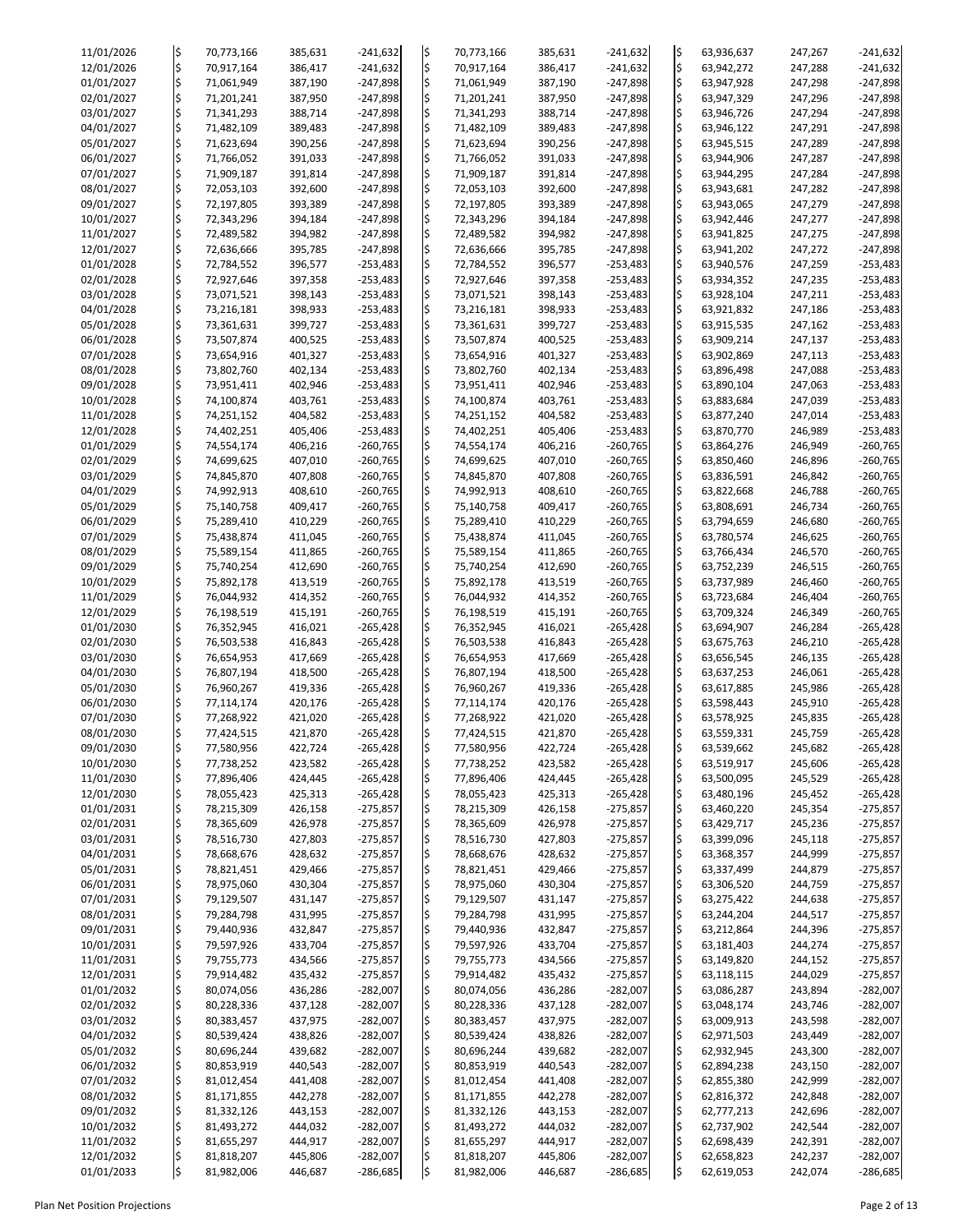| 02/01/2033 | ¦\$                     | 82,142,008 | 447,560 | $-286,685$ | ¦\$ | 82,142,008 | 447,560 | $-286,685$ | l\$           | 62,574,443 | 241,901 | $-286,685$ |
|------------|-------------------------|------------|---------|------------|-----|------------|---------|------------|---------------|------------|---------|------------|
| 03/01/2033 | ļ\$                     | 82,302,884 | 448,439 | $-286,685$ | l\$ | 82,302,884 | 448,439 | $-286,685$ | \$            | 62,529,659 | 241,728 | $-286,685$ |
| 04/01/2033 | \$                      | 82,464,637 | 449,321 | $-286,685$ | l\$ | 82,464,637 | 449,321 | $-286,685$ | \$            | 62,484,702 | 241,554 | $-286,685$ |
|            |                         |            |         |            |     |            |         |            |               |            |         |            |
| 05/01/2033 | \$                      | 82,627,274 | 450,209 | $-286,685$ | l\$ | 82,627,274 | 450,209 | $-286,685$ | \$            | 62,439,571 | 241,379 | $-286,685$ |
| 06/01/2033 | l\$                     | 82,790,798 | 451,102 | $-286,685$ | l\$ | 82,790,798 | 451,102 | $-286,685$ | \$            | 62,394,264 | 241,203 | $-286,685$ |
| 07/01/2033 | \$                      | 82,955,214 | 451,999 | $-286,685$ |     | 82,955,214 | 451,999 | $-286,685$ | \$            | 62,348,783 | 241,027 | $-286,685$ |
|            |                         |            |         |            |     |            |         |            |               |            |         |            |
| 08/01/2033 | l\$                     | 83,120,528 | 452,901 | $-286,685$ | l\$ | 83,120,528 | 452,901 | $-286,685$ | \$            | 62,303,125 | 240,850 | $-286,685$ |
| 09/01/2033 | l\$                     | 83,286,745 | 453,809 | $-286,685$ | l\$ | 83,286,745 | 453,809 | $-286,685$ | $\frac{1}{2}$ | 62,257,290 | 240,673 | $-286,685$ |
| 10/01/2033 | \$                      | 83,453,868 | 454,721 | $-286,685$ | l\$ | 83,453,868 | 454,721 | $-286,685$ | \$            | 62,211,277 | 240,494 | $-286,685$ |
|            |                         |            |         |            |     |            |         |            |               |            |         |            |
| 11/01/2033 | l\$                     | 83,621,904 | 455,638 | $-286,685$ | l\$ | 83,621,904 | 455,638 | $-286,685$ | \$            | 62,165,087 | 240,315 | $-286,685$ |
| 12/01/2033 | \$                      | 83,790,857 | 456,560 | $-286,685$ |     | 83,790,857 | 456,560 | $-286,685$ | \$            | 62,118,717 | 240,136 | $-286,685$ |
| 01/01/2034 | l\$                     | 83,960,732 | 457,470 | $-293,086$ | l\$ | 83,960,732 | 457,470 | $-293,086$ | \$            | 62,072,167 | 239,943 | $-293,086$ |
|            |                         |            |         |            |     |            |         |            |               |            |         |            |
| 02/01/2034 | \$                      | 84,125,116 | 458,367 | $-293,086$ | l\$ | 84,125,116 | 458,367 | $-293,086$ | \$            | 62,019,024 | 239,737 | $-293,086$ |
| 03/01/2034 | \$                      | 84,290,397 | 459,269 | $-293,086$ | l\$ | 84,290,397 | 459,269 | $-293,086$ | $\varsigma$   | 61,965,675 | 239,530 | $-293,086$ |
| 04/01/2034 | l\$                     | 84,456,580 | 460,176 | $-293,086$ | l\$ | 84,456,580 | 460,176 | $-293,086$ | \$            | 61,912,119 | 239,323 | $-293,086$ |
|            |                         |            |         |            |     |            |         |            |               |            |         |            |
| 05/01/2034 | \$                      | 84,623,671 | 461,088 | $-293,086$ | l\$ | 84,623,671 | 461,088 | $-293,086$ | \$            | 61,858,356 | 239,114 | $-293,086$ |
| 06/01/2034 | \$                      | 84,791,673 | 462,005 | $-293,086$ | l\$ | 84,791,673 | 462,005 | $-293,086$ | \$            | 61,804,384 | 238,905 | $-293,086$ |
| 07/01/2034 | \$                      | 84,960,592 | 462,927 | $-293,086$ | l\$ | 84,960,592 | 462,927 | $-293,086$ | \$            | 61,750,204 | 238,695 | $-293,086$ |
|            |                         |            |         |            |     |            |         |            |               |            |         |            |
| 08/01/2034 | \$                      | 85,130,434 | 463,854 | $-293,086$ | l\$ | 85,130,434 | 463,854 | $-293,086$ | \$            | 61,695,813 | 238,485 | $-293,086$ |
| 09/01/2034 | \$                      | 85,301,202 | 464,786 | $-293,086$ | l\$ | 85,301,202 | 464,786 | $-293,086$ | \$            | 61,641,212 | 238,273 | $-293,086$ |
| 10/01/2034 | \$                      | 85,472,902 | 465,723 | $-293,086$ | l\$ | 85,472,902 | 465,723 | $-293,086$ | \$            | 61,586,399 | 238,061 | $-293,086$ |
|            |                         |            |         |            |     |            |         |            |               |            |         |            |
| 11/01/2034 | \$                      | 85,645,540 | 466,666 | $-293,086$ | l\$ | 85,645,540 | 466,666 | $-293,086$ | \$            | 61,531,373 | 237,847 | $-293,086$ |
| 12/01/2034 | l\$                     | 85,819,119 | 467,613 | $-293,086$ | l\$ | 85,819,119 | 467,613 | $-293,086$ | \$            | 61,476,135 | 237,633 | $-293,086$ |
| 01/01/2035 | \$                      | 85,993,647 | 468,547 | $-299,801$ |     | 85,993,647 | 468,547 | $-299,801$ | \$            | 61,420,682 | 237,406 | $-299,801$ |
|            |                         |            |         |            |     |            |         |            |               |            |         |            |
| 02/01/2035 | l\$                     | 86,162,393 | 469,469 | $-299,801$ | l\$ | 86,162,393 | 469,469 | $-299,801$ | \$            | 61,358,287 | 237,164 | $-299,801$ |
| 03/01/2035 | l\$                     | 86,332,061 | 470,395 | $-299,801$ | l\$ | 86,332,061 | 470,395 | $-299,801$ | \$            | 61,295,649 | 236,921 | $-299,801$ |
| 04/01/2035 | \$                      | 86,502,654 | 471,326 | $-299,801$ | l\$ | 86,502,654 | 471,326 | $-299,801$ | $\frac{1}{2}$ | 61,232,769 | 236,677 | $-299,801$ |
|            |                         |            |         |            |     |            |         |            |               |            |         |            |
| 05/01/2035 | l\$                     | 86,674,179 | 472,262 | $-299,801$ |     | 86,674,179 | 472,262 | $-299,801$ | \$            | 61,169,646 | 236,433 | $-299,801$ |
| 06/01/2035 | l\$                     | 86,846,640 | 473,203 | $-299,801$ | l\$ | 86,846,640 | 473,203 | $-299,801$ | \$            | 61,106,278 | 236,187 | $-299,801$ |
| 07/01/2035 |                         | 87,020,042 | 474,150 | $-299,801$ | l\$ | 87,020,042 | 474,150 | $-299,801$ | \$            | 61,042,664 | 235,941 | $-299,801$ |
|            |                         |            |         |            |     |            |         |            |               |            |         |            |
| 08/01/2035 | $\overline{\mathsf{S}}$ | 87,194,391 | 475,101 | $-299,801$ | l\$ | 87,194,391 | 475,101 | $-299,801$ | \$            | 60,978,804 | 235,693 | $-299,801$ |
| 09/01/2035 | l\$                     | 87,369,691 | 476,058 | $-299,801$ | I\$ | 87,369,691 | 476,058 | $-299,801$ | l\$           | 60,914,696 | 235,445 | $-299,801$ |
| 10/01/2035 |                         | 87,545,948 | 477,020 | $-299,801$ | l\$ | 87,545,948 | 477,020 | $-299,801$ | ¦\$           | 60,850,340 | 235,196 | $-299,801$ |
|            |                         |            |         |            |     |            |         |            |               |            |         |            |
| 11/01/2035 |                         | 87,723,167 | 477,987 | $-299,801$ | l\$ | 87,723,167 | 477,987 | $-299,801$ | \$            | 60,785,735 | 234,945 | $-299,801$ |
| 12/01/2035 |                         | 87,901,354 | 478,960 | $-299,801$ | l\$ | 87,901,354 | 478,960 | $-299,801$ | \$            | 60,720,879 | 234,694 | $-299,801$ |
| 01/01/2036 |                         | 88,080,513 | 479,915 | $-308,147$ |     | 88,080,513 | 479,915 | $-308,147$ | ¦\$           | 60,655,772 | 234,426 | $-308,147$ |
|            |                         |            |         |            |     |            |         |            |               |            |         |            |
| 02/01/2036 |                         | 88,252,281 | 480,853 | $-308,147$ | l\$ | 88,252,281 | 480,853 | $-308,147$ | \$            | 60,582,051 | 234,140 | $-308,147$ |
| 03/01/2036 |                         | 88,424,986 | 481,795 | $-308,147$ | l\$ | 88,424,986 | 481,795 | $-308,147$ | \$            | 60,508,044 | 233,853 | $-308,147$ |
| 04/01/2036 |                         | 88,598,635 | 482,743 | $-308,147$ | l\$ | 88,598,635 | 482,743 | $-308,147$ | \$            | 60,433,750 | 233,565 | $-308,147$ |
|            |                         |            |         |            |     |            |         |            |               |            |         |            |
| 05/01/2036 |                         | 88,773,231 | 483,696 | $-308,147$ |     | 88,773,231 | 483,696 | $-308,147$ | \$            | 60,359,168 | 233,276 | $-308,147$ |
| 06/01/2036 | l\$                     | 88,948,780 | 484,654 | $-308,147$ |     | 88,948,780 | 484,654 | $-308,147$ | ¦\$           | 60,284,298 | 232,986 | $-308,147$ |
| 07/01/2036 |                         | 89,125,287 | 485,618 | $-308,147$ | l\$ | 89,125,287 | 485,618 | $-308,147$ | \$            | 60,209,137 | 232,695 | $-308,147$ |
|            |                         |            |         |            |     |            |         |            |               |            |         |            |
| 08/01/2036 | \$                      | 89,302,758 | 486,586 | $-308,147$ | l\$ | 89,302,758 | 486,586 | $-308,147$ | \$            | 60,133,685 | 232,403 | $-308,147$ |
| 09/01/2036 |                         | 89,481,197 | 487,560 | $-308,147$ | l\$ | 89,481,197 | 487,560 | $-308,147$ | $\frac{1}{2}$ | 60,057,941 | 232,109 | $-308,147$ |
| 10/01/2036 |                         | 89,660,610 | 488,539 | $-308,147$ |     | 89,660,610 | 488,539 | $-308,147$ | \$            | 59,981,903 | 231,815 | $-308,147$ |
|            |                         |            |         |            |     |            |         |            |               |            |         |            |
| 11/01/2036 |                         | 89,841,003 | 489,524 | $-308,147$ |     | 89,841,003 | 489,524 | $-308,147$ | \$            | 59,905,571 | 231,519 | $-308,147$ |
| 12/01/2036 | \$                      | 90,022,380 | 490,514 | $-308,147$ | l\$ | 90,022,380 | 490,514 | $-308,147$ | \$            | 59,828,942 | 231,222 | $-308,147$ |
| 01/01/2037 |                         | 90,204,747 | 491,486 | $-316,698$ | l\$ | 90,204,747 | 491,486 | $-316,698$ | \$            | 59,752,017 | 230,907 | $-316,698$ |
|            |                         |            |         |            |     |            |         |            |               |            |         |            |
| 02/01/2037 |                         | 90,379,535 | 492,440 | $-316,698$ | l\$ | 90,379,535 | 492,440 | $-316,698$ | \$            | 59,666,226 | 230,575 | $-316,698$ |
| 03/01/2037 |                         | 90,555,277 | 493,399 | $-316,698$ | l\$ | 90,555,277 | 493,399 | $-316,698$ | \$            | 59,580,103 | 230,241 | $-316,698$ |
| 04/01/2037 |                         | 90,731,979 | 494,364 | $-316,698$ |     | 90,731,979 | 494,364 | $-316,698$ | \$            | 59,493,647 | 229,906 | $-316,698$ |
|            |                         |            |         |            |     |            |         |            |               |            |         |            |
| 05/01/2037 |                         | 90,909,645 | 495,334 | $-316,698$ | l\$ | 90,909,645 | 495,334 | $-316,698$ | ¦\$           | 59,406,855 | 229,570 | $-316,698$ |
| 06/01/2037 |                         | 91,088,280 | 496,309 | $-316,698$ |     | 91,088,280 | 496,309 | $-316,698$ | $\varsigma$   | 59,319,727 | 229,232 | $-316,698$ |
| 07/01/2037 |                         | 91,267,891 | 497,289 | $-316,698$ | l\$ | 91,267,891 | 497,289 | $-316,698$ | \$            | 59,232,261 | 228,893 | $-316,698$ |
| 08/01/2037 |                         | 91,448,482 | 498,275 | $-316,698$ | l\$ | 91,448,482 | 498,275 | $-316,698$ | \$            | 59,144,456 | 228,553 | $-316,698$ |
|            |                         |            |         |            |     |            |         |            |               |            |         |            |
| 09/01/2037 | \$                      | 91,630,058 | 499,266 | $-316,698$ |     | 91,630,058 | 499,266 | $-316,698$ | \$            | 59,056,311 | 228,212 | $-316,698$ |
| 10/01/2037 | l\$                     | 91,812,626 | 500,262 | $-316,698$ |     | 91,812,626 | 500,262 | $-316,698$ | ¦\$           | 58,967,825 | 227,869 | $-316,698$ |
| 11/01/2037 |                         | 91,996,190 | 501,264 | $-316,698$ |     | 91,996,190 | 501,264 | $-316,698$ | $\varsigma$   | 58,878,996 | 227,525 | $-316,698$ |
|            |                         |            |         |            |     |            |         |            |               |            |         |            |
| 12/01/2037 |                         | 92,180,756 | 502,271 | $-316,698$ | l\$ | 92,180,756 | 502,271 | $-316,698$ | \$            | 58,789,823 | 227,179 | $-316,698$ |
| 01/01/2038 |                         | 92,366,330 | 503,265 | $-323,721$ |     | 92,366,330 | 503,265 | $-323,721$ | \$            | 58,700,304 | 226,819 | $-323,721$ |
| 02/01/2038 |                         | 92,545,874 | 504,245 | $-323,721$ |     | 92,545,874 | 504,245 | $-323,721$ | $\frac{1}{2}$ | 58,603,401 | 226,443 | $-323,721$ |
| 03/01/2038 |                         |            |         |            |     |            |         |            |               |            |         |            |
|            |                         | 92,726,398 | 505,231 | $-323,721$ |     | 92,726,398 | 505,231 | $-323,721$ |               | 58,506,123 | 226,066 | $-323,721$ |
| 04/01/2038 | \$                      | 92,907,908 | 506,221 | -323,721   | l\$ | 92,907,908 | 506,221 | $-323,721$ | \$            | 58,408,469 | 225,688 | $-323,721$ |
| 05/01/2038 | l\$                     | 93,090,408 | 507,217 | $-323,721$ | l\$ | 93,090,408 | 507,217 | $-323,721$ | l\$           | 58,310,435 | 225,308 | $-323,721$ |
|            |                         |            |         |            |     |            |         |            |               |            |         |            |
| 06/01/2038 |                         | 93,273,904 | 508,219 | $-323,721$ | \$  | 93,273,904 | 508,219 | $-323,721$ | \$            | 58,212,023 | 224,927 | $-323,721$ |
| 07/01/2038 |                         | 93,458,402 | 509,226 | $-323,721$ |     | 93,458,402 | 509,226 | $-323,721$ | ļ\$           | 58,113,228 | 224,544 | $-323,721$ |
| 08/01/2038 |                         | 93,643,907 | 510,238 | $-323,721$ |     | 93,643,907 | 510,238 | $-323,721$ | \$            | 58,014,051 | 224,160 | $-323,721$ |
| 09/01/2038 |                         | 93,830,424 | 511,256 | $-323,721$ |     | 93,830,424 | 511,256 | $-323,721$ | \$            | 57,914,490 | 223,774 | $-323,721$ |
|            |                         |            |         |            |     |            |         |            |               |            |         |            |
| 10/01/2038 |                         | 94,017,960 | 512,280 | $-323,721$ |     | 94,017,960 | 512,280 | $-323,721$ | \$            | 57,814,543 | 223,387 | $-323,721$ |
| 11/01/2038 |                         | 94,206,519 | 513,309 | $-323,721$ |     | 94,206,519 | 513,309 | $-323,721$ | ¦\$           | 57,714,208 | 222,998 | $-323,721$ |
| 12/01/2038 |                         | 94,396,107 | 514,344 | $-323,721$ |     | 94,396,107 | 514,344 | $-323,721$ | ļ\$           | 57,613,485 | 222,608 | $-323,721$ |
|            |                         |            |         |            |     |            |         |            |               |            |         |            |
| 01/01/2039 |                         | 94,586,730 | 515,368 | $-329,915$ |     | 94,586,730 | 515,368 | $-329,915$ | \$            | 57,512,372 | 222,204 | $-329,915$ |
| 02/01/2039 |                         | 94,772,183 | 516,380 | $-329,915$ |     | 94,772,183 | 516,380 | $-329,915$ | ¦\$           | 57,404,660 | 221,786 | $-329,915$ |
| 03/01/2039 | ļ\$                     | 94,958,648 | 517,398 | $-329,915$ |     | 94,958,648 | 517,398 | $-329,915$ | \$            | 57,296,532 | 221,367 | $-329,915$ |
|            |                         |            |         |            |     |            |         |            |               |            |         |            |
| 04/01/2039 | ļ\$                     | 95,146,130 | 518,421 | $-329,915$ |     | 95,146,130 | 518,421 | $-329,915$ | \$            | 57,187,984 | 220,947 | $-329,915$ |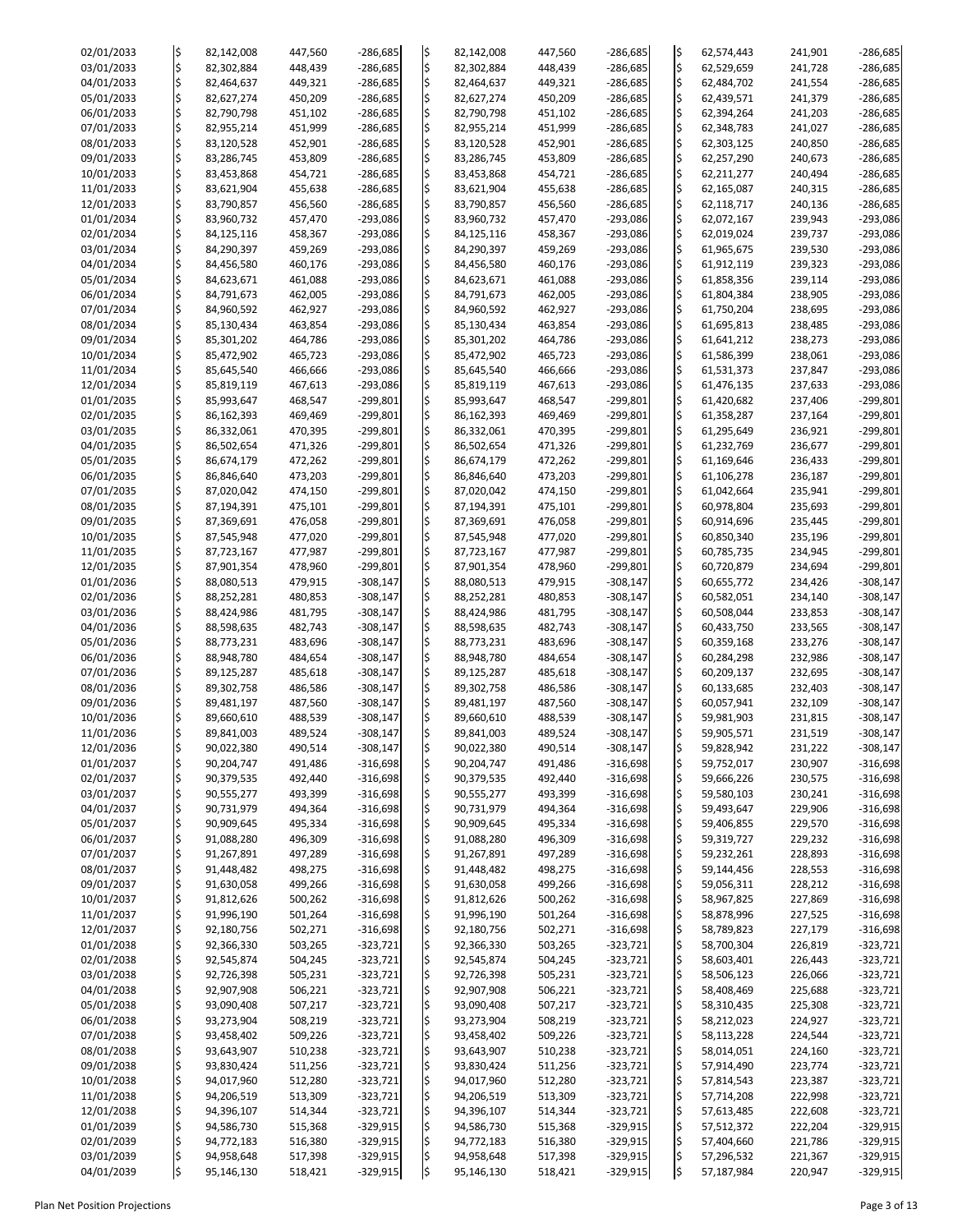| 05/01/2039 | ļ\$         | 95,334,636  | 519,450 | $-329,915$ | I\$.                    | 95,334,636  | 519,450 | $-329,915$ | ļ\$ | 57,079,016 | 220,525 | $-329,915$ |
|------------|-------------|-------------|---------|------------|-------------------------|-------------|---------|------------|-----|------------|---------|------------|
| 06/01/2039 | $\varsigma$ | 95,524,171  | 520,484 | $-329,915$ | l\$                     | 95,524,171  | 520,484 | $-329,915$ | l\$ | 56,969,626 | 220,101 | $-329,915$ |
|            |             |             |         |            |                         |             |         |            |     |            |         |            |
| 07/01/2039 | \$          | 95,714,740  | 521,524 | $-329,915$ | $\overline{\mathsf{S}}$ | 95,714,740  | 521,524 | $-329,915$ | \$  | 56,859,812 | 219,675 | $-329,915$ |
| 08/01/2039 | l\$         | 95,906,349  | 522,570 | $-329,915$ | l\$                     | 95,906,349  | 522,570 | $-329,915$ | l\$ | 56,749,572 | 219,248 | $-329,915$ |
|            |             |             |         |            |                         |             |         |            |     |            |         |            |
| 09/01/2039 |             | 96,099,005  | 523,622 | $-329,915$ | $\overline{\mathsf{S}}$ | 96,099,005  | 523,622 | $-329,915$ | l\$ | 56,638,905 | 218,819 | $-329,915$ |
| 10/01/2039 | \$          | 96,292,711  | 524,679 | $-329,915$ | l\$                     | 96,292,711  | 524,679 | $-329,915$ | l\$ | 56,527,809 | 218,389 | $-329,915$ |
|            |             |             |         |            |                         |             |         |            |     |            |         |            |
| 11/01/2039 | \$          | 96,487,475  | 525,742 | $-329,915$ |                         | 96,487,475  | 525,742 | $-329,915$ | l\$ | 56,416,283 | 217,957 | $-329,915$ |
| 12/01/2039 | l\$         | 96,683,303  | 526,811 | $-329,915$ | l\$                     | 96,683,303  | 526,811 | $-329,915$ | \$  | 56,304,325 | 217,523 | $-329,915$ |
|            |             |             |         |            |                         |             |         |            |     |            |         |            |
| 01/01/2040 | l\$         | 96,880,198  | 527,879 | $-332,271$ | l\$                     | 96,880,198  | 527,879 | $-332,271$ | l\$ | 56,191,933 | 217,083 | $-332,271$ |
| 02/01/2040 | \$          | 97,075,807  | 528,947 | $-332,271$ | l\$                     | 97,075,807  | 528,947 | $-332,271$ | ļ\$ | 56,076,745 | 216,637 | $-332,271$ |
| 03/01/2040 |             |             | 530,020 | $-332,271$ | l\$                     |             | 530,020 |            | l\$ |            | 216,189 |            |
|            | \$          | 97,272,483  |         |            |                         | 97,272,483  |         | $-332,271$ |     | 55,961,111 |         | $-332,271$ |
| 04/01/2040 | l\$         | 97,470,232  | 531,100 | $-332,271$ | l\$                     | 97,470,232  | 531,100 | $-332,271$ | l\$ | 55,845,028 | 215,739 | $-332,271$ |
| 05/01/2040 |             | 97,669,061  | 532,185 | $-332,271$ | l\$                     | 97,669,061  | 532,185 | $-332,271$ | ļ\$ | 55,728,496 | 215,287 | $-332,271$ |
|            |             |             |         |            |                         |             |         |            |     |            |         |            |
| 06/01/2040 | \$          | 97,868,974  | 533,276 | $-332,271$ | ļ\$                     | 97,868,974  | 533,276 | $-332,271$ | ¦\$ | 55,611,512 | 214,834 | $-332,271$ |
| 07/01/2040 |             | 98,069,980  | 534,373 | $-332,271$ | l\$                     | 98,069,980  | 534,373 | $-332,271$ | l\$ | 55,494,075 | 214,379 | $-332,271$ |
|            |             |             |         |            |                         |             |         |            |     |            |         |            |
| 08/01/2040 | \$          | 98,272,082  | 535,476 | $-332,271$ |                         | 98,272,082  | 535,476 | $-332,271$ | \$  | 55,376,183 | 213,922 | $-332,271$ |
| 09/01/2040 | l\$         | 98,475,287  | 536,585 | $-332,271$ | l\$                     | 98,475,287  | 536,585 | $-332,271$ | l\$ | 55,257,834 | 213,464 | $-332,271$ |
|            |             |             |         |            |                         |             |         |            |     |            |         |            |
| 10/01/2040 |             | 98,679,601  | 537,701 | $-332,271$ | l\$                     | 98,679,601  | 537,701 | $-332,271$ | ļ\$ | 55,139,027 | 213,003 | $-332,271$ |
| 11/01/2040 | \$          | 98,885,031  | 538,822 | $-332,271$ | l\$                     | 98,885,031  | 538,822 | $-332,271$ | \$  | 55,019,759 | 212,541 | $-332,271$ |
|            |             |             |         |            | l\$                     |             |         |            |     |            |         |            |
| 12/01/2040 | \$          | 99,091,582  | 539,949 | $-332,271$ |                         | 99,091,582  | 539,949 | $-332,271$ | ļ\$ | 54,900,029 | 212,077 | $-332,271$ |
| 01/01/2041 | l\$         | 99,299,260  | 541,086 | $-331,262$ | l\$                     | 99,299,260  | 541,086 | $-331,262$ | \$  | 54,779,836 | 211,613 | $-331,262$ |
| 02/01/2041 | l\$         | 99,509,084  | 542,231 | $-331,262$ | l\$                     | 99,509,084  | 542,231 | $-331,262$ | l\$ | 54,660,187 | 211,150 | $-331,262$ |
|            |             |             |         |            |                         |             |         |            |     |            |         |            |
| 03/01/2041 |             | 99,720,052  | 543,382 | $-331,262$ | l\$                     | 99,720,052  | 543,382 | $-331,262$ | l\$ | 54,540,075 | 210,684 | $-331,262$ |
| 04/01/2041 |             | 99,932,173  | 544,540 | $-331,262$ | l\$                     | 99,932,173  | 544,540 | $-331,262$ | ¦\$ | 54,419,497 | 210,217 | $-331,262$ |
|            |             |             |         |            |                         |             |         |            |     |            |         |            |
| 05/01/2041 | l\$         | 100,145,451 | 545,704 | $-331,262$ | l\$                     | 100,145,451 | 545,704 | $-331,262$ | l\$ | 54,298,453 | 209,748 | $-331,262$ |
| 06/01/2041 | l\$         | 100,359,893 | 546,875 | $-331,262$ | l\$                     | 100,359,893 | 546,875 | $-331,262$ | ¦\$ | 54,176,939 | 209,277 | $-331,262$ |
|            |             |             |         |            |                         |             |         |            |     |            |         |            |
| 07/01/2041 | l\$         | 100,575,505 | 548,051 | $-331,262$ | l\$                     | 100,575,505 | 548,051 | $-331,262$ | ¦\$ | 54,054,954 | 208,805 | $-331,262$ |
| 08/01/2041 |             | 100,792,295 | 549,235 | $-331,262$ | l\$                     | 100,792,295 | 549,235 | $-331,262$ | l\$ | 53,932,497 | 208,330 | $-331,262$ |
|            |             |             |         |            |                         |             |         |            |     |            |         |            |
| 09/01/2041 | l\$         | 101,010,267 | 550,424 | $-331,262$ | l\$                     | 101,010,267 | 550,424 | $-331,262$ | \$  | 53,809,565 | 207,854 | $-331,262$ |
| 10/01/2041 |             | 101,229,430 | 551,621 | $-331,262$ | I\$                     | 101,229,430 | 551,621 | $-331,262$ | l\$ | 53,686,157 | 207,376 | $-331,262$ |
|            |             |             |         |            |                         |             |         |            |     |            |         |            |
| 11/01/2041 | l\$         | 101,449,788 | 552,823 | $-331,262$ |                         | 101,449,788 | 552,823 | $-331,262$ | l\$ | 53,562,271 | 206,896 | $-331,262$ |
| 12/01/2041 | I\$         | 101,671,350 | 554,033 | $-331,262$ | I\$                     | 101,671,350 | 554,033 | $-331,262$ | l\$ | 53,437,905 | 206,414 | $-331,262$ |
| 01/01/2042 | l\$         | 101,894,121 |         | $-333,371$ |                         | 101,894,121 |         | $-333,371$ | l\$ |            | 205,926 | $-333,371$ |
|            |             |             | 555,243 |            |                         |             | 555,243 |            |     | 53,313,057 |         |            |
| 02/01/2042 | l\$         | 102,115,992 | 556,454 | $-333,371$ | l\$                     | 102,115,992 | 556,454 | $-333,371$ | l\$ | 53,185,612 | 205,432 | $-333,371$ |
| 03/01/2042 |             | 102,339,075 | 557,671 | $-333,371$ |                         | 102,339,075 | 557,671 | $-333,371$ | l\$ | 53,057,673 | 204,937 | $-333,371$ |
|            |             |             |         |            |                         |             |         |            |     |            |         |            |
| 04/01/2042 |             | 102,563,376 | 558,896 | $-333,371$ | l\$                     | 102,563,376 | 558,896 | $-333,371$ | l\$ | 52,929,239 | 204,439 | $-333,371$ |
| 05/01/2042 |             | 102,788,900 | 560,127 | $-333,371$ |                         | 102,788,900 | 560,127 | $-333,371$ | l\$ | 52,800,307 | 203,939 | $-333,371$ |
|            |             |             |         |            |                         |             |         |            |     |            |         |            |
| 06/01/2042 |             | 103,015,656 | 561,364 | $-333,371$ | I\$                     | 103,015,656 | 561,364 | $-333,371$ | l\$ | 52,670,875 | 203,438 | $-333,371$ |
| 07/01/2042 |             | 103,243,649 | 562,609 | $-333,371$ | l\$                     | 103,243,649 | 562,609 | $-333,371$ | l\$ | 52,540,942 | 202,934 | $-333,371$ |
|            |             |             |         |            |                         |             |         |            |     |            |         |            |
| 08/01/2042 |             | 103,472,887 | 563,860 | $-333,371$ | I\$                     | 103,472,887 | 563,860 | $-333,371$ | ļ\$ | 52,410,505 | 202,429 | $-333,371$ |
| 09/01/2042 |             | 103,703,376 | 565,118 | $-333,371$ |                         | 103,703,376 | 565,118 | $-333,371$ | l\$ | 52,279,563 | 201,922 | $-333,371$ |
|            |             |             |         |            |                         |             |         |            |     |            |         |            |
| 10/01/2042 | l\$         | 103,935,123 | 566,383 | $-333,371$ | l\$                     | 103,935,123 | 566,383 | $-333,371$ | ļ\$ | 52,148,114 | 201,412 | $-333,371$ |
| 11/01/2042 |             | 104,168,135 | 567,655 | $-333,371$ | l\$                     | 104,168,135 | 567,655 | $-333,371$ | ļ\$ | 52,016,155 | 200,901 | $-333,371$ |
|            |             |             |         |            |                         |             |         |            |     |            |         |            |
| 12/01/2042 |             | 104,402,419 | 568,933 | $-333,371$ | l\$                     | 104,402,419 | 568,933 | $-333,371$ | l\$ | 51,883,685 | 200,388 | $-333,371$ |
| 01/01/2043 |             | 104,637,981 | 570,223 | $-331,993$ | l\$                     | 104,637,981 | 570,223 | $-331,993$ | l\$ | 51,750,702 | 199,875 | $-331,993$ |
| 02/01/2043 |             | 104,876,211 | 571,523 | $-331,993$ |                         | 104,876,211 | 571,523 | $-331,993$ | l\$ | 51,618,584 | 199,363 | $-331,993$ |
|            |             |             |         |            |                         |             |         |            |     |            |         |            |
| 03/01/2043 |             | 105,115,741 | 572,831 | $-331,993$ | l\$                     | 105,115,741 | 572,831 | $-331,993$ | ļ\$ | 51,485,954 | 198,849 | $-331,993$ |
| 04/01/2043 |             | 105,356,579 | 574,145 | $-331,993$ | l\$                     | 105,356,579 | 574,145 | $-331,993$ | l\$ | 51,352,810 | 198,333 | $-331,993$ |
|            |             |             |         |            |                         |             |         |            |     |            |         |            |
| 05/01/2043 |             | 105,598,731 | 575,467 | $-331,993$ | l\$                     | 105,598,731 | 575,467 | $-331,993$ | l\$ | 51,219,151 | 197,816 | $-331,993$ |
| 06/01/2043 | ¦\$         | 105,842,205 | 576,796 | $-331,993$ |                         | 105,842,205 | 576,796 | $-331,993$ | ļ\$ | 51,084,973 | 197,296 | $-331,993$ |
| 07/01/2043 |             | 106,087,008 |         | $-331,993$ |                         | 106,087,008 |         |            | l\$ |            |         |            |
|            | l\$         |             | 578,132 |            | I\$                     |             | 578,132 | $-331,993$ |     | 50,950,276 | 196,774 | $-331,993$ |
| 08/01/2043 |             | 106,333,147 | 579,475 | $-331,993$ | l\$                     | 106,333,147 | 579,475 | $-331,993$ | l\$ | 50,815,057 | 196,250 | $-331,993$ |
| 09/01/2043 |             | 106,580,629 | 580,826 | $-331,993$ | l\$                     | 106,580,629 | 580,826 | $-331,993$ | l\$ | 50,679,313 | 195,724 | $-331,993$ |
|            |             |             |         |            |                         |             |         |            |     |            |         |            |
| 10/01/2043 |             | 106,829,462 | 582,184 | $-331,993$ | I\$                     | 106,829,462 | 582,184 | $-331,993$ | l\$ | 50,543,044 | 195,196 | $-331,993$ |
| 11/01/2043 | l\$         | 107,079,654 | 583,550 | $-331,993$ | l\$                     | 107,079,654 | 583,550 | $-331,993$ | l\$ | 50,406,247 | 194,666 | $-331,993$ |
| 12/01/2043 | l\$         | 107,331,211 | 584,923 | $-331,993$ |                         | 107,331,211 | 584,923 | $-331,993$ | l\$ | 50,268,920 | 194,134 | $-331,993$ |
|            |             |             |         |            |                         |             |         |            |     |            |         |            |
| 01/01/2044 |             | 107,584,141 | 586,310 | $-329,422$ | l\$                     | 107,584,141 | 586,310 | $-329,422$ | l\$ | 50,131,060 | 193,604 | $-329,422$ |
| 02/01/2044 |             | 107,841,029 | 587,713 | $-329,422$ | l\$                     | 107,841,029 | 587,713 | $-329,422$ | ļ\$ | 49,995,243 | 193,078 | $-329,422$ |
|            |             |             |         |            |                         |             |         |            |     |            |         |            |
| 03/01/2044 |             | 108,099,320 | 589,122 | $-329,422$ | l\$                     | 108,099,320 | 589,122 | $-329,422$ | l\$ | 49,858,899 | 192,550 | $-329,422$ |
| 04/01/2044 |             | 108,359,020 | 590,540 | $-329,422$ | l\$                     | 108,359,020 | 590,540 | $-329,422$ | l\$ | 49,722,027 | 192,020 | $-329,422$ |
|            |             |             |         |            |                         |             |         |            |     |            |         |            |
| 05/01/2044 |             | 108,620,138 | 591,965 | $-329,422$ | l\$                     | 108,620,138 | 591,965 | $-329,422$ | l\$ | 49,584,625 | 191,487 | $-329,422$ |
| 06/01/2044 |             | 108,882,681 | 593,398 | $-329,422$ |                         | 108,882,681 | 593,398 | $-329,422$ |     | 49,446,690 | 190,953 | $-329,422$ |
|            |             |             |         |            | k.                      |             |         |            |     |            |         |            |
| 07/01/2044 | $\varsigma$ | 109,146,657 | 594,839 | $-329,422$ |                         | 109,146,657 | 594,839 | $-329,422$ | ¦\$ | 49,308,221 | 190,416 | $-329,422$ |
| 08/01/2044 | I\$         | 109,412,074 | 596,288 | $-329,422$ | ļ\$                     | 109,412,074 | 596,288 | $-329,422$ | ļ\$ | 49,169,215 | 189,878 | $-329,422$ |
| 09/01/2044 |             | 109,678,940 | 597,744 | $-329,422$ |                         | 109,678,940 | 597,744 | $-329,422$ | ļ\$ | 49,029,671 | 189,337 | $-329,422$ |
|            |             |             |         |            |                         |             |         |            |     |            |         |            |
| 10/01/2044 | \$          | 109,947,262 | 599,209 | $-329,422$ | ļ\$                     | 109,947,262 | 599,209 | $-329,422$ | ļ\$ | 48,889,585 | 188,794 | $-329,422$ |
| 11/01/2044 |             | 110,217,049 | 600,681 | $-329,422$ |                         | 110,217,049 | 600,681 | $-329,422$ | ļ\$ | 48,748,958 | 188,249 | $-329,422$ |
|            |             |             |         |            |                         |             |         |            |     |            |         |            |
| 12/01/2044 |             | 110,488,308 | 602,162 | $-329,422$ |                         | 110,488,308 | 602,162 | $-329,422$ | ļ\$ | 48,607,785 | 187,702 | $-329,422$ |
| 01/01/2045 | I\$         | 110,761,048 | 603,666 | $-323,581$ |                         | 110,761,048 | 603,666 | $-323,581$ | l\$ | 48,466,065 | 187,164 | $-323,581$ |
|            |             | 111,041,133 |         |            |                         |             |         | $-323,581$ |     |            |         |            |
| 02/01/2045 |             |             | 605,195 | $-323,581$ |                         | 111,041,133 | 605,195 |            | l\$ | 48,329,649 | 186,636 | $-323,581$ |
| 03/01/2045 | \$          | 111,322,747 | 606,732 | $-323,581$ |                         | 111,322,747 | 606,732 | $-323,581$ | ļ\$ | 48,192,704 | 186,105 | $-323,581$ |
| 04/01/2045 |             | 111,605,898 | 608,278 | $-323,581$ |                         | 111,605,898 | 608,278 | $-323,581$ |     | 48,055,228 | 185,573 | $-323,581$ |
|            |             |             |         |            |                         |             |         |            | ļ\$ |            |         |            |
| 05/01/2045 |             | 111,890,595 | 609,832 | $-323,581$ |                         | 111,890,595 | 609,832 | $-323,581$ | ļ\$ | 47,917,219 | 185,038 | $-323,581$ |
| 06/01/2045 | l\$         | 112,176,846 | 611,394 | $-323,581$ | ļ\$                     | 112,176,846 | 611,394 | $-323,581$ | ļ\$ | 47,778,676 | 184,501 | $-323,581$ |
|            |             |             |         |            |                         |             |         |            |     |            |         |            |
| 07/01/2045 | l\$         | 112,464,659 | 612,965 | $-323,581$ |                         | 112,464,659 | 612,965 | $-323,581$ | ļ\$ | 47,639,596 | 183,962 | $-323,581$ |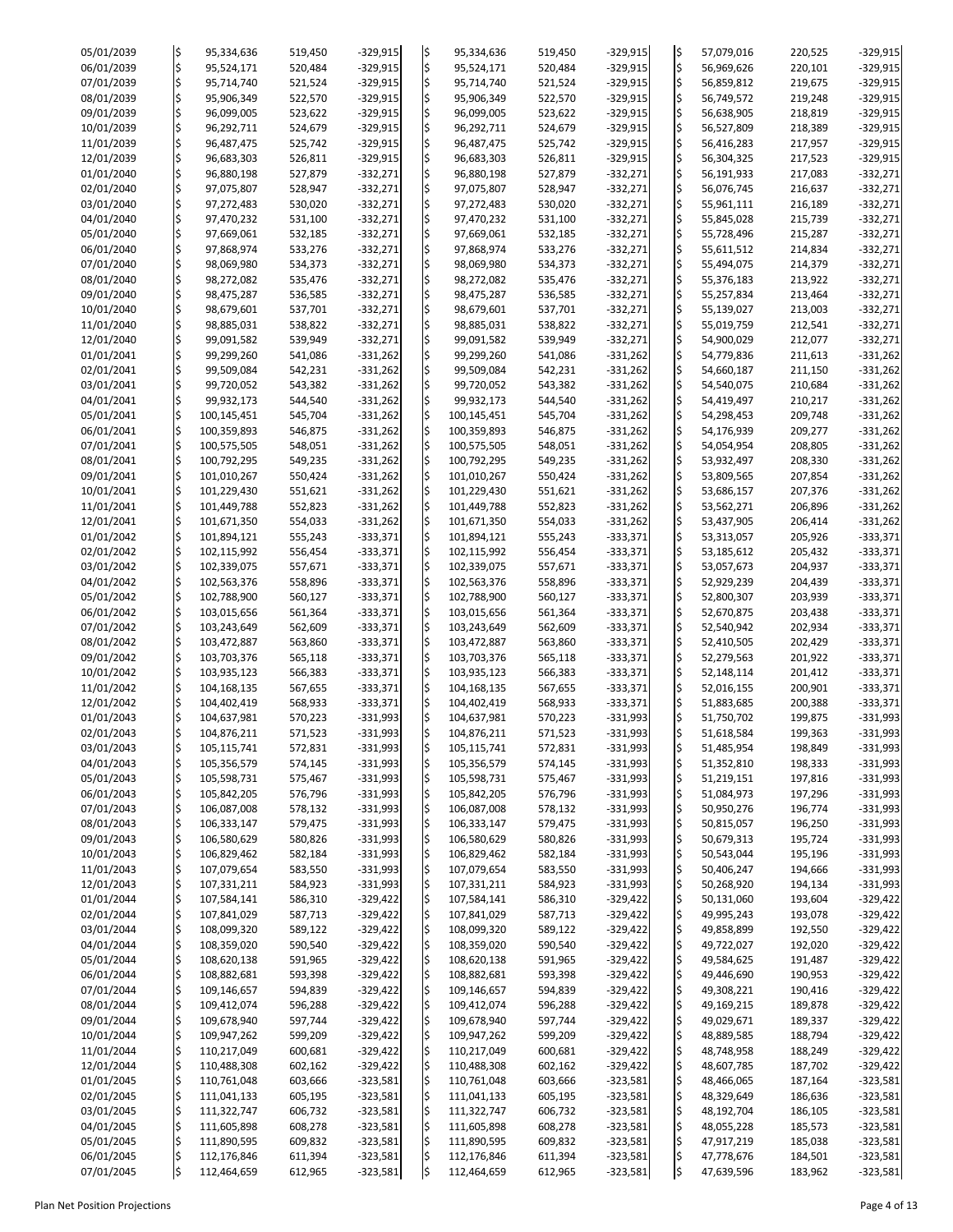| 08/01/2045 | l\$         | 112,754,042   | 614,544 | $-323,581$ | l\$ | 112,754,042   | 614,544 | $-323,581$ | ¦\$ | 47,499,977 | 183,421 | $-323,581$ |
|------------|-------------|---------------|---------|------------|-----|---------------|---------|------------|-----|------------|---------|------------|
| 09/01/2045 | \$          | 113,045,006   | 616,133 | $-323,581$ | l\$ | 113,045,006   | 616,133 | $-323,581$ | ¦\$ | 47,359,818 | 182,878 | $-323,581$ |
| 10/01/2045 | \$          | 113,337,557   | 617,729 | $-323,581$ | l\$ | 113,337,557   | 617,729 | $-323,581$ | \$  | 47,219,115 | 182,333 | $-323,581$ |
|            |             |               |         |            |     |               |         |            |     |            |         |            |
| 11/01/2045 | \$          | 113,631,706   | 619,335 | $-323,581$ | l\$ | 113,631,706   | 619,335 | $-323,581$ | ļ\$ | 47,077,867 | 181,786 | $-323,581$ |
| 12/01/2045 | l\$         | 113,927,459   | 620,949 | $-323,581$ | l\$ | 113,927,459   | 620,949 | $-323,581$ | ¦\$ | 46,936,071 | 181,236 | $-323,581$ |
| 01/01/2046 | \$          |               |         |            |     |               |         |            | ¦\$ |            |         |            |
|            |             | 114,224,828   | 622,588 | $-317,845$ | l\$ | 114,224,828   | 622,588 | $-317,845$ |     | 46,793,726 | 180,696 | $-317,845$ |
| 02/01/2046 | l\$         | 114,529,570   | 624,251 | $-317,845$ | I\$ | 114,529,570   | 624,251 | $-317,845$ | ¦\$ | 46,656,577 | 180,164 | $-317,845$ |
| 03/01/2046 | \$          | 114,835,976   | 625,924 | $-317,845$ | l\$ | 114,835,976   | 625,924 | $-317,845$ | ¦\$ | 46,518,897 | 179,631 | $-317,845$ |
|            |             |               |         |            |     |               |         |            |     |            |         |            |
| 04/01/2046 | \$          | 115,144,055   | 627,605 | $-317,845$ | l\$ | 115,144,055   | 627,605 | $-317,845$ | ¦\$ | 46,380,682 | 179,095 | $-317,845$ |
| 05/01/2046 | l\$         | 115,453,815   | 629,296 | $-317,845$ | l\$ | 115,453,815   | 629,296 | $-317,845$ | l\$ | 46,241,933 | 178,558 | $-317,845$ |
| 06/01/2046 | \$          | 115,765,266   | 630,996 | $-317,845$ |     | 115,765,266   | 630,996 | $-317,845$ | ¦\$ | 46,102,646 | 178,018 | $-317,845$ |
|            |             |               |         |            |     |               |         |            |     |            |         |            |
| 07/01/2046 | l\$         | 116,078,416   | 632,705 | $-317,845$ | I\$ | 116,078,416   | 632,705 | $-317,845$ | l\$ | 45,962,819 | 177,476 | $-317,845$ |
| 08/01/2046 | \$          | 116,393,276   | 634,423 | $-317,845$ | l\$ | 116,393,276   | 634,423 | $-317,845$ | l\$ | 45,822,450 | 176,932 | $-317,845$ |
|            | $\varsigma$ |               |         |            |     |               |         |            |     |            |         |            |
| 09/01/2046 |             | 116,709,855   | 636,151 | $-317,845$ | l\$ | 116,709,855   | 636,151 | $-317,845$ | ¦\$ | 45,681,537 | 176,386 | $-317,845$ |
| 10/01/2046 | l\$         | 117,028,161   | 637,889 | $-317,845$ | l\$ | 117,028,161   | 637,889 | $-317,845$ | l\$ | 45,540,079 | 175,838 | $-317,845$ |
| 11/01/2046 | \$          | 117,348,205   | 639,636 | $-317,845$ | l\$ | 117,348,205   | 639,636 | $-317,845$ | ¦\$ | 45,398,072 | 175,288 | $-317,845$ |
|            |             |               |         |            |     |               |         |            |     |            |         |            |
| 12/01/2046 | \$          | 117,669,995   | 641,392 | $-317,845$ | l\$ | 117,669,995   | 641,392 | $-317,845$ | l\$ | 45,255,515 | 174,736 | $-317,845$ |
| 01/01/2047 | \$          | 117,993,542   | 643,181 | $-309,544$ | l\$ | 117,993,542   | 643,181 | $-309,544$ | ¦\$ | 45,112,406 | 174,197 | $-309,544$ |
| 02/01/2047 | \$          | 118,327,179   | 645,002 | $-309,544$ | l\$ | 118,327,179   | 645,002 | $-309,544$ | ¦\$ | 44,977,059 | 173,673 | $-309,544$ |
|            |             |               |         |            |     |               |         |            |     |            |         |            |
| 03/01/2047 | l\$         | 118,662,636   | 646,833 | $-309,544$ | l\$ | 118,662,636   | 646,833 | $-309,544$ | ¦\$ | 44,841,188 | 173,146 | $-309,544$ |
| 04/01/2047 | \$          | 118,999,925   | 648,673 | $-309,544$ | l\$ | 118,999,925   | 648,673 | $-309,544$ | ¦\$ | 44,704,790 | 172,618 | $-309,544$ |
| 05/01/2047 | \$          | 119,339,054   |         | $-309,544$ |     | 119,339,054   |         | $-309,544$ | ¦\$ | 44,567,864 |         | $-309,544$ |
|            |             |               | 650,525 |            | l\$ |               | 650,525 |            |     |            | 172,087 |            |
| 06/01/2047 | \$          | 119,680,035   | 652,386 | $-309,544$ | l\$ | 119,680,035   | 652,386 | $-309,544$ | ļ\$ | 44,430,407 | 171,555 | $-309,544$ |
| 07/01/2047 | \$          | 120,022,877   | 654,257 | $-309,544$ | l\$ | 120,022,877   | 654,257 | $-309,544$ | \$  | 44,292,418 | 171,020 | $-309,544$ |
|            |             |               |         |            |     |               |         |            |     |            |         |            |
| 08/01/2047 | \$          | 120,367,589   | 656,138 | $-309,544$ | l\$ | 120,367,589   | 656,138 | $-309,544$ | ¦\$ | 44,153,894 | 170,483 | $-309,544$ |
| 09/01/2047 | \$          | 120,714,184   | 658,030 | $-309,544$ | l\$ | 120,714,184   | 658,030 | $-309,544$ | ¦\$ | 44,014,833 | 169,945 | $-309,544$ |
| 10/01/2047 | $\varsigma$ | 121,062,670   | 659,932 | $-309,544$ | l\$ | 121,062,670   | 659,932 | $-309,544$ | ¦\$ | 43,875,234 | 169,404 | $-309,544$ |
|            |             |               |         |            |     |               |         |            |     |            |         |            |
| 11/01/2047 | l\$         | 121,413,058   | 661,845 | $-309,544$ |     | 121,413,058   | 661,845 | $-309,544$ | ļ\$ | 43,735,093 | 168,861 | $-309,544$ |
| 12/01/2047 | \$          | 121,765,359   | 663,768 | $-309,544$ | l\$ | 121,765,359   | 663,768 | $-309,544$ | \$  | 43,594,410 | 168,315 | $-309,544$ |
| 01/01/2048 | \$          | 122,119,583   | 665,725 | $-300,617$ | l\$ | 122,119,583   | 665,725 | $-300,617$ | ļ\$ | 43,453,182 | 167,786 | $-300,617$ |
|            |             |               |         |            |     |               |         |            |     |            |         |            |
| 02/01/2048 | \$          | 122,484,691   | 667,718 | $-300,617$ | l\$ | 122,484,691   | 667,718 | $-300,617$ | l\$ | 43,320,350 | 167,271 | $-300,617$ |
| 03/01/2048 | l\$         | 122,851,792   | 669,722 | $-300,617$ |     | 122,851,792   | 669,722 | $-300,617$ | l\$ | 43,187,004 | 166,754 | $-300,617$ |
| 04/01/2048 | l\$         | 123,220,897   | 671,736 | $-300,617$ | I\$ | 123,220,897   | 671,736 | $-300,617$ | ļ\$ | 43,053,141 | 166,236 | $-300,617$ |
|            |             |               |         |            |     |               |         |            |     |            |         |            |
| 05/01/2048 | \$          | 123,592,016   | 673,762 | $-300,617$ | l\$ | 123,592,016   | 673,762 | $-300,617$ | ļ\$ | 42,918,760 | 165,715 | $-300,617$ |
| 06/01/2048 | \$          | 123,965,161   | 675,799 | $-300,617$ | I\$ | 123,965,161   | 675,799 | $-300,617$ | ¦\$ | 42,783,858 | 165,192 | $-300,617$ |
| 07/01/2048 |             |               |         |            |     |               |         | $-300,617$ |     |            |         |            |
|            |             | 124,340,343   | 677,847 | $-300,617$ |     | 124,340,343   | 677,847 |            | ļ\$ | 42,648,433 | 164,667 | $-300,617$ |
| 08/01/2048 | \$          | 124,717,573   | 679,905 | $-300,617$ | l\$ | 124,717,573   | 679,905 | $-300,617$ | \$  | 42,512,483 | 164,141 | $-300,617$ |
| 09/01/2048 | l\$         | 125,096,861   | 681,976 | $-300,617$ | I\$ | 125,096,861   | 681,976 | $-300,617$ | l\$ | 42,376,007 | 163,612 | $-300,617$ |
|            |             |               |         |            |     |               |         |            |     |            |         |            |
| 10/01/2048 | l\$         | 125,478,220   | 684,057 | $-300,617$ | l\$ | 125,478,220   | 684,057 | $-300,617$ | ļ\$ | 42,239,002 | 163,081 | $-300,617$ |
| 11/01/2048 | \$          | 125,861,660   | 686,150 | $-300,617$ |     | 125,861,660   | 686,150 | $-300,617$ | ļ\$ | 42,101,466 | 162,548 | $-300,617$ |
| 12/01/2048 | ı\$         | 126,247,193   | 688,254 | $-300,617$ |     | 126,247,193   | 688,254 | $-300,617$ | ļ\$ | 41,963,397 | 162,013 | $-300,617$ |
|            |             |               |         |            |     |               |         |            |     |            |         |            |
| 01/01/2049 | l\$         | 126,634,830   | 690,402 | $-289,085$ | l\$ | 126,634,830   | 690,402 | $-289,085$ | l\$ | 41,824,793 | 161,498 | $-289,085$ |
| 02/01/2049 | ¦\$         | 127,036,147   | 692,592 | $-289,085$ | l\$ | 127,036,147   | 692,592 | $-289,085$ | ļ\$ | 41,697,206 | 161,004 | $-289,085$ |
| 03/01/2049 |             | 127,439,654   | 694,794 | $-289,085$ | l\$ | 127,439,654   | 694,794 | $-289,085$ | l\$ | 41,569,125 | 160,508 | $-289,085$ |
|            |             |               |         |            |     |               |         |            |     |            |         |            |
| 04/01/2049 | \$          | 127,845,363   | 697,009 | $-289,085$ |     | 127,845,363   | 697,009 | $-289,085$ | ļ\$ | 41,440,548 | 160,010 | $-289,085$ |
| 05/01/2049 | l\$         | 128,253,287   | 699,235 | $-289,085$ | IŞ  | 128,253,287   | 699,235 | $-289,085$ | l\$ | 41,311,472 | 159,509 | $-289,085$ |
| 06/01/2049 | l\$         | 128,663,438   | 701,474 | $-289,085$ | l\$ | 128,663,438   | 701,474 | $-289,085$ | \$  | 41,181,897 | 159,007 | $-289,085$ |
|            |             |               |         |            |     |               |         |            |     |            |         |            |
| 07/01/2049 | ¦\$         | 129,075,827   | 703,725 | $-289,085$ | l\$ | 129,075,827   | 703,725 | $-289,085$ | l\$ | 41,051,819 | 158,503 | $-289,085$ |
| 08/01/2049 |             | 129,490,466   | 705,988 | $-289,085$ | l\$ | 129,490,466   | 705,988 | $-289,085$ | ļ\$ | 40,921,238 | 157,997 | $-289,085$ |
|            |             |               |         |            |     |               |         |            |     |            |         |            |
| 09/01/2049 | \$          | 129,907,369   | 708,264 | $-289,085$ | l\$ | 129,907,369   | 708,264 | $-289,085$ | ¦\$ | 40,790,150 | 157,489 | $-289,085$ |
| 10/01/2049 | l\$         | 130,326,548   | 710,551 | $-289,085$ |     | 130,326,548   | 710,551 | $-289,085$ | ļ\$ | 40,658,554 | 156,980 | $-289,085$ |
| 11/01/2049 | \$          | 130,748,014   | 712,852 | $-289,085$ | l\$ | 130,748,014   | 712,852 | $-289,085$ | ļ\$ | 40,526,449 | 156,468 | $-289,085$ |
|            |             |               |         |            |     |               |         |            |     |            |         |            |
| 12/01/2049 | \$,         | 131,171,781   | 715,165 | $-289,085$ | I\$ | 131,171,781   | 715,165 | $-289,085$ | ¦\$ | 40,393,832 | 155,954 | $-289,085$ |
| 01/01/2050 | l\$         | 131,597,861   | 717,523 | $-277,275$ | I\$ | 131,597,861   | 717,523 | $-277,275$ | ļ\$ | 40,260,701 | 155,461 | $-277,275$ |
| 02/01/2050 | l\$         | 132,038,109   | 719,926 | $-277,275$ | l\$ | 132,038,109   | 719,926 | $-277,275$ | ļ\$ | 40,138,886 | 154,989 | $-277,275$ |
|            |             |               |         |            |     |               |         |            |     |            |         |            |
| 03/01/2050 | \$          | 132,480,759   | 722,342 | $-277,275$ | I\$ | 132,480,759   | 722,342 | $-277,275$ | ¦\$ | 40,016,600 | 154,515 | $-277,275$ |
| 04/01/2050 |             | 132,925,826   | 724,771 | $-277,275$ | l\$ | 132,925,826   | 724,771 | $-277,275$ | l\$ | 39,893,840 | 154,039 | $-277,275$ |
| 05/01/2050 | \$          | 133, 373, 322 | 727,213 | $-277,275$ |     | 133, 373, 322 | 727,213 | $-277,275$ | ¦\$ | 39,770,605 | 153,562 | $-277,275$ |
|            |             |               |         |            |     |               |         |            |     |            |         |            |
| 06/01/2050 | l\$         | 133,823,260   | 729,669 | $-277,275$ | I\$ | 133,823,260   | 729,669 | $-277,275$ | l\$ | 39,646,892 | 153,083 | $-277,275$ |
| 07/01/2050 | l\$         | 134,275,654   | 732,138 | $-277,275$ | l\$ | 134,275,654   | 732,138 | $-277,275$ | ļ\$ | 39,522,699 | 152,601 | $-277,275$ |
| 08/01/2050 | \$          | 134,730,517   | 734,621 | $-277,275$ |     | 134,730,517   | 734,621 | $-277,275$ |     | 39,398,026 | 152,118 | $-277,275$ |
|            |             |               |         |            |     |               |         |            |     |            |         |            |
| 09/01/2050 |             | 135,187,863   | 737,117 | $-277,275$ |     | 135,187,863   | 737,117 | $-277,275$ |     | 39,272,869 | 151,633 | $-277,275$ |
| 10/01/2050 | \$          | 135,647,706   | 739,627 | $-277,275$ | I¢  | 135,647,706   | 739,627 | $-277,275$ | ļ\$ | 39,147,227 | 151,147 | $-277,275$ |
| 11/01/2050 | l\$         | 136,110,058   |         | $-277,275$ |     |               |         | $-277,275$ | ļ\$ | 39,021,099 | 150,658 | $-277,275$ |
|            |             |               | 742,151 |            | I\$ | 136,110,058   | 742,151 |            |     |            |         |            |
| 12/01/2050 | \$          | 136,574,934   | 744,688 | $-277,275$ |     | 136,574,934   | 744,688 | $-277,275$ | ¦\$ | 38,894,482 | 150,167 | $-277,275$ |
| 01/01/2051 | \$          | 137,042,347   | 747,270 | $-266,165$ |     | 137,042,347   | 747,270 | $-266,165$ | ļ\$ | 38,767,374 | 149,696 | $-266,165$ |
|            |             |               |         |            |     |               |         |            |     |            |         |            |
| 02/01/2051 | ı\$         | 137,523,452   | 749,896 | $-266,165$ |     | 137,523,452   | 749,896 | $-266,165$ | l\$ | 38,650,905 | 149,245 | $-266,165$ |
| 03/01/2051 | \$          | 138,007,182   | 752,536 | $-266,165$ |     | 138,007,182   | 752,536 | $-266,165$ |     | 38,533,985 | 148,792 | $-266,165$ |
| 04/01/2051 | \$          | 138,493,553   | 755,190 | $-266,165$ |     | 138,493,553   | 755,190 | $-266,165$ |     | 38,416,612 | 148,337 | $-266,165$ |
|            |             |               |         |            |     |               |         |            |     |            |         |            |
| 05/01/2051 |             | 138,982,578   | 757,860 | $-266,165$ |     | 138,982,578   | 757,860 | $-266,165$ |     | 38,298,784 | 147,881 | $-266,165$ |
| 06/01/2051 | \$          | 139,474,273   | 760,543 | $-266,165$ |     | 139,474,273   | 760,543 | $-266,165$ | \$  | 38,180,499 | 147,422 | $-266,165$ |
| 07/01/2051 | l\$         | 139,968,651   | 763,242 | $-266,165$ |     | 139,968,651   | 763,242 | $-266,165$ | I\$ | 38,061,757 | 146,962 | $-266,165$ |
|            |             |               |         |            |     |               |         |            |     |            |         |            |
| 08/01/2051 | \$          | 140,465,728   | 765,955 | $-266,165$ |     | 140,465,728   | 765,955 | $-266,165$ | l\$ | 37,942,554 | 146,500 | $-266,165$ |
| 09/01/2051 | \$          | 140,965,518   | 768,683 | $-266,165$ |     | 140,965,518   | 768,683 | $-266,165$ | \$  | 37,822,889 | 146,037 | $-266,165$ |
| 10/01/2051 | l\$         | 141,468,036   | 771,426 | $-266,165$ |     | 141,468,036   | 771,426 | $-266,165$ | l\$ | 37,702,761 | 145,571 | $-266,165$ |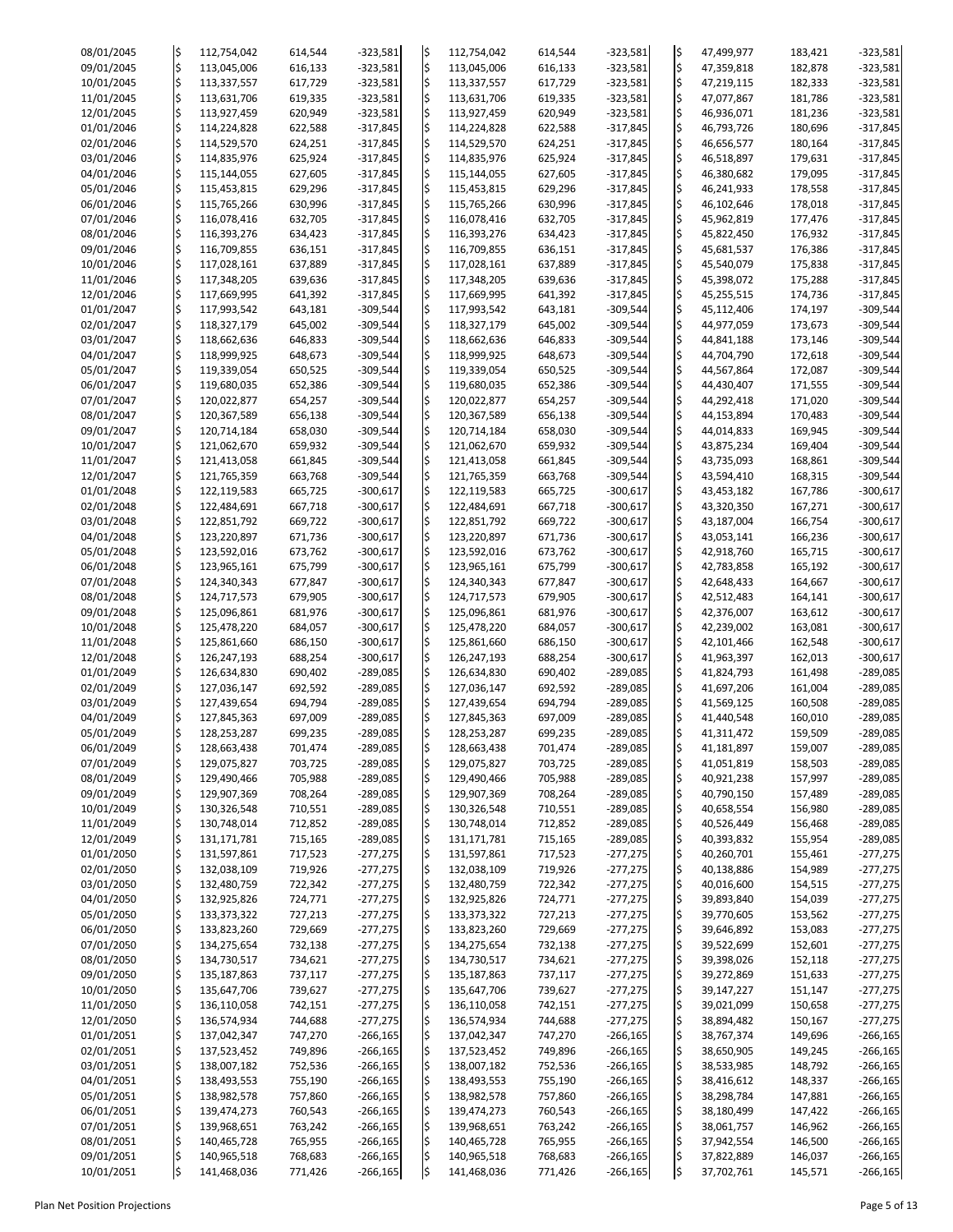| 11/01/2051 | l\$ | 141,973,296 | 774,183   | $-266,165$ | l\$ | 141,973,296 | 774,183   | $-266,165$ | ļ\$ | 37,582,167 | 145,104 | $-266,165$ |
|------------|-----|-------------|-----------|------------|-----|-------------|-----------|------------|-----|------------|---------|------------|
| 12/01/2051 | l\$ | 142,481,315 | 776,956   | $-266,165$ | l\$ | 142,481,315 | 776,956   | $-266,165$ | l\$ | 37,461,106 | 144,635 | $-266,165$ |
| 01/01/2052 | l\$ | 142,992,106 | 779,778   | $-253,663$ | l\$ | 142,992,106 | 779,778   | $-253,663$ | \$  | 37,339,576 | 144,188 | $-253,663$ |
|            |     |             |           |            |     |             |           |            | ļ\$ |            |         |            |
| 02/01/2052 | l\$ | 143,518,221 | 782,650   | $-253,663$ | l\$ | 143,518,221 | 782,650   | $-253,663$ |     | 37,230,101 | 143,764 | $-253,663$ |
| 03/01/2052 | l\$ | 144,047,208 | 785,537   | $-253,663$ | l\$ | 144,047,208 | 785,537   | $-253,663$ | l\$ | 37,120,202 | 143,338 | $-253,663$ |
| 04/01/2052 | ¦\$ | 144,579,082 | 788,440   | $-253,663$ | I\$ | 144,579,082 | 788,440   | $-253,663$ | l\$ | 37,009,877 | 142,911 | $-253,663$ |
| 05/01/2052 | l\$ | 145,113,859 | 791,359   | $-253,663$ | I\$ | 145,113,859 | 791,359   | $-253,663$ | l\$ | 36,899,125 | 142,482 | $-253,663$ |
|            |     |             |           |            |     |             |           |            |     |            |         |            |
| 06/01/2052 | l\$ | 145,651,556 | 794,294   | $-253,663$ | l\$ | 145,651,556 | 794,294   | $-253,663$ | l\$ | 36,787,943 | 142,051 | $-253,663$ |
| 07/01/2052 | ¦\$ | 146,192,186 | 797,245   | $-253,663$ | l\$ | 146,192,186 | 797,245   | $-253,663$ | ¦\$ | 36,676,331 | 141,618 | $-253,663$ |
|            |     |             |           |            |     |             |           |            |     |            |         |            |
| 08/01/2052 | l\$ | 146,735,768 | 800,212   | $-253,663$ | l\$ | 146,735,768 | 800,212   | $-253,663$ | l\$ | 36,564,286 | 141,184 | $-253,663$ |
| 09/01/2052 | ¦\$ | 147,282,317 | 803,195   | $-253,663$ |     | 147,282,317 | 803,195   | $-253,663$ | l\$ | 36,451,807 | 140,748 | $-253,663$ |
| 10/01/2052 | l\$ | 147,831,849 | 806,194   | $-253,663$ | I\$ | 147,831,849 | 806,194   | $-253,663$ | l\$ | 36,338,893 | 140,311 | $-253,663$ |
| 11/01/2052 | l\$ |             |           | $-253,663$ |     |             | 809,210   | $-253,663$ | l\$ |            | 139,872 |            |
|            |     | 148,384,380 | 809,210   |            | l\$ | 148,384,380 |           |            |     | 36,225,540 |         | $-253,663$ |
| 12/01/2052 | l\$ | 148,939,927 | 812,242   | $-253,663$ | ļ\$ | 148,939,927 | 812,242   | $-253,663$ | l\$ | 36,111,749 | 139,431 | $-253,663$ |
| 01/01/2053 | l\$ | 149,498,506 | 815,326   | $-240,915$ | I\$ | 149,498,506 | 815,326   | $-240,915$ | l\$ | 35,997,517 | 139,013 | $-240,915$ |
|            |     |             |           |            |     |             |           |            |     |            |         |            |
| 02/01/2053 | l\$ | 150,072,917 | 818,461   | $-240,915$ | l\$ | 150,072,917 | 818,461   | $-240,915$ | l\$ | 35,895,614 | 138,618 | $-240,915$ |
| 03/01/2053 | l\$ | 150,650,463 | 821,613   | $-240,915$ |     | 150,650,463 | 821,613   | $-240,915$ | l\$ | 35,793,317 | 138,222 | $-240,915$ |
| 04/01/2053 | l\$ | 151,231,161 | 824,783   | $-240,915$ | l\$ | 151,231,161 | 824,783   | $-240,915$ | l\$ | 35,690,624 | 137,824 | $-240,915$ |
| 05/01/2053 | l\$ | 151,815,029 | 827,970   | $-240,915$ | l\$ | 151,815,029 | 827,970   | $-240,915$ | l\$ | 35,587,533 | 137,424 | $-240,915$ |
|            |     |             |           |            |     |             |           |            |     |            |         |            |
| 06/01/2053 | l\$ | 152,402,083 | 831,174   | $-240,915$ | l\$ | 152,402,083 | 831,174   | $-240,915$ | l\$ | 35,484,042 | 137,023 | $-240,915$ |
| 07/01/2053 | l\$ | 152,992,342 | 834,396   | $-240,915$ | l\$ | 152,992,342 | 834,396   | $-240,915$ | l\$ | 35,380,150 | 136,621 | $-240,915$ |
| 08/01/2053 | l\$ | 153,585,823 | 837,635   | $-240,915$ | l\$ | 153,585,823 | 837,635   | $-240,915$ | l\$ | 35,275,856 | 136,217 | $-240,915$ |
|            |     |             |           |            |     |             |           |            |     |            |         |            |
| 09/01/2053 | l\$ | 154,182,543 | 840,892   | $-240,915$ | l\$ | 154,182,543 | 840,892   | $-240,915$ | l\$ | 35,171,157 | 135,811 | $-240,915$ |
| 10/01/2053 | l\$ | 154,782,520 | 844,167   | $-240,915$ |     | 154,782,520 | 844,167   | $-240,915$ | ¦\$ | 35,066,053 | 135,404 | $-240,915$ |
| 11/01/2053 | l\$ | 155,385,771 | 847,459   | $-240,915$ | l\$ | 155,385,771 | 847,459   | $-240,915$ | l\$ | 34,960,542 | 134,995 | $-240,915$ |
|            |     |             |           |            |     |             |           |            |     |            |         |            |
| 12/01/2053 | l\$ | 155,992,315 | 850,770   | $-240,915$ | l\$ | 155,992,315 | 850,770   | $-240,915$ | l\$ | 34,854,621 | 134,584 | $-240,915$ |
| 01/01/2054 | l\$ | 156,602,170 | 854,135   | $-227,526$ | I\$ | 156,602,170 | 854,135   | $-227,526$ | l\$ | 34,748,291 | 134,198 | $-227,526$ |
| 02/01/2054 | l\$ | 157,228,779 | 857,555   | $-227,526$ |     | 157,228,779 | 857,555   | $-227,526$ | l\$ | 34,654,963 | 133,837 | $-227,526$ |
|            |     |             |           |            |     |             |           |            |     |            |         |            |
| 03/01/2054 | l\$ | 157,858,808 | 860,994   | $-227,526$ | l\$ | 157,858,808 | 860,994   | $-227,526$ | ļ\$ | 34,561,274 | 133,474 | $-227,526$ |
| 04/01/2054 |     | 158,492,276 | 864,451   | $-227,526$ | l\$ | 158,492,276 | 864,451   | $-227,526$ | l\$ | 34,467,222 | 133,109 | $-227,526$ |
| 05/01/2054 | l\$ | 159,129,202 | 867,928   | $-227,526$ | l\$ | 159,129,202 | 867,928   | $-227,526$ | l\$ | 34,372,805 | 132,743 | $-227,526$ |
|            |     |             |           |            |     |             |           |            |     |            |         |            |
| 06/01/2054 | I\$ | 159,769,604 | 871,423   | $-227,526$ |     | 159,769,604 | 871,423   | $-227,526$ | l\$ | 34,278,022 | 132,376 | $-227,526$ |
| 07/01/2054 | l\$ | 160,413,501 | 874,938   | $-227,526$ | I\$ | 160,413,501 | 874,938   | $-227,526$ | l\$ | 34,182,872 | 132,007 | $-227,526$ |
| 08/01/2054 |     | 161,060,913 | 878,471   | $-227,526$ | l\$ | 161,060,913 | 878,471   | $-227,526$ | l\$ | 34,087,354 | 131,637 | $-227,526$ |
|            |     |             |           |            |     |             |           |            |     |            |         |            |
| 09/01/2054 |     | 161,711,858 | 882,024   | $-227,526$ | ļ\$ | 161,711,858 | 882,024   | $-227,526$ | l\$ | 33,991,465 | 131,266 | $-227,526$ |
| 10/01/2054 |     | 162,366,356 | 885,597   | $-227,526$ |     | 162,366,356 | 885,597   | $-227,526$ | l\$ | 33,895,205 | 130,893 | $-227,526$ |
| 11/01/2054 | l\$ | 163,024,427 | 889,189   | $-227,526$ |     | 163,024,427 | 889,189   | $-227,526$ | ļ\$ | 33,798,572 | 130,518 | $-227,526$ |
|            |     |             |           |            |     |             |           |            |     |            |         |            |
| 12/01/2054 |     | 163,686,089 | 892,800   | $-227,526$ | l\$ | 163,686,089 | 892,800   | $-227,526$ | l\$ | 33,701,564 | 130,143 | $-227,526$ |
| 01/01/2055 |     | 164,351,363 | 896,468   | $-214,164$ | l\$ | 164,351,363 | 896,468   | $-214,164$ | l\$ | 33,604,181 | 129,791 | $-214,164$ |
| 02/01/2055 |     | 165,033,667 | 900,192   | $-214,164$ |     | 165,033,667 | 900,192   | $-214,164$ | l\$ | 33,519,808 | 129,464 | $-214,164$ |
|            |     |             |           |            |     |             |           |            |     |            |         |            |
| 03/01/2055 |     | 165,719,694 | 903,936   | $-214,164$ |     | 165,719,694 | 903,936   | $-214,164$ | l\$ | 33,435,108 | 129,136 | $-214,164$ |
| 04/01/2055 | l\$ | 166,409,467 | 907,701   | $-214,164$ | l\$ | 166,409,467 | 907,701   | $-214,164$ | l\$ | 33,350,080 | 128,807 | $-214,164$ |
| 05/01/2055 |     | 167,103,003 | 911,486   | $-214,164$ | l\$ | 167,103,003 | 911,486   | $-214,164$ | l\$ | 33,264,723 | 128,476 | $-214,164$ |
|            |     |             |           |            |     |             |           |            |     |            |         |            |
| 06/01/2055 |     | 167,800,326 | 915,292   | $-214,164$ | l\$ | 167,800,326 | 915,292   | $-214,164$ | l\$ | 33,179,035 | 128,144 | $-214,164$ |
| 07/01/2055 |     | 168,501,454 | 919,119   | $-214,164$ |     | 168,501,454 | 919,119   | $-214,164$ | ļ\$ | 33,093,014 | 127,810 | $-214,164$ |
| 08/01/2055 |     | 169,206,409 | 922,967   | $-214,164$ |     | 169,206,409 | 922,967   | $-214,164$ | l\$ | 33,006,661 | 127,476 | $-214,164$ |
|            |     |             |           |            |     |             |           |            |     |            |         |            |
| 09/01/2055 |     | 169,915,212 | 926,836   | $-214,164$ | l\$ | 169,915,212 | 926,836   | $-214,164$ | l\$ | 32,919,973 | 127,140 | $-214,164$ |
| 10/01/2055 |     | 170,627,884 | 930,726   | $-214,164$ | l\$ | 170,627,884 | 930,726   | $-214,164$ | l\$ | 32,832,949 | 126,803 | $-214,164$ |
| 11/01/2055 |     | 171,344,446 | 934,637   | $-214,164$ | l\$ | 171,344,446 | 934,637   | $-214,164$ | l\$ | 32,745,588 | 126,464 | $-214,164$ |
|            |     |             |           |            |     |             |           |            |     |            |         |            |
| 12/01/2055 | l\$ | 172,064,918 | 938,569   | $-214,164$ | l\$ | 172,064,918 | 938,569   | $-214,164$ | \$  | 32,657,888 | 126,125 | $-214,164$ |
| 01/01/2056 |     | 172,789,323 | 942,559   | $-200,871$ |     | 172,789,323 | 942,559   | $-200,871$ | l\$ | 32,569,849 | 125,809 | $-200,871$ |
| 02/01/2056 |     | 173,531,012 | 946,607   | $-200,871$ | l\$ | 173,531,012 | 946,607   | $-200,871$ | l\$ | 32,494,787 | 125,518 | $-200,871$ |
| 03/01/2056 |     |             |           | $-200,871$ |     |             |           |            | l\$ |            |         |            |
|            |     | 174,276,748 | 950,678   |            | I\$ | 174,276,748 | 950,678   | $-200,871$ |     | 32,419,434 | 125,226 | $-200,871$ |
| 04/01/2056 |     | 175,026,555 | 954,770   | $-200,871$ | I\$ | 175,026,555 | 954,770   | $-200,871$ | l\$ | 32,343,789 | 124,933 | $-200,871$ |
| 05/01/2056 |     | 175,780,454 | 958,885   | $-200,871$ | l\$ | 175,780,454 | 958,885   | $-200,871$ | l\$ | 32,267,851 | 124,639 | $-200,871$ |
| 06/01/2056 |     | 176,538,468 | 963,023   | $-200,871$ | ļ\$ | 176,538,468 | 963,023   | $-200,871$ | l\$ | 32,191,619 | 124,344 | $-200,871$ |
|            |     |             |           |            |     |             |           |            |     |            |         |            |
| 07/01/2056 |     | 177,300,620 | 967,182   | $-200,871$ | l\$ | 177,300,620 | 967,182   | $-200,871$ | l\$ | 32,115,092 | 124,047 | $-200,871$ |
| 08/01/2056 |     | 178,066,931 | 971,365   | $-200,871$ |     | 178,066,931 | 971,365   | $-200,871$ | l\$ | 32,038,268 | 123,749 | $-200,871$ |
| 09/01/2056 |     | 178,837,426 | 975,571   | $-200,871$ | I\$ | 178,837,426 | 975,571   | $-200,871$ | l\$ | 31,961,147 | 123,451 | $-200,871$ |
|            |     |             |           |            |     |             |           |            |     |            |         |            |
| 10/01/2056 |     | 179,612,125 | 979,799   | $-200,871$ | l\$ | 179,612,125 | 979,799   | $-200,871$ | l\$ | 31,883,726 | 123,151 | $-200,871$ |
| 11/01/2056 |     | 180,391,053 | 984,050   | $-200,871$ |     | 180,391,053 | 984,050   | $-200,871$ | l\$ | 31,806,006 | 122,849 | $-200,871$ |
| 12/01/2056 |     | 181,174,233 | 988,325   | $-200,871$ |     | 181,174,233 | 988,325   | $-200,871$ |     | 31,727,984 | 122,547 | $-200,871$ |
| 01/01/2057 | \$  | 181,961,687 | 992,659   | $-187,699$ | k.  | 181,961,687 | 992,659   | $-187,699$ | ļ\$ | 31,649,660 | 122,269 | $-187,699$ |
|            |     |             |           |            |     |             |           |            |     |            |         |            |
| 02/01/2057 | l\$ | 182,766,647 | 997,053   | $-187,699$ | ļ\$ | 182,766,647 | 997,053   | $-187,699$ | ļ\$ | 31,584,231 | 122,016 | $-187,699$ |
| 03/01/2057 | l\$ | 183,576,000 | 1,001,470 | $-187,699$ | ļ\$ | 183,576,000 | 1,001,470 | $-187,699$ | ļ\$ | 31,518,547 | 121,761 | $-187,699$ |
| 04/01/2057 |     | 184,389,772 | 1,005,912 | $-187,699$ |     | 184,389,772 | 1,005,912 | $-187,699$ | ļ\$ | 31,452,609 | 121,506 | $-187,699$ |
|            | \$  |             |           |            | ļ\$ |             |           |            |     |            |         |            |
| 05/01/2057 | I\$ | 185,207,985 | 1,010,378 | $-187,699$ | ļ\$ | 185,207,985 | 1,010,378 | $-187,699$ | ļ\$ | 31,386,416 | 121,249 | $-187,699$ |
| 06/01/2057 |     | 186,030,663 | 1,014,868 | $-187,699$ | ļ\$ | 186,030,663 | 1,014,868 | $-187,699$ | \$  | 31,319,966 | 120,992 | $-187,699$ |
| 07/01/2057 | \$  | 186,857,832 | 1,019,383 | $-187,699$ |     | 186,857,832 | 1,019,383 | $-187,699$ | ļ\$ | 31,253,259 | 120,733 | $-187,699$ |
|            |     |             |           |            | ļ\$ |             |           |            |     |            |         |            |
| 08/01/2057 |     | 187,689,516 | 1,023,922 | $-187,699$ |     | 187,689,516 | 1,023,922 | $-187,699$ | l\$ | 31,186,293 | 120,474 | $-187,699$ |
| 09/01/2057 | \$  | 188,525,740 | 1,028,487 | $-187,699$ |     | 188,525,740 | 1,028,487 | $-187,699$ | \$  | 31,119,068 | 120,213 | $-187,699$ |
| 10/01/2057 |     | 189,366,527 | 1,033,076 | $-187,699$ |     | 189,366,527 | 1,033,076 | $-187,699$ | ļ\$ | 31,051,582 | 119,952 | $-187,699$ |
|            | I\$ |             |           |            | ΙŞ  |             |           |            |     |            |         |            |
| 11/01/2057 | l\$ | 190,211,904 | 1,037,690 | $-187,699$ | I\$ | 190,211,904 | 1,037,690 | $-187,699$ | ļ\$ | 30,983,835 | 119,689 | $-187,699$ |
| 12/01/2057 | \$  | 191,061,895 | 1,042,329 | $-187,699$ | ļ\$ | 191,061,895 | 1,042,329 | $-187,699$ | ļ\$ | 30,915,825 | 119,426 | $-187,699$ |
| 01/01/2058 | l\$ | 191,916,525 | 1,047,029 | $-174,697$ |     | 191,916,525 | 1,047,029 | $-174,697$ | ļ\$ | 30,847,552 | 119,186 | $-174,697$ |
|            |     |             |           |            |     |             |           |            |     |            |         |            |

Plan Net Position Projections **Page 6 of 13** Page 6 of 13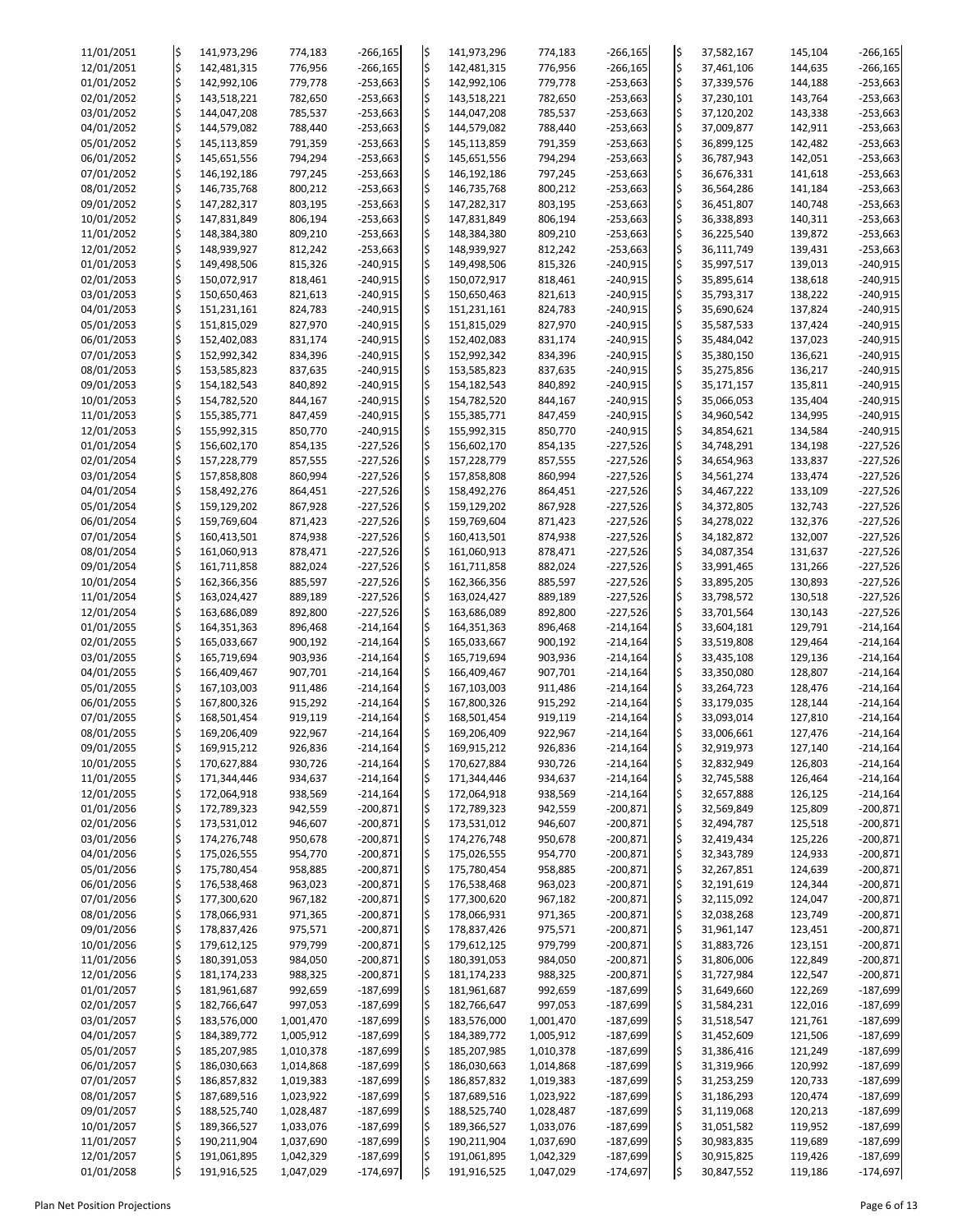| 02/01/2058 | l\$           | 192,788,857 | 1,051,791 | $-174,697$ | l\$ | 192,788,857 | 1,051,791 | $-174,697$ | ļ\$                | 30,792,042 | 118,971 | $-174,697$ |
|------------|---------------|-------------|-----------|------------|-----|-------------|-----------|------------|--------------------|------------|---------|------------|
| 03/01/2058 | $\frac{1}{2}$ | 193,665,951 | 1,056,578 | $-174,697$ | l\$ | 193,665,951 | 1,056,578 | $-174,697$ | l\$                | 30,736,316 | 118,755 | $-174,697$ |
|            |               |             |           |            |     |             |           |            |                    |            |         |            |
| 04/01/2058 | \$            | 194,547,832 | 1,061,391 | $-174,697$ | l\$ | 194,547,832 | 1,061,391 | $-174,697$ | l\$                | 30,680,374 | 118,539 | $-174,697$ |
| 05/01/2058 | \$            | 195,434,526 | 1,066,231 | $-174,697$ | l\$ | 195,434,526 | 1,066,231 | $-174,697$ | l\$                | 30,624,216 | 118,321 | $-174,697$ |
| 06/01/2058 | \$            | 196,326,060 | 1,071,097 | $-174,697$ | l\$ | 196,326,060 | 1,071,097 | $-174,697$ | l\$                | 30,567,840 | 118,103 | $-174,697$ |
| 07/01/2058 | $\frac{1}{2}$ | 197,222,460 | 1,075,990 | $-174,697$ | l\$ | 197,222,460 | 1,075,990 | $-174,697$ | l\$                | 30,511,246 | 117,883 | $-174,697$ |
| 08/01/2058 | \$            | 198,123,753 | 1,080,909 | $-174,697$ | l\$ | 198,123,753 | 1,080,909 | $-174,697$ | l\$                | 30,454,432 | 117,663 | $-174,697$ |
| 09/01/2058 | $\frac{1}{2}$ | 199,029,965 | 1,085,855 | $-174,697$ | l\$ | 199,029,965 | 1,085,855 | $-174,697$ | l\$                | 30,397,398 | 117,442 | $-174,697$ |
| 10/01/2058 | \$            | 199,941,124 | 1,090,829 | $-174,697$ | l\$ | 199,941,124 | 1,090,829 | $-174,697$ | l\$                | 30,340,144 | 117,220 | $-174,697$ |
| 11/01/2058 | \$            | 200,857,255 |           | $-174,697$ | l\$ |             |           | $-174,697$ | l\$                |            | 116,998 | $-174,697$ |
|            |               |             | 1,095,829 |            |     | 200,857,255 | 1,095,829 |            |                    | 30,282,667 |         |            |
| 12/01/2058 | $\varsigma$   | 201,778,387 | 1,100,857 | $-174,697$ | l\$ | 201,778,387 | 1,100,857 | $-174,697$ | l\$                | 30,224,968 | 116,774 | $-174,697$ |
| 01/01/2059 | \$            | 202,704,547 | 1,105,947 | $-161,913$ | l\$ | 202,704,547 | 1,105,947 | $-161,913$ | l\$                | 30,167,045 | 116,574 | $-161,913$ |
| 02/01/2059 | $\frac{1}{2}$ | 203,648,580 | 1,111,099 | $-161,913$ | l\$ | 203,648,580 | 1,111,099 | $-161,913$ | l\$                | 30,121,706 | 116,399 | $-161,913$ |
| 03/01/2059 | $\varsigma$   | 204,597,767 | 1,116,280 | $-161,913$ | l\$ | 204,597,767 | 1,116,280 | $-161,913$ | l\$                | 30,076,192 | 116,222 | $-161,913$ |
| 04/01/2059 | \$            | 205,552,134 | 1,121,489 | $-161,913$ | l\$ | 205,552,134 | 1,121,489 | $-161,913$ | l\$                | 30,030,501 | 116,045 | $-161,913$ |
| 05/01/2059 | \$            | 206,511,710 | 1,126,727 | $-161,913$ | l\$ | 206,511,710 | 1,126,727 | $-161,913$ | \$                 | 29,984,634 | 115,868 | $-161,913$ |
| 06/01/2059 | \$            | 207,476,523 | 1,131,993 | $-161,913$ | l\$ | 207,476,523 | 1,131,993 | $-161,913$ | l\$                | 29,938,588 | 115,689 | $-161,913$ |
| 07/01/2059 | $\frac{1}{2}$ | 208,446,603 | 1,137,287 | $-161,913$ | l\$ | 208,446,603 | 1,137,287 | $-161,913$ | l\$                | 29,892,365 | 115,510 | $-161,913$ |
|            |               |             |           |            |     |             |           |            |                    |            |         |            |
| 08/01/2059 | \$            | 209,421,978 | 1,142,611 | $-161,913$ | l\$ | 209,421,978 | 1,142,611 | $-161,913$ | l\$                | 29,845,962 | 115,330 | $-161,913$ |
| 09/01/2059 | \$            | 210,402,676 | 1,147,964 | $-161,913$ | l\$ | 210,402,676 | 1,147,964 | $-161,913$ | ¦\$                | 29,799,379 | 115,150 | $-161,913$ |
| 10/01/2059 | $\frac{1}{2}$ | 211,388,727 | 1,153,346 | $-161,913$ | l\$ | 211,388,727 | 1,153,346 | $-161,913$ | l\$                | 29,752,616 | 114,969 | $-161,913$ |
| 11/01/2059 | $\varsigma$   | 212,380,160 | 1,158,757 | $-161,913$ | l\$ | 212,380,160 | 1,158,757 | $-161,913$ | l\$                | 29,705,671 | 114,787 | $-161,913$ |
| 12/01/2059 | \$            | 213,377,004 | 1,164,198 | $-161,913$ | l\$ | 213,377,004 | 1,164,198 | $-161,913$ | l\$                | 29,658,545 | 114,604 | $-161,913$ |
| 01/01/2060 | \$            | 214,379,289 | 1,169,703 | $-149,385$ | l\$ | 214,379,289 | 1,169,703 | $-149,385$ | ļ\$                | 29,611,236 | 114,445 | $-149,385$ |
| 02/01/2060 | \$            | 215,399,607 | 1,175,272 | $-149,385$ | l\$ | 215,399,607 | 1,175,272 | $-149,385$ | l\$                | 29,576,296 | 114,310 | $-149,385$ |
| 03/01/2060 | $\frac{1}{2}$ | 216,425,494 | 1,180,871 | $-149,385$ | l\$ |             |           | $-149,385$ | l\$                |            |         |            |
|            |               |             |           |            |     | 216,425,494 | 1,180,871 |            |                    | 29,541,221 | 114,174 | $-149,385$ |
| 04/01/2060 | $\frac{1}{2}$ | 217,456,981 | 1,186,501 | $-149,385$ | l\$ | 217,456,981 | 1,186,501 | $-149,385$ | l\$                | 29,506,010 | 114,037 | $-149,385$ |
| 05/01/2060 | \$            | 218,494,097 | 1,192,162 | $-149,385$ | l\$ | 218,494,097 | 1,192,162 | $-149,385$ | ¦\$                | 29,470,662 | 113,900 | $-149,385$ |
| 06/01/2060 | \$            | 219,536,874 | 1,197,854 | $-149,385$ | l\$ | 219,536,874 | 1,197,854 | $-149,385$ | l\$                | 29,435,178 | 113,763 | $-149,385$ |
| 07/01/2060 | \$            | 220,585,343 | 1,203,576 | $-149,385$ | l\$ | 220,585,343 | 1,203,576 | $-149,385$ | ¦\$                | 29,399,556 | 113,625 | $-149,385$ |
| 08/01/2060 | \$            | 221,639,535 | 1,209,330 | $-149,385$ | l\$ | 221,639,535 | 1,209,330 | $-149,385$ | $\ddot{\varsigma}$ | 29,363,795 | 113,486 | $-149,385$ |
| 09/01/2060 | l\$           | 222,699,480 | 1,215,116 | $-149,385$ |     | 222,699,480 | 1,215,116 | $-149,385$ | l\$                | 29,327,897 | 113,347 | $-149,385$ |
| 10/01/2060 | l\$           | 223,765,211 | 1,220,933 | $-149,385$ | l\$ | 223,765,211 | 1,220,933 | $-149,385$ | l\$                | 29,291,859 | 113,208 | $-149,385$ |
|            |               |             |           |            |     |             |           |            |                    |            |         |            |
| 11/01/2060 | l\$           | 224,836,758 | 1,226,781 | $-149,385$ | l\$ | 224,836,758 | 1,226,781 | $-149,385$ | l\$                | 29,255,682 | 113,067 | $-149,385$ |
| 12/01/2060 | \$            | 225,914,154 | 1,232,662 | $-149,385$ | l\$ | 225,914,154 | 1,232,662 | $-149,385$ | l\$                | 29,219,364 | 112,927 | $-149,385$ |
| 01/01/2061 | l\$           | 226,997,431 | 1,238,608 | $-137,155$ |     | 226,997,431 | 1,238,608 | $-137,155$ | l\$                | 29,182,906 | 112,809 | $-137,155$ |
| 02/01/2061 | \$            | 228,098,884 | 1,244,620 | $-137,155$ | l\$ | 228,098,884 | 1,244,620 | $-137,155$ | l\$                | 29,158,560 | 112,715 | $-137,155$ |
| 03/01/2061 | l\$           | 229,206,349 | 1,250,664 | $-137,155$ |     | 229,206,349 | 1,250,664 | $-137,155$ | ¦\$                | 29,134,120 | 112,620 | $-137,155$ |
| 04/01/2061 | l\$           | 230,319,858 | 1,256,742 | $-137,155$ | l\$ | 230,319,858 | 1,256,742 | $-137,155$ | l\$                | 29,109,585 | 112,525 | $-137,155$ |
| 05/01/2061 | \$            | 231,439,445 | 1,262,853 | $-137,155$ |     | 231,439,445 | 1,262,853 | $-137,155$ | l\$                | 29,084,955 | 112,430 | $-137,155$ |
| 06/01/2061 | l\$           | 232,565,143 | 1,268,997 | $-137,155$ |     | 232,565,143 | 1,268,997 | $-137,155$ | l\$                | 29,060,229 | 112,334 | $-137,155$ |
|            |               |             |           |            |     |             |           |            |                    |            |         |            |
| 07/01/2061 | \$            | 233,696,985 | 1,275,175 | $-137,155$ | l\$ | 233,696,985 | 1,275,175 | $-137,155$ | l\$                | 29,035,408 | 112,238 | $-137,155$ |
| 08/01/2061 | \$            | 234,835,005 | 1,281,386 | $-137,155$ | l\$ | 234,835,005 | 1,281,386 | $-137,155$ | l\$                | 29,010,491 | 112,141 | $-137,155$ |
| 09/01/2061 | l\$           | 235,979,236 | 1,287,632 | $-137,155$ | l\$ | 235,979,236 | 1,287,632 | $-137,155$ | l\$                | 28,985,477 | 112,044 | $-137,155$ |
| 10/01/2061 | \$            | 237,129,713 | 1,293,911 | $-137,155$ |     | 237,129,713 | 1,293,911 | $-137,155$ | l\$                | 28,960,366 | 111,947 | $-137,155$ |
| 11/01/2061 | l\$           | 238,286,469 | 1,300,225 | $-137,155$ |     | 238,286,469 | 1,300,225 | $-137,155$ | l\$                | 28,935,158 | 111,849 | $-137,155$ |
| 12/01/2061 | \$            | 239,449,539 | 1,306,573 | $-137,155$ | l\$ | 239,449,539 | 1,306,573 | $-137,155$ | l\$                | 28,909,852 | 111,751 | $-137,155$ |
| 01/01/2062 | \$            | 240,618,957 | 1,312,988 | $-125,267$ | l\$ | 240,618,957 | 1,312,988 | $-125,267$ | l\$                | 28,884,448 | 111,676 | $-125,267$ |
| 02/01/2062 |               | 241,806,678 | 1,319,471 | $-125,267$ | l\$ | 241,806,678 | 1,319,471 | $-125,267$ | l\$                | 28,870,857 | 111,623 | $-125,267$ |
|            |               |             |           |            |     |             |           |            |                    |            |         |            |
| 03/01/2062 | \$            | 243,000,882 | 1,325,989 | $-125,267$ | l\$ | 243,000,882 | 1,325,989 | $-125,267$ | l\$                | 28,857,213 | 111,570 | $-125,267$ |
| 04/01/2062 | \$            | 244,201,604 | 1,332,543 | $-125,267$ |     | 244,201,604 | 1,332,543 | $-125,267$ | l\$                | 28,843,516 | 111,517 | $-125,267$ |
| 05/01/2062 | l\$           | 245,408,880 | 1,339,132 | $-125,267$ | l\$ | 245,408,880 | 1,339,132 | $-125,267$ | l\$                | 28,829,766 | 111,464 | $-125,267$ |
| 06/01/2062 | \$            | 246,622,745 | 1,345,758 | $-125,267$ |     | 246,622,745 | 1,345,758 | $-125,267$ | l\$                | 28,815,963 | 111,410 | $-125,267$ |
| 07/01/2062 | l\$           | 247,843,236 | 1,352,419 | $-125,267$ | l\$ | 247,843,236 | 1,352,419 | $-125,267$ | l\$                | 28,802,106 | 111,357 | $-125,267$ |
| 08/01/2062 | \$            | 249,070,388 | 1,359,117 | $-125,267$ | l\$ | 249,070,388 | 1,359,117 | $-125,267$ | l\$                | 28,788,196 | 111,303 | $-125,267$ |
| 09/01/2062 | \$            | 250,304,239 | 1,365,852 | $-125,267$ | l\$ | 250,304,239 | 1,365,852 | $-125,267$ | l\$                | 28,774,231 | 111,249 | $-125,267$ |
| 10/01/2062 | l\$           | 251,544,824 | 1,372,623 | $-125,267$ | l\$ | 251,544,824 | 1,372,623 | $-125,267$ | l\$                | 28,760,213 | 111,194 | $-125,267$ |
| 11/01/2062 | \$            | 252,792,180 | 1,379,431 | $-125,267$ |     | 252,792,180 | 1,379,431 | $-125,267$ | ļ\$                | 28,746,140 | 111,140 | $-125,267$ |
|            |               |             |           |            |     |             |           |            |                    |            |         |            |
| 12/01/2062 | l\$           | 254,046,344 | 1,386,277 | $-125,267$ | I\$ | 254,046,344 | 1,386,277 | $-125,267$ | l\$                | 28,732,013 | 111,085 | $-125,267$ |
| 01/01/2063 | l\$           | 255,307,354 | 1,393,191 | $-113,770$ | l\$ | 255,307,354 | 1,393,191 | $-113,770$ | l\$                | 28,717,831 | 111,052 | $-113,770$ |
| 02/01/2063 | $\frac{1}{2}$ | 256,586,774 | 1,400,174 | $-113,770$ | IŞ  | 256,586,774 | 1,400,174 | $-113,770$ | l\$                | 28,715,114 | 111,042 | $-113,770$ |
| 03/01/2063 |               | 257,873,178 | 1,407,195 | $-113,770$ |     | 257,873,178 | 1,407,195 | $-113,770$ | l\$.               | 28,712,385 | 111,031 | $-113,770$ |
| 04/01/2063 | \$            | 259,166,604 | 1,414,255 | $-113,770$ | l\$ | 259,166,604 | 1,414,255 | $-113,770$ | ¦\$                | 28,709,647 | 111,021 | $-113,770$ |
| 05/01/2063 | \$            | 260,467,089 | 1,421,353 | $-113,770$ | ļ\$ | 260,467,089 | 1,421,353 | $-113,770$ | ļ\$                | 28,706,897 | 111,010 | $-113,770$ |
| 06/01/2063 | l\$           | 261,774,672 | 1,428,490 | $-113,770$ |     | 261,774,672 | 1,428,490 | $-113,770$ | ļ\$                | 28,704,137 | 110,999 | $-113,770$ |
| 07/01/2063 | \$            | 263,089,392 | 1,435,666 | $-113,770$ |     | 263,089,392 | 1,435,666 | $-113,770$ | \$                 | 28,701,367 | 110,989 | $-113,770$ |
|            |               |             |           |            | ΙŞ  |             |           |            |                    |            |         |            |
| 08/01/2063 | l\$           | 264,411,289 | 1,442,881 | $-113,770$ | ΙŞ  | 264,411,289 | 1,442,881 | $-113,770$ | ļ\$                | 28,698,585 | 110,978 | $-113,770$ |
| 09/01/2063 | \$            | 265,740,400 | 1,450,136 | $-113,770$ |     | 265,740,400 | 1,450,136 | $-113,770$ | ļ\$                | 28,695,793 | 110,967 | $-113,770$ |
| 10/01/2063 | \$            | 267,076,765 | 1,457,430 | $-113,770$ | ١Ş  | 267,076,765 | 1,457,430 | $-113,770$ | \$                 | 28,692,990 | 110,956 | $-113,770$ |
| 11/01/2063 |               | 268,420,425 | 1,464,764 | $-113,770$ |     | 268,420,425 | 1,464,764 | $-113,770$ | ļ\$                | 28,690,176 | 110,945 | $-113,770$ |
| 12/01/2063 | \$            | 269,771,419 | 1,472,138 | $-113,770$ |     | 269,771,419 | 1,472,138 | $-113,770$ | \$                 | 28,687,351 | 110,934 | $-113,770$ |
| 01/01/2064 | l\$           | 271,129,786 | 1,479,582 | $-102,714$ |     | 271,129,786 | 1,479,582 | $-102,714$ | ļ\$                | 28,684,515 | 110,945 | $-102,714$ |
| 02/01/2064 | l\$           | 272,506,654 | 1,487,097 | $-102,714$ | I\$ | 272,506,654 | 1,487,097 | $-102,714$ | ļ\$                | 28,692,746 | 110,977 | $-102,714$ |
| 03/01/2064 | \$            | 273,891,037 | 1,494,653 | $-102,714$ |     | 273,891,037 | 1,494,653 | $-102,714$ | ļ\$                | 28,701,009 | 111,009 | $-102,714$ |
|            |               |             |           |            | ļ\$ |             |           |            |                    |            |         |            |
| 04/01/2064 | ļ\$           | 275,282,976 | 1,502,250 | $-102,714$ | l\$ | 275,282,976 | 1,502,250 | $-102,714$ | ļ\$                | 28,709,303 | 111,041 | $-102,714$ |

Plan Net Position Projections **Page 7 of 13** Page 7 of 13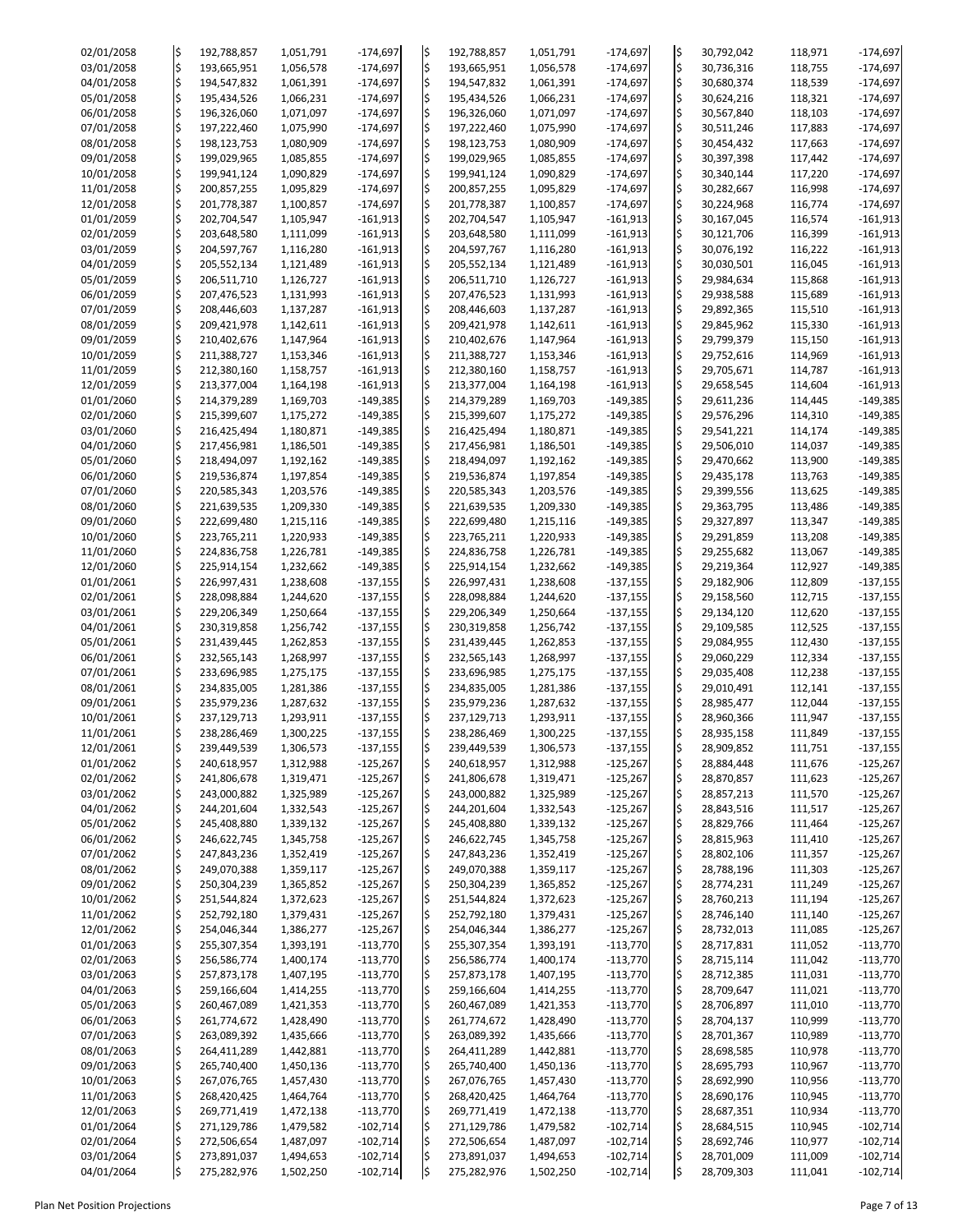| 05/01/2064 |     | 276,682,513 | 1,509,889 |            |     | 276,682,513 |           |            |     |            | 111,073 | $-102,714$ |
|------------|-----|-------------|-----------|------------|-----|-------------|-----------|------------|-----|------------|---------|------------|
|            | l\$ |             |           | $-102,714$ | l\$ |             | 1,509,889 | $-102,714$ | ļ\$ | 28,717,630 |         |            |
| 06/01/2064 | l\$ | 278,089,688 | 1,517,570 | $-102,714$ |     | 278,089,688 | 1,517,570 | $-102,714$ | ¦\$ | 28,725,989 | 111,105 | $-102,714$ |
| 07/01/2064 | l\$ | 279,504,544 | 1,525,292 | $-102,714$ | l\$ | 279,504,544 | 1,525,292 | $-102,714$ | l\$ | 28,734,380 | 111,138 | $-102,714$ |
| 08/01/2064 | ¦\$ | 280,927,122 | 1,533,057 | $-102,714$ | l\$ | 280,927,122 | 1,533,057 | $-102,714$ | ¦\$ | 28,742,804 | 111,171 | $-102,714$ |
| 09/01/2064 | l\$ | 282,357,465 | 1,540,864 | $-102,714$ | l\$ | 282,357,465 | 1,540,864 | $-102,714$ | l\$ | 28,751,261 | 111,203 | $-102,714$ |
|            |     |             |           |            |     |             |           |            |     |            |         |            |
| 10/01/2064 | ¦\$ | 283,795,615 | 1,548,714 | $-102,714$ | l\$ | 283,795,615 | 1,548,714 | $-102,714$ | ¦\$ | 28,759,750 | 111,236 | $-102,714$ |
| 11/01/2064 | l\$ | 285,241,615 | 1,556,606 | $-102,714$ | I\$ | 285,241,615 | 1,556,606 | $-102,714$ | l\$ | 28,768,272 | 111,269 | $-102,714$ |
| 12/01/2064 | l\$ | 286,695,507 | 1,564,542 | $-102,714$ | l\$ | 286,695,507 | 1,564,542 | $-102,714$ | l\$ | 28,776,827 | 111,302 | $-102,714$ |
| 01/01/2065 | ¦\$ | 288,157,334 | 1,572,549 | $-92,144$  | l\$ | 288,157,334 | 1,572,549 | $-92,144$  | ¦\$ | 28,785,416 | 111,356 | $-92,144$  |
|            |     |             |           |            |     |             |           |            |     |            |         |            |
| 02/01/2065 | l\$ | 289,637,739 | 1,580,629 | $-92,144$  | l\$ | 289,637,739 | 1,580,629 | $-92,144$  | l\$ | 28,804,628 | 111,431 | $-92,144$  |
| 03/01/2065 | l\$ | 291,126,225 | 1,588,754 | $-92,144$  | l\$ | 291,126,225 | 1,588,754 | $-92,144$  | ¦\$ | 28,823,914 | 111,505 | $-92,144$  |
| 04/01/2065 | l\$ | 292,622,835 | 1,596,922 | $-92,144$  | I\$ | 292,622,835 | 1,596,922 | $-92,144$  | l\$ | 28,843,275 | 111,580 | $-92,144$  |
| 05/01/2065 | l\$ | 294,127,613 | 1,605,136 | $-92,144$  | l\$ | 294,127,613 | 1,605,136 | $-92,144$  | l\$ | 28,862,712 | 111,656 | $-92,144$  |
| 06/01/2065 | ¦\$ | 295,640,605 | 1,613,394 | $-92,144$  | l\$ | 295,640,605 | 1,613,394 | $-92,144$  | ļ\$ | 28,882,223 | 111,731 | $-92,144$  |
|            |     |             |           |            |     |             |           |            |     |            |         |            |
| 07/01/2065 | l\$ | 297,161,855 | 1,621,697 | $-92,144$  | l\$ | 297,161,855 | 1,621,697 | $-92,144$  | l\$ | 28,901,810 | 111,807 | $-92,144$  |
| 08/01/2065 | l\$ | 298,691,408 | 1,630,046 | $-92,144$  | l\$ | 298,691,408 | 1,630,046 | $-92,144$  | ¦\$ | 28,921,473 | 111,883 | $-92,144$  |
| 09/01/2065 | ¦\$ | 300,229,309 | 1,638,440 | $-92,144$  | l\$ | 300,229,309 | 1,638,440 | $-92,144$  | l\$ | 28,941,213 | 111,960 | $-92,144$  |
| 10/01/2065 | l\$ | 301,775,605 | 1,646,879 | $-92,144$  | l\$ | 301,775,605 | 1,646,879 | $-92,144$  | l\$ | 28,961,028 | 112,037 | $-92,144$  |
| 11/01/2065 | ¦\$ | 303,330,340 |           | $-92,144$  | l\$ | 303,330,340 |           | $-92,144$  | \$  |            | 112,114 | $-92,144$  |
|            |     |             | 1,655,365 |            |     |             | 1,655,365 |            |     | 28,980,921 |         |            |
| 12/01/2065 | l\$ | 304,893,562 | 1,663,898 | $-92,144$  | l\$ | 304,893,562 | 1,663,898 | $-92,144$  | l\$ | 29,000,891 | 112,191 | $-92,144$  |
| 01/01/2066 | l\$ | 306,465,316 | 1,672,504 | $-82,101$  | l\$ | 306,465,316 | 1,672,504 | $-82,101$  | l\$ | 29,020,938 | 112,288 | $-82,101$  |
| 02/01/2066 | ¦\$ | 308,055,719 | 1,681,185 | $-82,101$  | l\$ | 308,055,719 | 1,681,185 | $-82,101$  | ļ\$ | 29,051,125 | 112,405 | $-82,101$  |
| 03/01/2066 | l\$ | 309,654,802 | 1,689,913 | $-82,101$  | l\$ | 309,654,802 | 1,689,913 | $-82,101$  | l\$ | 29,081,429 | 112,522 | $-82,101$  |
|            |     |             |           |            |     |             |           |            |     |            |         |            |
| 04/01/2066 | l\$ | 311,262,614 | 1,698,688 | $-82,101$  | l\$ | 311,262,614 | 1,698,688 | $-82,101$  | \$  | 29,111,850 | 112,640 | $-82,101$  |
| 05/01/2066 |     | 312,879,201 | 1,707,512 | $-82,101$  | l\$ | 312,879,201 | 1,707,512 | $-82,101$  | ¦\$ | 29,142,390 | 112,759 | $-82,101$  |
| 06/01/2066 | l\$ | 314,504,612 | 1,716,383 | $-82,101$  | l\$ | 314,504,612 | 1,716,383 | $-82,101$  | l\$ | 29,173,047 | 112,877 | $-82,101$  |
| 07/01/2066 | ¦\$ | 316,138,894 | 1,725,304 | $-82,101$  | I\$ | 316,138,894 | 1,725,304 | $-82,101$  | l\$ | 29,203,824 | 112,997 | $-82,101$  |
|            |     |             |           |            |     |             |           |            |     |            |         |            |
| 08/01/2066 | l\$ | 317,782,097 | 1,734,272 | $-82,101$  | I\$ | 317,782,097 | 1,734,272 | $-82,101$  | l\$ | 29,234,719 | 113,116 | $-82,101$  |
| 09/01/2066 | l\$ | 319,434,268 | 1,743,290 | $-82,101$  | l\$ | 319,434,268 | 1,743,290 | $-82,101$  | l\$ | 29,265,735 | 113,237 | $-82,101$  |
| 10/01/2066 |     | 321,095,457 | 1,752,357 | $-82,101$  | l\$ | 321,095,457 | 1,752,357 | $-82,101$  | l\$ | 29,296,870 | 113,357 | $-82,101$  |
| 11/01/2066 |     | 322,765,713 | 1,761,474 | $-82,101$  |     | 322,765,713 | 1,761,474 | $-82,101$  | l\$ | 29,328,127 | 113,478 | $-82,101$  |
| 12/01/2066 | I\$ | 324,445,086 | 1,770,640 | $-82,101$  | IS  | 324,445,086 | 1,770,640 | $-82,101$  | l\$ | 29,359,504 | 113,600 | $-82,101$  |
|            |     |             |           |            |     |             |           |            |     |            |         |            |
| 01/01/2067 | l\$ | 326,133,625 | 1,779,882 | $-72,617$  | l\$ | 326,133,625 | 1,779,882 | $-72,617$  | l\$ | 29,391,003 | 113,740 | $-72,617$  |
| 02/01/2067 |     | 327,840,890 | 1,789,200 | $-72,617$  | l\$ | 327,840,890 | 1,789,200 | $-72,617$  | l\$ | 29,432,126 | 113,900 | $-72,617$  |
| 03/01/2067 |     | 329,557,473 | 1,798,570 | $-72,617$  | I\$ | 329,557,473 | 1,798,570 | $-72,617$  | l\$ | 29,473,409 | 114,060 | $-72,617$  |
| 04/01/2067 |     | 331,283,426 | 1,807,990 | $-72,617$  |     | 331,283,426 | 1,807,990 | $-72,617$  | l\$ | 29,514,852 | 114,220 | $-72,617$  |
|            |     |             |           |            |     |             |           |            |     |            |         |            |
| 05/01/2067 |     | 333,018,799 | 1,817,462 | $-72,617$  | l\$ | 333,018,799 | 1,817,462 | $-72,617$  | l\$ | 29,556,455 | 114,381 | $-72,617$  |
| 06/01/2067 |     | 334,763,644 | 1,826,986 | $-72,617$  | l\$ | 334,763,644 | 1,826,986 | $-72,617$  | l\$ | 29,598,219 | 114,543 | $-72,617$  |
| 07/01/2067 |     | 336,518,013 | 1,836,561 | $-72,617$  | l\$ | 336,518,013 | 1,836,561 | $-72,617$  | l\$ | 29,640,145 | 114,706 | $-72,617$  |
| 08/01/2067 |     | 338,281,957 | 1,846,189 | $-72,617$  |     | 338,281,957 | 1,846,189 | $-72,617$  | l\$ | 29,682,234 | 114,869 | $-72,617$  |
| 09/01/2067 |     | 340,055,529 | 1,855,870 | $-72,617$  | IŞ  | 340,055,529 | 1,855,870 | $-72,617$  | l\$ | 29,724,486 | 115,032 | $-72,617$  |
|            |     |             |           |            |     |             |           |            |     |            |         |            |
| 10/01/2067 |     | 341,838,782 | 1,865,603 | $-72,617$  | l\$ | 341,838,782 | 1,865,603 | $-72,617$  | l\$ | 29,766,901 | 115,197 | $-72,617$  |
| 11/01/2067 |     | 343,631,768 | 1,875,389 | $-72,617$  | l\$ | 343,631,768 | 1,875,389 | $-72,617$  | l\$ | 29,809,481 | 115,362 | $-72,617$  |
| 12/01/2067 |     | 345,434,540 | 1,885,229 | $-72,617$  | l\$ | 345,434,540 | 1,885,229 | $-72,617$  | l\$ | 29,852,226 | 115,527 | $-72,617$  |
| 01/01/2068 |     | 347,247,152 | 1,895,147 | $-63,713$  | l\$ | 347,247,152 | 1,895,147 | $-63,713$  | \$  | 29,895,136 | 115,711 | $-63,713$  |
|            |     |             |           |            |     |             |           |            |     |            |         |            |
| 02/01/2068 |     | 349,078,585 | 1,905,143 | $-63,713$  | I\$ | 349,078,585 | 1,905,143 | $-63,713$  | l\$ | 29,947,134 | 115,912 | $-63,713$  |
| 03/01/2068 |     | 350,920,015 | 1,915,194 | $-63,713$  |     | 350,920,015 | 1,915,194 | $-63,713$  | l\$ | 29,999,334 | 116,115 | $-63,713$  |
| 04/01/2068 |     | 352,771,496 | 1,925,299 | $-63,713$  | I\$ | 352,771,496 | 1,925,299 | $-63,713$  | l\$ | 30,051,735 | 116,318 | $-63,713$  |
| 05/01/2068 |     | 354,633,082 | 1,935,460 | $-63,713$  |     | 354,633,082 | 1,935,460 | $-63,713$  | l\$ | 30,104,340 | 116,522 | $-63,713$  |
| 06/01/2068 | l\$ | 356,504,829 | 1,945,676 | $-63,713$  | l\$ | 356,504,829 | 1,945,676 | $-63,713$  | l\$ | 30,157,149 | 116,726 | $-63,713$  |
|            |     |             |           |            |     |             |           |            |     |            |         |            |
| 07/01/2068 |     | 358,386,792 | 1,955,948 | $-63,713$  | I\$ | 358,386,792 | 1,955,948 | $-63,713$  | l\$ | 30,210,162 | 116,932 | $-63,713$  |
| 08/01/2068 |     | 360,279,027 | 1,966,276 | $-63,713$  |     | 360,279,027 | 1,966,276 | $-63,713$  | l\$ | 30,263,380 | 117,138 | $-63,713$  |
| 09/01/2068 |     | 362,181,591 | 1,976,661 | $-63,713$  | I\$ | 362,181,591 | 1,976,661 | $-63,713$  | l\$ | 30,316,805 | 117,345 | $-63,713$  |
| 10/01/2068 |     | 364,094,538 | 1,987,102 | $-63,713$  | I\$ | 364,094,538 | 1,987,102 | $-63,713$  | l\$ | 30,370,437 | 117,553 | $-63,713$  |
| 11/01/2068 |     | 366,017,927 | 1,997,600 | $-63,713$  | l\$ | 366,017,927 | 1,997,600 | $-63,713$  | l\$ | 30,424,276 | 117,761 | $-63,713$  |
|            |     |             |           |            |     |             |           |            |     |            |         |            |
| 12/01/2068 |     | 367,951,814 | 2,008,155 | $-63,713$  | l\$ | 367,951,814 | 2,008,155 | $-63,713$  | l\$ | 30,478,324 | 117,971 | $-63,713$  |
| 01/01/2069 |     | 369,896,257 | 2,018,791 | $-55,412$  |     | 369,896,257 | 2,018,791 | $-55,412$  | l\$ | 30,532,582 | 118,197 | $-55,412$  |
| 02/01/2069 |     | 371,859,636 | 2,029,507 | $-55,412$  | l\$ | 371,859,636 | 2,029,507 | $-55,412$  | \$  | 30,595,367 | 118,440 | $-55,412$  |
| 03/01/2069 |     | 373,833,731 | 2,040,282 | $-55,412$  | I\$ | 373,833,731 | 2,040,282 | $-55,412$  | l\$ | 30,658,395 | 118,684 | $-55,412$  |
| 04/01/2069 |     | 375,818,601 | 2,051,116 | $-55,412$  | l\$ | 375,818,601 | 2,051,116 | $-55,412$  | l\$ | 30,721,667 | 118,930 | $-55,412$  |
|            |     |             |           |            |     |             |           |            |     |            |         |            |
| 05/01/2069 |     | 377,814,305 | 2,062,009 | $-55,412$  | I\$ | 377,814,305 | 2,062,009 | $-55,412$  | l\$ | 30,785,185 | 119,176 | $-55,412$  |
| 06/01/2069 |     | 379,820,902 | 2,072,961 | $-55,412$  |     | 379,820,902 | 2,072,961 | $-55,412$  |     | 30,848,949 | 119,423 | $-55,412$  |
| 07/01/2069 |     | 381,838,451 | 2,083,973 | $-55,412$  | I ¢ | 381,838,451 | 2,083,973 | $-55,412$  | \$  | 30,912,959 | 119,671 | $-55,412$  |
| 08/01/2069 | \$  | 383,867,012 | 2,095,045 | $-55,412$  | ļ\$ | 383,867,012 | 2,095,045 | $-55,412$  | ļ\$ | 30,977,218 | 119,920 | $-55,412$  |
|            |     |             |           |            |     |             |           |            |     |            |         |            |
| 09/01/2069 |     | 385,906,645 | 2,106,178 | $-55,412$  |     | 385,906,645 | 2,106,178 | $-55,412$  | ļ\$ | 31,041,726 | 120,170 | $-55,412$  |
| 10/01/2069 | l\$ | 387,957,411 | 2,117,371 | $-55,412$  |     | 387,957,411 | 2,117,371 | $-55,412$  | ļ\$ | 31,106,483 | 120,421 | $-55,412$  |
| 11/01/2069 |     | 390,019,370 | 2,128,626 | $-55,412$  |     | 390,019,370 | 2,128,626 | $-55,412$  | I\$ | 31,171,492 | 120,672 | $-55,412$  |
| 12/01/2069 |     | 392,092,584 | 2,139,941 | $-55,412$  |     | 392,092,584 | 2,139,941 | $-55,412$  | l\$ | 31,236,752 | 120,925 | $-55,412$  |
| 01/01/2070 | \$  | 394,177,113 | 2,151,340 | $-47,736$  | ļ\$ | 394,177,113 | 2,151,340 | $-47,736$  | ļ\$ | 31,302,266 | 121,194 | $-47,736$  |
| 02/01/2070 |     |             |           |            |     |             |           |            |     |            |         |            |
|            |     | 396,280,717 | 2,162,822 | $-47,736$  |     | 396,280,717 | 2,162,822 | $-47,736$  | ļ\$ | 31,375,724 | 121,479 | $-47,736$  |
| 03/01/2070 |     | 398,395,803 | 2,174,366 | $-47,736$  |     | 398,395,803 | 2,174,366 | $-47,736$  | ļ\$ | 31,449,466 | 121,764 | $-47,736$  |
| 04/01/2070 | I\$ | 400,522,433 | 2,185,974 | $-47,736$  | ļ\$ | 400,522,433 | 2,185,974 | $-47,736$  | ļ\$ | 31,523,495 | 122,051 | $-47,736$  |
| 05/01/2070 | l\$ | 402,660,671 | 2,197,644 | $-47,736$  | ļ\$ | 402,660,671 | 2,197,644 | $-47,736$  | ļ\$ | 31,597,810 | 122,339 | $-47,736$  |
| 06/01/2070 |     | 404,810,579 | 2,209,379 | $-47,736$  |     | 404,810,579 | 2,209,379 | $-47,736$  | ļ\$ | 31,672,413 | 122,628 | $-47,736$  |
|            |     |             |           |            | I\$ |             |           |            |     |            |         |            |
| 07/01/2070 | l\$ | 406,972,222 | 2,221,177 | $-47,736$  |     | 406,972,222 | 2,221,177 | $-47,736$  | I\$ | 31,747,305 | 122,918 | $-47,736$  |

Plan Net Position Projections **Page 8 of 13** Page 8 of 13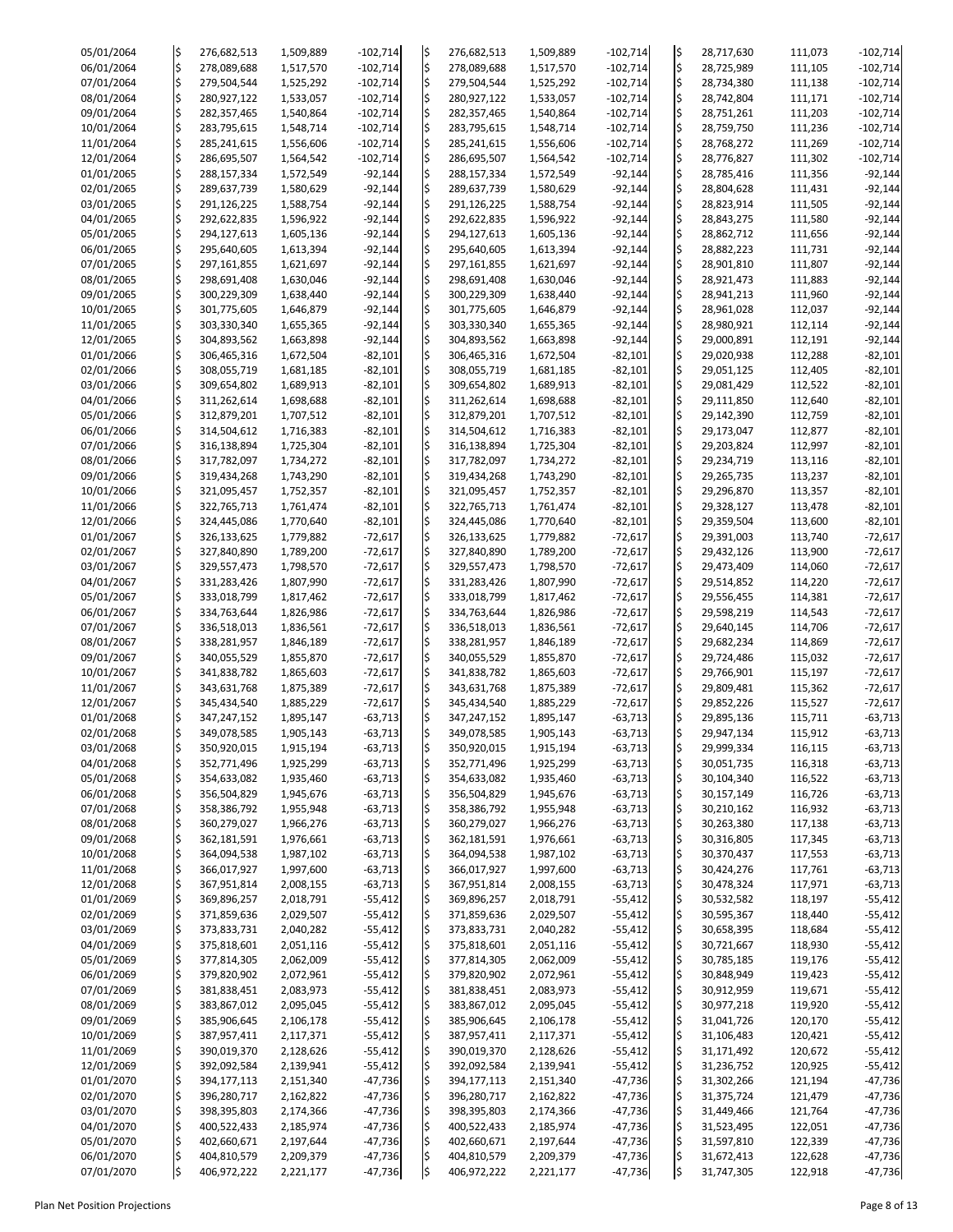| 08/01/2070 | l\$                | 409,145,663 | 2,233,040 | $-47,736$ | ļ\$ | 409,145,663 | 2,233,040 | $-47,736$ | ļ\$                                 | 31,822,488 | 123,210 | $-47,736$ |
|------------|--------------------|-------------|-----------|-----------|-----|-------------|-----------|-----------|-------------------------------------|------------|---------|-----------|
| 09/01/2070 | l\$                | 411,330,968 | 2,244,968 | $-47,736$ | l\$ | 411,330,968 | 2,244,968 | $-47,736$ | l\$                                 | 31,897,962 | 123,502 | $-47,736$ |
|            |                    |             |           |           |     |             |           |           |                                     |            |         |           |
| 10/01/2070 | l\$                | 413,528,200 | 2,256,961 | $-47,736$ | l\$ | 413,528,200 | 2,256,961 | $-47,736$ | l\$                                 | 31,973,728 | 123,796 | $-47,736$ |
| 11/01/2070 | l\$                | 415,737,424 | 2,269,019 | $-47,736$ | l\$ | 415,737,424 | 2,269,019 | $-47,736$ | l\$                                 | 32,049,788 | 124,090 | $-47,736$ |
|            |                    |             |           |           |     |             |           |           |                                     |            |         |           |
| 12/01/2070 | l\$                | 417,958,707 | 2,281,143 | $-47,736$ | l\$ | 417,958,707 | 2,281,143 | $-47,736$ | l\$                                 | 32,126,142 | 124,386 | $-47,736$ |
| 01/01/2071 | \$                 | 420,192,114 | 2,293,352 | $-40,709$ | l\$ | 420,192,114 | 2,293,352 | $-40,709$ | l\$                                 | 32,202,792 | 124,697 | $-40,709$ |
| 02/01/2071 | l\$                | 422,444,758 | 2,305,648 | $-40,709$ | l\$ | 422,444,758 | 2,305,648 | $-40,709$ | l\$                                 | 32,286,780 | 125,022 | $-40,709$ |
|            |                    |             |           |           |     |             |           |           |                                     |            |         |           |
| 03/01/2071 | l\$                | 424,709,697 | 2,318,010 | $-40,709$ | l\$ | 424,709,697 | 2,318,010 | $-40,709$ | l\$                                 | 32,371,093 | 125,349 | $-40,709$ |
| 04/01/2071 | l\$                | 426,986,998 | 2,330,440 | $-40,709$ | ļ\$ | 426,986,998 | 2,330,440 | $-40,709$ | l\$                                 | 32,455,733 | 125,677 | $-40,709$ |
|            |                    |             |           |           |     |             |           |           |                                     |            |         |           |
| 05/01/2071 | l\$                | 429,276,728 | 2,342,937 | $-40,709$ | l\$ | 429,276,728 | 2,342,937 | $-40,709$ | l\$                                 | 32,540,701 | 126,006 | $-40,709$ |
| 06/01/2071 | \$                 | 431,578,957 | 2,355,503 | $-40,709$ | l\$ | 431,578,957 | 2,355,503 | $-40,709$ | l\$                                 | 32,625,999 | 126,337 | $-40,709$ |
|            |                    |             |           |           |     |             |           | $-40,709$ | l\$                                 |            |         |           |
| 07/01/2071 | l\$                | 433,893,751 | 2,368,138 | $-40,709$ | l\$ | 433,893,751 | 2,368,138 |           |                                     | 32,711,626 | 126,668 | $-40,709$ |
| 08/01/2071 | l\$                | 436,221,180 | 2,380,841 | $-40,709$ | l\$ | 436,221,180 | 2,380,841 | $-40,709$ | l\$                                 | 32,797,586 | 127,002 | $-40,709$ |
| 09/01/2071 | \$                 | 438,561,312 | 2,393,614 | $-40,709$ | l\$ | 438,561,312 | 2,393,614 | $-40,709$ | l\$                                 | 32,883,878 | 127,336 | $-40,709$ |
|            |                    |             |           |           |     |             |           |           |                                     |            |         |           |
| 10/01/2071 | l\$                | 440,914,217 | 2,406,456 | $-40,709$ | l\$ | 440,914,217 | 2,406,456 | $-40,709$ | $\left  \boldsymbol{\zeta} \right $ | 32,970,505 | 127,672 | $-40,709$ |
| 11/01/2071 | l\$                | 443,279,964 | 2,419,369 | $-40,709$ | l\$ | 443,279,964 | 2,419,369 | $-40,709$ | l\$                                 | 33,057,468 | 128,008 | $-40,709$ |
|            |                    |             |           |           |     |             |           |           | l\$                                 |            |         |           |
| 12/01/2071 | l\$                | 445,658,624 | 2,432,352 | $-40,709$ | l\$ | 445,658,624 | 2,432,352 | $-40,709$ |                                     | 33,144,767 | 128,347 | $-40,709$ |
| 01/01/2072 | l\$                | 448,050,267 | 2,445,423 | $-34,342$ | l\$ | 448,050,267 | 2,445,423 | $-34,342$ | l\$                                 | 33,232,405 | 128,699 | $-34,342$ |
| 02/01/2072 | \$                 | 450,461,348 | 2,458,583 | $-34,342$ | l\$ | 450,461,348 | 2,458,583 | $-34,342$ | l\$                                 | 33,326,762 | 129,064 | $-34,342$ |
|            |                    |             |           |           |     |             |           |           |                                     |            |         |           |
| 03/01/2072 | l\$                | 452,885,590 | 2,471,815 | $-34,342$ | l\$ | 452,885,590 | 2,471,815 | $-34,342$ | l\$                                 | 33,421,484 | 129,431 | $-34,342$ |
| 04/01/2072 | l\$                | 455,323,063 | 2,485,119 | $-34,342$ | l\$ | 455,323,063 | 2,485,119 | $-34,342$ | l\$                                 | 33,516,573 | 129,800 | $-34,342$ |
| 05/01/2072 | $\ddot{\varsigma}$ |             |           |           |     |             |           |           | l\$                                 |            |         |           |
|            |                    | 457,773,840 | 2,498,496 | $-34,342$ | l\$ | 457,773,840 | 2,498,496 | $-34,342$ |                                     | 33,612,031 | 130,170 | $-34,342$ |
| 06/01/2072 | l\$                | 460,237,993 | 2,511,945 | $-34,342$ | l\$ | 460,237,993 | 2,511,945 | $-34,342$ | l\$                                 | 33,707,858 | 130,541 | $-34,342$ |
| 07/01/2072 | l\$                | 462,715,597 | 2,525,468 | $-34,342$ | l\$ | 462,715,597 | 2,525,468 | $-34,342$ | l\$                                 | 33,804,057 | 130,914 | $-34,342$ |
|            |                    |             |           |           |     |             |           |           |                                     |            |         |           |
| 08/01/2072 | l\$                | 465,206,723 | 2,539,065 | $-34,342$ | l\$ | 465,206,723 | 2,539,065 | $-34,342$ | l\$                                 | 33,900,629 | 131,288 | $-34,342$ |
| 09/01/2072 | l\$                | 467,711,447 | 2,552,736 | $-34,342$ | ļ\$ | 467,711,447 | 2,552,736 | $-34,342$ | l\$                                 | 33,997,575 | 131,663 | $-34,342$ |
|            |                    |             |           |           |     |             |           |           |                                     |            |         |           |
| 10/01/2072 | \$                 | 470,229,841 | 2,566,482 | $-34,342$ | l\$ | 470,229,841 | 2,566,482 | $-34,342$ | l\$                                 | 34,094,896 | 132,041 | $-34,342$ |
| 11/01/2072 | l\$                | 472,761,981 | 2,580,303 | $-34,342$ | l\$ | 472,761,981 | 2,580,303 | $-34,342$ | l\$.                                | 34,192,594 | 132,419 | $-34,342$ |
| 12/01/2072 | l\$                | 475,307,942 | 2,594,199 | $-34,342$ | l\$ | 475,307,942 | 2,594,199 | $-34,342$ | l\$                                 | 34,290,672 | 132,799 | $-34,342$ |
|            |                    |             |           |           |     |             |           |           |                                     |            |         |           |
| 01/01/2073 | \$                 | 477,867,800 | 2,608,187 | $-28,632$ | l\$ | 477,867,800 | 2,608,187 | $-28,632$ | l\$                                 | 34,389,129 | 133,192 | $-28,632$ |
| 02/01/2073 | \$                 | 480,447,354 | 2,622,266 | $-28,632$ |     | 480,447,354 | 2,622,266 | $-28,632$ | l\$                                 | 34,493,688 | 133,597 | $-28,632$ |
|            |                    |             |           |           |     |             |           |           |                                     |            |         |           |
| 03/01/2073 | I\$                | 483,040,989 | 2,636,423 | $-28,632$ |     | 483,040,989 | 2,636,423 | $-28,632$ | l\$                                 | 34,598,653 | 134,003 | $-28,632$ |
| 04/01/2073 | l\$                | 485,648,779 | 2,650,656 | $-28,632$ | I\$ | 485,648,779 | 2,650,656 | $-28,632$ | l\$                                 | 34,704,024 | 134,412 | $-28,632$ |
| 05/01/2073 |                    | 488,270,804 | 2,664,968 | $-28,632$ | l\$ | 488,270,804 | 2,664,968 | $-28,632$ | \$                                  | 34,809,804 | 134,822 | $-28,632$ |
|            |                    |             |           |           |     |             |           |           |                                     |            |         |           |
| 06/01/2073 |                    | 490,907,139 | 2,679,357 | $-28,632$ | l\$ | 490,907,139 | 2,679,357 | $-28,632$ | l\$                                 | 34,915,994 | 135,233 | $-28,632$ |
| 07/01/2073 |                    | 493,557,865 | 2,693,825 | $-28,632$ | l\$ | 493,557,865 | 2,693,825 | $-28,632$ | l\$                                 | 35,022,595 | 135,646 | $-28,632$ |
|            |                    |             |           |           |     |             |           |           |                                     |            |         |           |
| 08/01/2073 | \$                 | 496,223,058 | 2,708,372 | $-28,632$ | l\$ | 496,223,058 | 2,708,372 | $-28,632$ | l\$                                 | 35,129,609 | 136,061 | $-28,632$ |
| 09/01/2073 |                    | 498,902,798 | 2,722,999 | $-28,632$ | l\$ | 498,902,798 | 2,722,999 | $-28,632$ | l\$                                 | 35,237,038 | 136,477 | $-28,632$ |
| 10/01/2073 |                    | 501,597,164 | 2,737,705 | $-28,632$ | l\$ | 501,597,164 | 2,737,705 | $-28,632$ | l\$                                 | 35,344,883 | 136,895 | $-28,632$ |
|            |                    |             |           |           |     |             |           |           |                                     |            |         |           |
| 11/01/2073 |                    | 504,306,237 | 2,752,491 | $-28,632$ | I\$ | 504,306,237 | 2,752,491 | $-28,632$ | l\$                                 | 35,453,146 | 137,314 | $-28,632$ |
| 12/01/2073 |                    | 507,030,096 | 2,767,358 | $-28,632$ |     | 507,030,096 | 2,767,358 | $-28,632$ | l\$                                 | 35,561,828 | 137,735 | $-28,632$ |
|            |                    |             |           |           |     |             |           |           |                                     |            |         |           |
| 01/01/2074 | l\$                | 509,768,823 | 2,782,321 | $-23,566$ | l\$ | 509,768,823 | 2,782,321 | $-23,566$ | l\$                                 | 35,670,931 | 138,168 | $-23,566$ |
| 02/01/2074 |                    | 512,527,577 | 2,797,378 | $-23,566$ | l\$ | 512,527,577 | 2,797,378 | $-23,566$ | l\$                                 | 35,785,533 | 138,612 | $-23,566$ |
| 03/01/2074 |                    |             |           | $-23,566$ | l\$ |             |           | $-23,566$ | l\$                                 |            |         |           |
|            |                    | 515,301,389 | 2,812,518 |           |     | 515,301,389 | 2,812,518 |           |                                     | 35,900,579 | 139,058 | $-23,566$ |
| 04/01/2074 | \$                 | 518,090,341 | 2,827,740 | $-23,566$ |     | 518,090,341 | 2,827,740 | $-23,566$ | l\$                                 | 36,016,071 | 139,505 | $-23,566$ |
| 05/01/2074 |                    | 520,894,516 | 2,843,046 | $-23,566$ | I\$ | 520,894,516 | 2,843,046 | $-23,566$ | l\$                                 | 36,132,011 | 139,955 | $-23,566$ |
|            |                    |             |           |           |     |             |           |           |                                     |            |         |           |
| 06/01/2074 |                    | 523,713,996 | 2,858,435 | $-23,566$ | l\$ | 523,713,996 | 2,858,435 | $-23,566$ | l\$                                 | 36,248,399 | 140,406 | $-23,566$ |
| 07/01/2074 |                    | 526,548,865 | 2,873,908 | $-23,566$ | l\$ | 526,548,865 | 2,873,908 | $-23,566$ | l\$                                 | 36,365,239 | 140,858 | $-23,566$ |
| 08/01/2074 |                    | 529,399,207 | 2,889,466 | $-23,566$ | l\$ | 529,399,207 | 2,889,466 | $-23,566$ | l\$                                 | 36,482,531 | 141,313 | $-23,566$ |
|            |                    |             |           |           |     |             |           |           |                                     |            |         |           |
| 09/01/2074 | \$                 | 532,265,107 | 2,905,108 | $-23,566$ | l\$ | 532,265,107 | 2,905,108 | $-23,566$ | l\$                                 | 36,600,278 | 141,769 | $-23,566$ |
| 10/01/2074 |                    | 535,146,649 | 2,920,836 | $-23,566$ | I\$ | 535,146,649 | 2,920,836 | $-23,566$ | l\$                                 | 36,718,481 | 142,227 | $-23,566$ |
| 11/01/2074 |                    | 538,043,919 | 2,936,650 | $-23,566$ | l\$ | 538,043,919 | 2,936,650 | $-23,566$ | l\$                                 | 36,837,141 | 142,687 | $-23,566$ |
|            |                    |             |           |           |     |             |           |           |                                     |            |         |           |
| 12/01/2074 |                    | 540,957,003 | 2,952,550 | $-23,566$ | l\$ | 540,957,003 | 2,952,550 | $-23,566$ | l\$                                 | 36,956,262 | 143,148 | $-23,566$ |
| 01/01/2075 |                    | 543,885,986 | 2,968,549 | $-19,131$ | l\$ | 543,885,986 | 2,968,549 | $-19,131$ | l\$                                 | 37,075,844 | 143,620 | $-19,131$ |
|            |                    |             |           |           |     |             |           |           | l\$                                 |            |         |           |
| 02/01/2075 |                    | 546,835,404 | 2,984,647 | $-19,131$ | l\$ | 546,835,404 | 2,984,647 | $-19,131$ |                                     | 37,200,334 | 144,103 | $-19,131$ |
| 03/01/2075 |                    | 549,800,920 | 3,000,833 | $-19,131$ | I\$ | 549,800,920 | 3,000,833 | $-19,131$ | l\$                                 | 37,325,305 | 144,587 | $-19,131$ |
| 04/01/2075 |                    | 552,782,622 | 3,017,108 | $-19,131$ |     | 552,782,622 | 3,017,108 | $-19,131$ | l\$                                 | 37,450,761 | 145,073 | $-19,131$ |
|            |                    |             |           |           |     |             |           |           |                                     |            |         |           |
| 05/01/2075 | \$                 | 555,780,598 | 3,033,471 | $-19,131$ |     | 555,780,598 | 3,033,471 | $-19,131$ | l\$                                 | 37,576,703 | 145,561 | $-19,131$ |
| 06/01/2075 |                    | 558,794,938 | 3,049,924 | $-19,131$ | I\$ | 558,794,938 | 3,049,924 | $-19,131$ | l\$                                 | 37,703,133 | 146,051 | $-19,131$ |
| 07/01/2075 |                    | 561,825,731 | 3,066,466 | $-19,131$ | l\$ | 561,825,731 | 3,066,466 | $-19,131$ | l\$                                 | 37,830,052 | 146,543 | $-19,131$ |
|            |                    |             |           |           |     |             |           |           |                                     |            |         |           |
| 08/01/2075 |                    | 564,873,066 | 3,083,099 | $-19,131$ |     | 564,873,066 | 3,083,099 | $-19,131$ | l\$                                 | 37,957,464 | 147,036 | $-19,131$ |
| 09/01/2075 |                    | 567,937,033 | 3,099,822 | $-19,131$ |     | 567,937,033 | 3,099,822 | $-19,131$ | $\varsigma$                         | 38,085,369 | 147,532 | $-19,131$ |
|            |                    |             |           |           | ¢   |             |           |           |                                     |            |         |           |
| 10/01/2075 | \$                 | 571,017,725 | 3,116,637 | $-19,131$ |     | 571,017,725 | 3,116,637 | $-19,131$ | ¦\$                                 | 38,213,770 | 148,029 | $-19,131$ |
| 11/01/2075 | l\$                | 574,115,231 | 3,133,544 | $-19,131$ | ļ\$ | 574,115,231 | 3,133,544 | $-19,131$ | ļ\$                                 | 38,342,668 | 148,529 | $-19,131$ |
| 12/01/2075 |                    | 577,229,643 | 3,150,543 | $-19,131$ | \$  | 577,229,643 | 3,150,543 | $-19,131$ | l\$                                 | 38,472,066 | 149,030 | $-19,131$ |
|            |                    |             |           |           |     |             |           |           |                                     |            |         |           |
| 01/01/2076 |                    | 580,361,055 | 3,167,645 | $-15,306$ | I\$ | 580,361,055 | 3,167,645 | $-15,306$ | ļ\$                                 | 38,601,965 | 149,541 | $-15,306$ |
| 02/01/2076 |                    | 583,513,394 | 3,184,851 | $-15,306$ | I\$ | 583,513,394 | 3,184,851 | $-15,306$ | ļ\$                                 | 38,736,200 | 150,061 | $-15,306$ |
|            |                    |             |           |           |     |             |           |           |                                     |            |         |           |
| 03/01/2076 |                    | 586,682,938 | 3,202,150 | $-15,306$ | l\$ | 586,682,938 | 3,202,150 | $-15,306$ | ļ\$                                 | 38,870,955 | 150,583 | $-15,306$ |
| 04/01/2076 | ¦\$                | 589,869,782 | 3,219,545 | $-15,306$ | ļ\$ | 589,869,782 | 3,219,545 | $-15,306$ | l\$                                 | 39,006,232 | 151,107 | $-15,306$ |
| 05/01/2076 |                    | 593,074,021 | 3,237,034 | $-15,306$ |     | 593,074,021 | 3,237,034 | $-15,306$ | l\$                                 | 39,142,033 | 151,633 | $-15,306$ |
|            |                    |             |           |           |     |             |           |           |                                     |            |         |           |
| 06/01/2076 | l\$                | 596,295,749 | 3,254,618 | $-15,306$ |     | 596,295,749 | 3,254,618 | $-15,306$ | \$                                  | 39,278,361 | 152,162 | $-15,306$ |
| 07/01/2076 |                    | 599,535,061 | 3,272,299 | $-15,306$ | I\$ | 599,535,061 | 3,272,299 | $-15,306$ | l\$                                 | 39,415,216 | 152,692 | $-15,306$ |
| 08/01/2076 |                    | 602,792,054 | 3,290,076 | $-15,306$ | ļ\$ | 602,792,054 | 3,290,076 | $-15,306$ | ļ\$                                 | 39,552,602 | 153,224 | $-15,306$ |
|            |                    |             |           |           |     |             |           |           |                                     |            |         |           |
| 09/01/2076 | ¦\$                | 606,066,824 | 3,307,950 | $-15,306$ | ļ\$ | 606,066,824 | 3,307,950 | $-15,306$ | ļ\$                                 | 39,690,520 | 153,759 | $-15,306$ |
| 10/01/2076 | l\$                | 609,359,468 | 3,325,922 | $-15,306$ | l\$ | 609,359,468 | 3,325,922 | $-15,306$ | ļ\$                                 | 39,828,973 | 154,295 | $-15,306$ |

Plan Net Position Projections **Page 9 of 13** Page 9 of 13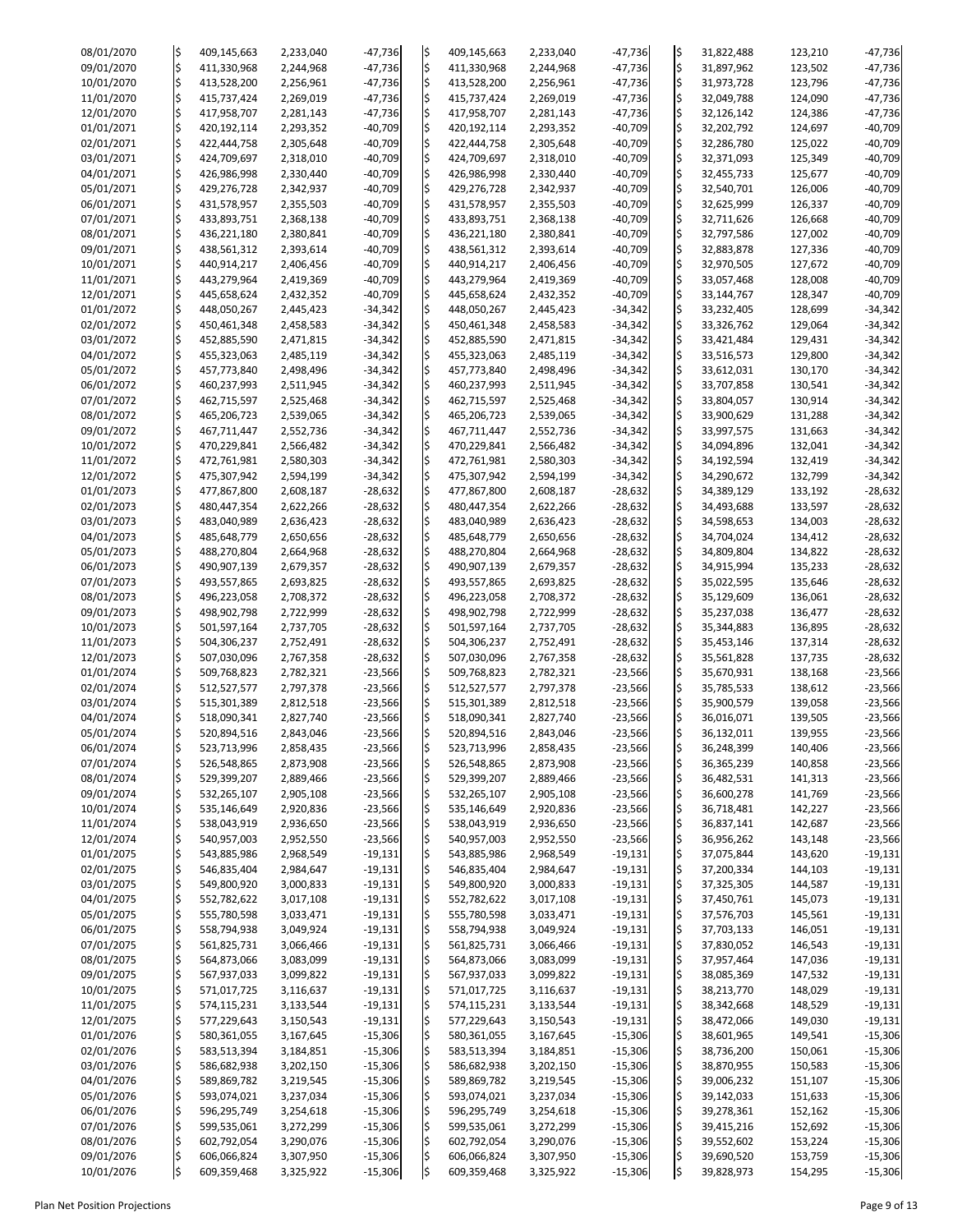| 11/01/2076 | ļ\$           | 612,670,084   | 3,343,992 | $-15,306$ | ļ\$ | 612,670,084   | 3,343,992 | $-15,306$ | \$                      | 39,967,962 | 154,834 | $-15,306$ |
|------------|---------------|---------------|-----------|-----------|-----|---------------|-----------|-----------|-------------------------|------------|---------|-----------|
| 12/01/2076 | l\$           | 615,998,769   | 3,362,160 | $-15,306$ | l\$ | 615,998,769   | 3,362,160 | $-15,306$ | $\overline{\varsigma}$  | 40,107,490 | 155,374 | $-15,306$ |
|            |               |               |           |           |     |               |           |           |                         |            |         |           |
| 01/01/2077 | \$            | 619,345,623   | 3,380,436 | $-12,060$ | l\$ | 619,345,623   | 3,380,436 | $-12,060$ | $\overline{\varsigma}$  | 40,247,558 | 155,923 | $-12,060$ |
| 02/01/2077 | l\$           | 622,713,999   | 3,398,821 | $-12,060$ | l\$ | 622,713,999   | 3,398,821 | $-12,060$ | $\frac{1}{2}$           | 40,391,421 | 156,481 | $-12,060$ |
| 03/01/2077 | l\$           | 626,100,761   | 3,417,307 | $-12,060$ | l\$ | 626,100,761   | 3,417,307 | $-12,060$ | $\overline{\varsigma}$  | 40,535,842 | 157,040 | $-12,060$ |
|            |               |               |           |           |     |               |           |           |                         |            |         |           |
| 04/01/2077 | $\frac{1}{2}$ | 629,506,008   | 3,435,893 | $-12,060$ | l\$ | 629,506,008   | 3,435,893 | $-12,060$ | $\overline{\varsigma}$  | 40,680,822 | 157,602 | $-12,060$ |
| 05/01/2077 | l\$           | 632,929,841   | 3,454,581 | $-12,060$ | l\$ | 632,929,841   | 3,454,581 | $-12,060$ | l\$                     | 40,826,364 | 158,166 | $-12,060$ |
|            |               |               |           |           |     |               |           |           |                         |            |         |           |
| 06/01/2077 | \$            | 636, 372, 361 | 3,473,370 | $-12,060$ | l\$ | 636, 372, 361 | 3,473,370 | $-12,060$ | $\frac{1}{2}$           | 40,972,470 | 158,732 | $-12,060$ |
| 07/01/2077 | \$            | 639,833,672   | 3,492,263 | $-12,060$ | l\$ | 639,833,672   | 3,492,263 | $-12,060$ | $\frac{1}{2}$           | 41,119,142 | 159,300 | $-12,060$ |
| 08/01/2077 | l\$           | 643,313,875   | 3,511,258 | $-12,060$ | l\$ | 643,313,875   | 3,511,258 | $-12,060$ | $\varsigma$             | 41,266,383 | 159,871 | $-12,060$ |
|            |               |               |           |           |     |               |           |           |                         |            |         |           |
| 09/01/2077 | \$            | 646,813,073   | 3,530,357 | $-12,060$ | l\$ | 646,813,073   | 3,530,357 | $-12,060$ | $\overline{\varsigma}$  | 41,414,194 | 160,444 | $-12,060$ |
| 10/01/2077 | l\$           | 650,331,370   | 3,549,561 | $-12,060$ | l\$ | 650,331,370   | 3,549,561 | $-12,060$ | $\frac{1}{2}$           | 41,562,577 | 161,019 | $-12,060$ |
| 11/01/2077 | l\$           | 653,868,871   | 3,568,869 | $-12,060$ | l\$ | 653,868,871   | 3,568,869 | $-12,060$ | $\overline{\varsigma}$  | 41,711,536 | 161,596 | $-12,060$ |
|            |               |               |           |           |     |               |           |           |                         |            |         |           |
| 12/01/2077 | $\frac{1}{2}$ | 657,425,679   | 3,588,282 | $-12,060$ | l\$ | 657,425,679   | 3,588,282 | $-12,060$ | $\overline{\varsigma}$  | 41,861,072 | 162,175 | $-12,060$ |
| 01/01/2078 | l\$           | 661,001,902   | 3,607,809 | $-9,349$  | l\$ | 661,001,902   | 3,607,809 | $-9,349$  | $\frac{1}{2}$           | 42,011,187 | 162,762 | $-9,349$  |
| 02/01/2078 | \$            | 664,600,362   | 3,627,450 | $-9,349$  | l\$ | 664,600,362   | 3,627,450 | $-9,349$  | $\frac{1}{2}$           | 42,164,600 | 163,356 | $-9,349$  |
|            |               |               |           |           |     |               |           |           |                         |            |         |           |
| 03/01/2078 | l\$           | 668,218,463   | 3,647,198 | $-9,349$  | l\$ | 668,218,463   | 3,647,198 | $-9,349$  | $\frac{1}{2}$           | 42,318,607 | 163,953 | $-9,349$  |
| 04/01/2078 | l\$           | 671,856,312   | 3,667,054 | $-9,349$  | l\$ | 671,856,312   | 3,667,054 | $-9,349$  | ¦\$                     | 42,473,211 | 164,552 | $-9,349$  |
| 05/01/2078 | l\$           |               |           |           |     |               |           |           | $\overline{\varsigma}$  |            |         |           |
|            |               | 675,514,017   | 3,687,018 | $-9,349$  | l\$ | 675,514,017   | 3,687,018 | $-9,349$  |                         | 42,628,414 | 165,154 | $-9,349$  |
| 06/01/2078 | l\$           | 679,191,686   | 3,707,091 | $-9,349$  | l\$ | 679,191,686   | 3,707,091 | $-9,349$  | $\frac{1}{2}$           | 42,784,219 | 165,757 | $-9,349$  |
| 07/01/2078 | \$            | 682,889,428   | 3,727,274 | $-9,349$  | l\$ | 682,889,428   | 3,727,274 | $-9,349$  | $\overline{\varsigma}$  | 42,940,627 | 166,363 | $-9,349$  |
|            |               |               |           |           |     |               |           |           | $\overline{\varsigma}$  |            |         |           |
| 08/01/2078 | \$            | 686,607,353   | 3,747,567 | $-9,349$  | \$  | 686,607,353   | 3,747,567 | $-9,349$  |                         | 43,097,642 | 166,972 | $-9,349$  |
| 09/01/2078 | l\$           | 690,345,571   | 3,767,971 | $-9,349$  | l\$ | 690,345,571   | 3,767,971 | $-9,349$  | $\frac{1}{2}$           | 43,255,264 | 167,582 | $-9,349$  |
| 10/01/2078 | ļ\$           | 694,104,193   | 3,788,486 | $-9,349$  | l\$ | 694,104,193   | 3,788,486 | $-9,349$  | $\overline{\varsigma}$  | 43,413,498 | 168,196 | $-9,349$  |
|            |               |               |           |           |     |               |           |           |                         |            |         |           |
| 11/01/2078 | l\$           | 697,883,330   | 3,809,113 | $-9,349$  | l\$ | 697,883,330   | 3,809,113 | $-9,349$  | $\frac{1}{2}$           | 43,572,344 | 168,811 | $-9,349$  |
| 12/01/2078 | \$            | 701,683,094   | 3,829,852 | $-9,349$  | l\$ | 701,683,094   | 3,829,852 | $-9,349$  | $\overline{\varsigma}$  | 43,731,806 | 169,429 | $-9,349$  |
| 01/01/2079 | $\frac{1}{2}$ | 705,503,597   | 3,850,711 | $-7,126$  | l\$ | 705,503,597   | 3,850,711 | $-7,126$  | $\overline{\varsigma}$  | 43,891,886 | 170,053 | $-7,126$  |
|            |               |               |           |           |     |               |           |           |                         |            |         |           |
| 02/01/2079 | l\$           | 709,347,182   | 3,871,690 | $-7,126$  | l\$ | 709,347,182   | 3,871,690 | $-7,126$  | $\frac{1}{2}$           | 44,054,814 | 170,685 | $-7,126$  |
| 03/01/2079 | l\$           | 713,211,746   | 3,892,783 | $-7,126$  | l\$ | 713,211,746   | 3,892,783 | $-7,126$  | $\frac{1}{2}$           | 44,218,372 | 171,318 | $-7,126$  |
| 04/01/2079 | \$            | 717,097,404   | 3,913,992 | $-7,126$  | l\$ | 717,097,404   | 3,913,992 | $-7,126$  | $\frac{1}{2}$           | 44,382,565 | 171,955 | $-7,126$  |
|            |               |               |           |           |     |               |           |           |                         |            |         |           |
| 05/01/2079 | l\$           | 721,004,269   | 3,935,316 | $-7,126$  |     | 721,004,269   | 3,935,316 | $-7,126$  | $\overline{\mathsf{S}}$ | 44,547,394 | 172,593 | $-7,126$  |
| 06/01/2079 |               | 724,932,459   | 3,956,757 | $-7,126$  |     | 724,932,459   | 3,956,757 | $-7,126$  | ¦\$                     | 44,712,861 | 173,234 | $-7,126$  |
| 07/01/2079 | l\$           | 728,882,090   | 3,978,314 | $-7,126$  | I\$ | 728,882,090   | 3,978,314 | $-7,126$  | ¦\$                     | 44,878,969 | 173,878 | $-7,126$  |
|            |               |               |           |           |     |               |           |           |                         |            |         |           |
| 08/01/2079 | l\$           | 732,853,278   | 3,999,989 | $-7,126$  | l\$ | 732,853,278   | 3,999,989 | $-7,126$  |                         | 45,045,721 | 174,524 | $-7,126$  |
| 09/01/2079 |               | 736,846,141   | 4,021,783 | $-7,126$  | l\$ | 736,846,141   | 4,021,783 | $-7,126$  |                         | 45,213,120 | 175,173 | $-7,126$  |
| 10/01/2079 |               | 740,860,798   | 4,043,695 | $-7,126$  |     | 740,860,798   | 4,043,695 | $-7,126$  |                         | 45,381,166 | 175,824 | $-7,126$  |
|            |               |               |           |           |     |               |           |           |                         |            |         |           |
| 11/01/2079 |               | 744,897,368   | 4,065,728 | $-7,126$  |     | 744,897,368   | 4,065,728 | $-7,126$  | ¦\$                     | 45,549,864 | 176,478 | $-7,126$  |
| 12/01/2079 |               | 748,955,969   | 4,087,880 | $-7,126$  |     | 748,955,969   | 4,087,880 | $-7,126$  |                         | 45,719,216 | 177,134 | $-7,126$  |
| 01/01/2080 | l\$           | 753,036,723   | 4,110,158 | $-5,338$  | l\$ | 753,036,723   | 4,110,158 | $-5,338$  | $\frac{1}{2}$           | 45,889,224 | 177,796 | $-5,338$  |
|            |               |               |           |           |     |               |           |           |                         |            |         |           |
| 02/01/2080 |               | 757,141,543   | 4,132,563 | $-5,338$  |     | 757,141,543   | 4,132,563 | $-5,338$  | $\overline{\varsigma}$  | 46,061,682 | 178,464 | $-5,338$  |
| 03/01/2080 | l\$           | 761,268,768   | 4,155,090 | $-5,338$  |     | 761,268,768   | 4,155,090 | $-5,338$  |                         | 46,234,808 | 179,135 | $-5,338$  |
|            |               |               |           |           |     |               |           |           | $\varsigma$             |            |         |           |
| 04/01/2080 | l\$           | 765,418,520   | 4,177,740 | $-5,338$  |     | 765,418,520   | 4,177,740 | $-5,338$  |                         | 46,408,605 | 179,808 | $-5,338$  |
| 05/01/2080 |               | 769,590,921   | 4,200,513 | $-5,338$  | l\$ | 769,590,921   | 4,200,513 | $-5,338$  |                         | 46,583,075 | 180,484 | $-5,338$  |
| 06/01/2080 | l\$           | 773,786,097   | 4,223,411 | $-5,338$  | l\$ | 773,786,097   | 4,223,411 | $-5,338$  | l\$                     | 46,758,222 | 181,163 | $-5,338$  |
|            |               |               |           |           |     |               |           |           |                         |            |         |           |
| 07/01/2080 | l\$           | 778,004,170   | 4,246,434 | $-5,338$  | l\$ | 778,004,170   | 4,246,434 | $-5,338$  | $\overline{\varsigma}$  | 46,934,047 | 181,844 | $-5,338$  |
| 08/01/2080 | l\$           | 782,245,265   | 4,269,582 | $-5,338$  |     | 782,245,265   | 4,269,582 | $-5,338$  | l\$                     | 47,110,553 | 182,528 | $-5,338$  |
| 09/01/2080 | l\$           | 786,509,509   | 4,292,857 | $-5,338$  | l\$ | 786,509,509   | 4,292,857 | $-5,338$  |                         | 47,287,743 | 183,215 | $-5,338$  |
|            |               |               |           |           |     |               |           |           |                         |            |         |           |
| 10/01/2080 |               | 790,797,028   | 4,316,259 | $-5,338$  | l\$ | 790,797,028   | 4,316,259 | $-5,338$  | $\varsigma$             | 47,465,620 | 183,904 | $-5,338$  |
| 11/01/2080 |               | 795,107,949   | 4,339,788 | $-5,338$  |     | 795,107,949   | 4,339,788 | $-5,338$  |                         | 47,644,186 | 184,596 | $-5,338$  |
| 12/01/2080 | \$            | 799,442,399   | 4,363,446 | $-5,338$  | l\$ | 799,442,399   | 4,363,446 | $-5,338$  | ¦\$                     | 47,823,444 | 185,290 | $-5,338$  |
|            |               |               |           |           |     |               |           |           |                         |            |         |           |
| 01/01/2081 |               | 803,800,508   | 4,387,237 | $-3,930$  | l\$ | 803,800,508   | 4,387,237 | $-3,930$  |                         | 48,003,396 | 185,990 | $-3,930$  |
| 02/01/2081 | l\$           | 808,183,815   | 4,411,162 | $-3,930$  | l\$ | 808,183,815   | 4,411,162 | $-3,930$  |                         | 48,185,457 | 186,696 | $-3,930$  |
| 03/01/2081 |               | 812,591,047   | 4,435,217 | $-3,930$  | l\$ | 812,591,047   | 4,435,217 | $-3,930$  | $\overline{\varsigma}$  | 48,368,223 | 187,404 | $-3,930$  |
|            |               |               |           |           |     |               |           |           |                         |            |         |           |
| 04/01/2081 |               | 817,022,334   | 4,459,404 | $-3,930$  | l\$ | 817,022,334   | 4,459,404 | $-3,930$  | l\$                     | 48,551,697 | 188,115 | $-3,930$  |
| 05/01/2081 | l\$           | 821,477,808   | 4,483,722 | $-3,930$  | l\$ | 821,477,808   | 4,483,722 | $-3,930$  |                         | 48,735,881 | 188,829 | $-3,930$  |
| 06/01/2081 |               | 825,957,601   | 4,508,174 | $-3,930$  | l\$ | 825,957,601   | 4,508,174 | $-3,930$  | $\overline{\varsigma}$  | 48,920,780 | 189,545 | $-3,930$  |
| 07/01/2081 | l\$           | 830,461,844   | 4,532,758 | $-3,930$  | l\$ | 830,461,844   | 4,532,758 | $-3,930$  |                         | 49,106,395 | 190,264 | $-3,930$  |
|            |               |               |           |           |     |               |           |           |                         |            |         |           |
| 08/01/2081 | l\$           | 834,990,673   | 4,557,477 | $-3,930$  | l\$ | 834,990,673   | 4,557,477 | $-3,930$  | $\overline{\varsigma}$  | 49,292,729 | 190,986 | $-3,930$  |
| 09/01/2081 |               | 839,544,220   | 4,582,331 | $-3,930$  |     | 839,544,220   | 4,582,331 | $-3,930$  | $\frac{1}{2}$           | 49,479,785 | 191,711 | $-3,930$  |
| 10/01/2081 | l\$           | 844,122,621   | 4,607,321 | $-3,930$  | l\$ | 844,122,621   | 4,607,321 | $-3,930$  |                         | 49,667,566 | 192,439 | $-3,930$  |
|            |               |               |           |           |     |               |           |           |                         |            |         |           |
| 11/01/2081 |               | 848,726,012   | 4,632,447 | $-3,930$  | l\$ | 848,726,012   | 4,632,447 | $-3,930$  | $\overline{\mathsf{S}}$ | 49,856,075 | 193,169 | $-3,930$  |
| 12/01/2081 |               | 853,354,528   | 4,657,710 | $-3,930$  |     | 853,354,528   | 4,657,710 | $-3,930$  |                         | 50,045,314 | 193,902 | $-3,930$  |
| 01/01/2082 | \$            | 858,008,308   | 4,683,114 | $-2,843$  |     | 858,008,308   | 4,683,114 | $-2,843$  | ¦\$                     | 50,235,286 | 194,640 | $-2,843$  |
|            |               |               |           |           |     |               |           |           |                         |            |         |           |
| 02/01/2082 | ļ\$           | 862,688,578   | 4,708,659 | $-2,843$  | l\$ | 862,688,578   | 4,708,659 | $-2,843$  | \$                      | 50,427,084 | 195,384 | $-2,843$  |
| 03/01/2082 |               | 867,394,394   | 4,734,344 | $-2,843$  | l\$ | 867,394,394   | 4,734,344 | $-2,843$  | ¦\$                     | 50,619,624 | 196,130 | $-2,843$  |
| 04/01/2082 |               | 872,125,895   | 4,760,169 | $-2,843$  |     | 872,125,895   | 4,760,169 | $-2,843$  | $\overline{\varsigma}$  | 50,812,911 | 196,879 | $-2,843$  |
|            |               |               |           |           |     |               |           |           |                         |            |         |           |
| 05/01/2082 |               | 876,883,222   | 4,786,135 | $-2,843$  |     | 876,883,222   | 4,786,135 | $-2,843$  |                         | 51,006,946 | 197,630 | $-2,843$  |
| 06/01/2082 |               | 881,666,514   | 4,812,243 | $-2,843$  | l\$ | 881,666,514   | 4,812,243 | $-2,843$  |                         | 51,201,734 | 198,385 | $-2,843$  |
| 07/01/2082 |               | 886,475,914   | 4,838,493 | $-2,843$  | l\$ | 886,475,914   | 4,838,493 | $-2,843$  |                         | 51,397,276 | 199,143 | $-2,843$  |
|            |               |               |           |           |     |               |           |           |                         |            |         |           |
| 08/01/2082 |               | 891,311,564   | 4,864,887 | $-2,843$  |     | 891,311,564   | 4,864,887 | $-2,843$  |                         | 51,593,575 | 199,903 | $-2,843$  |
| 09/01/2082 |               | 896,173,608   | 4,891,425 | $-2,843$  |     | 896,173,608   | 4,891,425 | $-2,843$  | ¦\$                     | 51,790,636 | 200,667 | $-2,843$  |
| 10/01/2082 |               | 901,062,190   | 4,918,107 | $-2,843$  | l\$ | 901,062,190   | 4,918,107 | $-2,843$  | \$                      | 51,988,460 | 201,433 | $-2,843$  |
|            |               |               |           |           |     |               |           |           |                         |            |         |           |
| 11/01/2082 |               | 905,977,454   | 4,944,935 | $-2,843$  | l\$ | 905,977,454   | 4,944,935 | $-2,843$  |                         | 52,187,050 | 202,203 | $-2,843$  |
| 12/01/2082 |               | 910,919,547   | 4,971,910 | $-2,843$  | \$  | 910,919,547   | 4,971,910 | $-2,843$  | \$                      | 52,386,410 | 202,975 | $-2,843$  |
| 01/01/2083 | l\$           | 915,888,614   | 4,999,034 | $-2,020$  |     | 915,888,614   | 4,999,034 | $-2,020$  | \$                      | 52,586,542 | 203,752 | $-2,020$  |

Plan Net Position Projections **Page 10 of 13** Page 10 of 13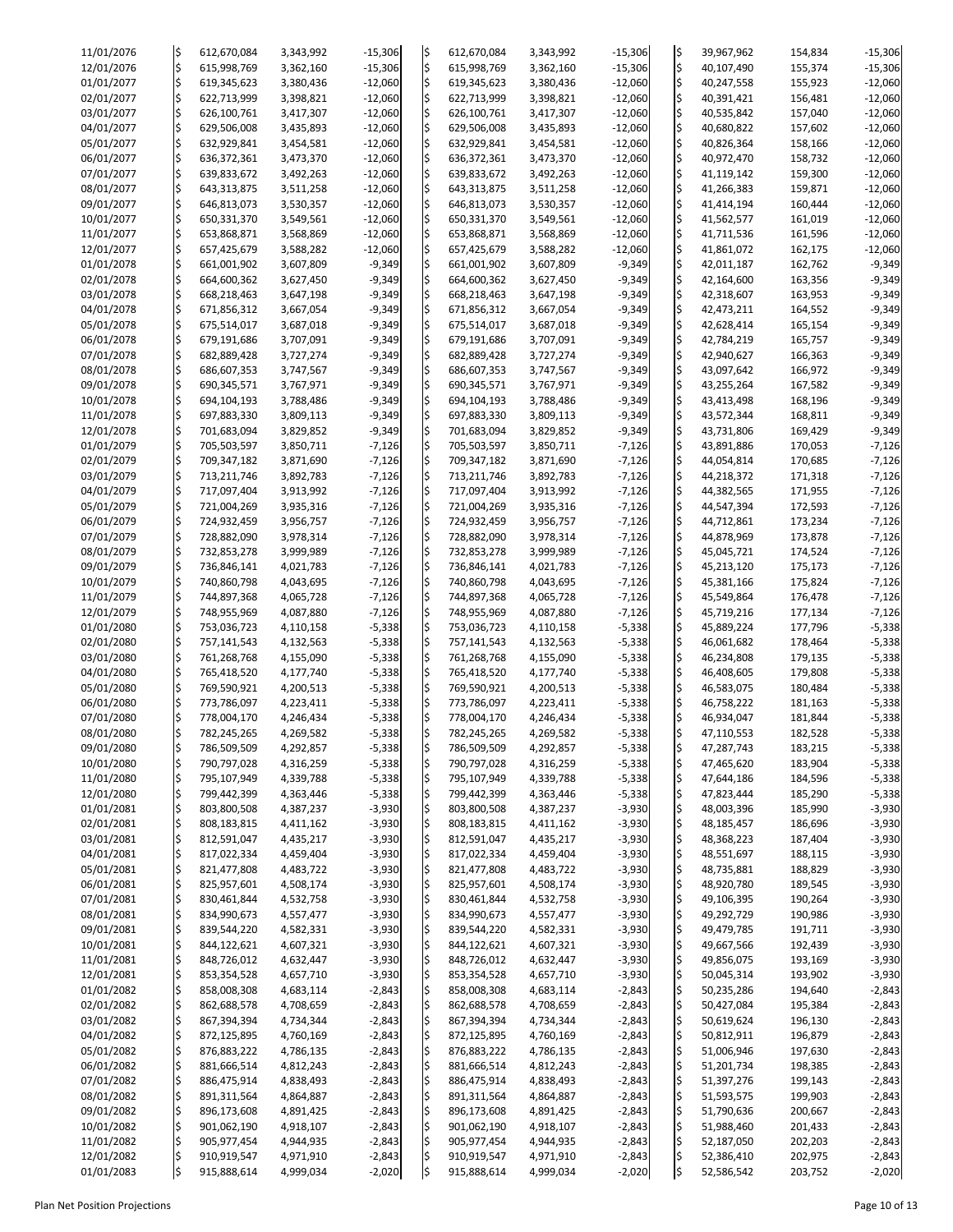| 02/01/2083               | l\$     | 920,885,628                    | 5,026,308              | $-2,020$             | l\$        | 920,885,628                    | 5,026,308              | $-2,020$             | ļ\$                           | 52,788,275               | 204,534            | $-2,020$             |
|--------------------------|---------|--------------------------------|------------------------|----------------------|------------|--------------------------------|------------------------|----------------------|-------------------------------|--------------------------|--------------------|----------------------|
| 03/01/2083               | l\$     | 925,909,916                    | 5,053,732              | $-2,020$             | ļ\$        | 925,909,916                    | 5,053,732              | $-2,020$             | l\$                           | 52,990,789               | 205,319            | $-2,020$             |
| 04/01/2083               | l\$     | 930,961,628                    | 5,081,305              | $-2,020$             | l\$        | 930,961,628                    | 5,081,305              | $-2,020$             | l\$                           | 53,194,087               | 206,106            | $-2,020$             |
| 05/01/2083               | l\$     | 936,040,912                    | 5,109,028              | $-2,020$             | ļ\$        | 936,040,912                    | 5,109,028              | $-2,020$             | \$                            | 53,398,174               | 206,897            | $-2,020$             |
| 06/01/2083               |         | 941,147,920                    | 5,136,903              | $-2,020$             | l\$        | 941,147,920                    | 5,136,903              | $-2,020$             | l\$                           | 53,603,051               | 207,691            | $-2,020$             |
| 07/01/2083               | l\$     | 946,282,803                    | 5,164,929              | $-2,020$             | l\$        | 946,282,803                    | 5,164,929              | $-2,020$             | l\$                           | 53,808,722               | 208,488            | $-2,020$             |
| 08/01/2083               | l\$     | 951,445,712                    | 5,193,109              | $-2,020$             | l\$        | 951,445,712                    | 5,193,109              | $-2,020$             | l\$                           | 54,015,190               | 209,288            | $-2,020$             |
| 09/01/2083               | l\$     | 956,636,802                    | 5,221,443              | $-2,020$             | l\$        | 956,636,802                    | 5,221,443              | $-2,020$             | ļ\$                           | 54,222,458               | 210,091            | $-2,020$             |
| 10/01/2083               | l\$     | 961,856,225                    | 5,249,931              | $-2,020$             | ļ\$        | 961,856,225                    | 5,249,931              | $-2,020$             | ¦\$                           | 54,430,529               | 210,897            | $-2,020$             |
| 11/01/2083               | l\$     | 967,104,136                    | 5,278,575              | $-2,020$             | ļ\$        | 967,104,136                    | 5,278,575              | $-2,020$             | l\$                           | 54,639,406               | 211,707            | $-2,020$             |
| 12/01/2083               | l\$     | 972,380,691                    | 5,307,375              | $-2,020$             | l\$        | 972,380,691                    | 5,307,375              | $-2,020$             | ļ\$                           | 54,849,093               | 212,519            | $-2,020$             |
| 01/01/2084               | l\$     | 977,686,046                    | 5,336,334              | $-1,411$             | l\$        | 977,686,046                    | 5,336,334              | $-1,411$             | l\$                           | 55,059,592               | 213,336            | $-1,411$             |
| 02/01/2084               | l\$     | 983,020,969                    | 5,365,453              | $-1,411$             | ļ\$        | 983,020,969                    | 5,365,453              | $-1,411$             | l\$                           | 55,271,517               | 214,157            | $-1,411$             |
| 03/01/2084               | l\$     | 988,385,011                    | 5,394,730              | $-1,411$             | l\$        | 988,385,011                    | 5,394,730              | $-1,411$             | ļ\$                           | 55,484,263               | 214,981            | $-1,411$             |
| 04/01/2084               | l\$     | 993,778,331                    | 5,424,168              | $-1,411$             | l\$        | 993,778,331                    | 5,424,168              | $-1,411$             | l\$                           | 55,697,833               | 215,809            | $-1,411$             |
| 05/01/2084               |         | 999,201,087                    | 5,453,766              | $-1,411$             | l\$        | 999,201,087                    | 5,453,766              | $-1,411$             | l\$                           | 55,912,231               | 216,640            | $-1,411$             |
| 06/01/2084<br>07/01/2084 |         | 1,004,653,443<br>1,010,135,557 | 5,483,526<br>5,513,448 | $-1,411$<br>$-1,411$ | l\$<br>l\$ | 1,004,653,443<br>1,010,135,557 | 5,483,526<br>5,513,448 | $-1,411$<br>$-1,411$ | $\overline{\varsigma}$<br>l\$ | 56,127,459<br>56,343,522 | 217,473<br>218,311 | $-1,411$<br>$-1,411$ |
| 08/01/2084               | \$      | 1,015,647,594                  | 5,543,533              | $-1,411$             | I\$        | 1,015,647,594                  | 5,543,533              | $-1,411$             | l\$                           | 56,560,422               | 219,151            | $-1,411$             |
| 09/01/2084               |         | 1,021,189,716                  | 5,573,783              | $-1,411$             |            | 1,021,189,716                  | 5,573,783              | $-1,411$             | l\$                           | 56,778,162               | 219,995            | $-1,411$             |
| 10/01/2084               | \$      | 1,026,762,088                  | 5,604,198              | $-1,411$             | l\$        | 1,026,762,088                  | 5,604,198              | $-1,411$             | l\$                           | 56,996,745               | 220,842            | $-1,411$             |
| 11/01/2084               |         | 1,032,364,875                  | 5,634,778              | $-1,411$             | l\$        | 1,032,364,875                  | 5,634,778              | $-1,411$             | l\$                           | 57,216,176               | 221,692            | $-1,411$             |
| 12/01/2084               |         | 1,037,998,242                  | 5,665,526              | $-1,411$             | l\$        | 1,037,998,242                  | 5,665,526              | $-1,411$             | l\$                           | 57,436,457               | 222,545            | $-1,411$             |
| 01/01/2085               | \$      | 1,043,662,357                  | 5,696,443              | $-971$               | I\$        | 1,043,662,357                  | 5,696,443              | $-971$               | l\$                           | 57,657,591               | 223,403            | $-971$               |
| 02/01/2085               | \$.     | 1,049,357,829                  | 5,727,529              | $-971$               | l\$        | 1,049,357,829                  | 5,727,529              | $-971$               | ļ\$                           | 57,880,024               | 224,265            | $-971$               |
| 03/01/2085               | \$      | 1,055,084,387                  | 5,758,786              | $-971$               | l\$        | 1,055,084,387                  | 5,758,786              | $-971$               | l\$                           | 58,103,318               | 225,130            | $-971$               |
| 04/01/2085               |         | 1,060,842,201                  | 5,790,212              | $-971$               | l\$        | 1,060,842,201                  | 5,790,212              | $-971$               | $\varsigma$                   | 58,327,477               | 225,999            | $-971$               |
| 05/01/2085               |         | 1,066,631,443                  | 5,821,811              | $-971$               | l\$        | 1,066,631,443                  | 5,821,811              | $-971$               | l\$                           | 58,552,504               | 226,871            | $-971$               |
| 06/01/2085               | \$.     | 1,072,452,283                  | 5,853,582              | $-971$               | l\$        | 1,072,452,283                  | 5,853,582              | $-971$               | l\$                           | 58,778,404               | 227,746            | $-971$               |
| 07/01/2085               |         | 1,078,304,894                  | 5,885,526              | $-971$               | l\$        | 1,078,304,894                  | 5,885,526              | $-971$               | l\$                           | 59,005,179               | 228,625            | $-971$               |
| 08/01/2085               | \$      | 1,084,189,449                  | 5,917,645              | $-971$               | l\$        | 1,084,189,449                  | 5,917,645              | $-971$               | $\mathsf{\hat{S}}$            | 59,232,833               | 229,507            | $-971$               |
| 09/01/2085               | IS      | 1,090,106,123                  | 5,949,939              | $-971$               | IS         | 1,090,106,123                  | 5,949,939              | $-971$               | l\$                           | 59,461,368               | 230,392            | $-971$               |
| 10/01/2085               | \$,     | 1,096,055,090                  | 5,982,409              | $-971$               | I\$        | 1,096,055,090                  | 5,982,409              | $-971$               | l\$                           | 59,690,790               | 231,281            | $-971$               |
| 11/01/2085               | \$.     | 1,102,036,528                  | 6,015,056              | $-971$               | I\$        | 1,102,036,528                  | 6,015,056              | $-971$               | ¦\$                           | 59,921,100               | 232,174            | $-971$               |
| 12/01/2085               |         | 1,108,050,614                  | 6,047,882              | $-971$               | l\$        | 1,108,050,614                  | 6,047,882              | $-971$               | l\$                           | 60,152,302               | 233,069            | $-971$               |
| 01/01/2086               |         | 1,114,097,525                  | 6,080,888              | $-657$               |            | 1,114,097,525                  | 6,080,888              | $-657$               |                               | 60,384,400               | 233,969            | $-657$               |
| 02/01/2086               |         | 1,120,177,756                  | 6,114,075              | $-657$               | I\$        | 1,120,177,756                  | 6,114,075              | $-657$               | l\$                           | 60,617,713               | 234,873            | $-657$               |
| 03/01/2086               |         | 1,126,291,174                  | 6,147,442              | $-657$               | I\$        | 1,126,291,174                  | 6,147,442              | $-657$               | \$                            | 60,851,929               | 235,781            | $-657$               |
| 04/01/2086               |         | 1,132,437,959                  | 6,180,992              | $-657$               | l\$        | 1,132,437,959                  | 6,180,992              | $-657$               | l\$                           | 61,087,053               | 236,692            | $-657$               |
| 05/01/2086               |         | 1,138,618,294                  | 6,214,725              | $-657$               | I\$        | 1,138,618,294                  | 6,214,725              | $-657$               | l\$                           | 61,323,088               | 237,606            | $-657$               |
| 06/01/2086               |         | 1,144,832,363                  | 6,248,643              | $-657$               |            | 1,144,832,363                  | 6,248,643              | $-657$               |                               | 61,560,037               | 238,524            | $-657$<br>$-657$     |
| 07/01/2086<br>08/01/2086 |         | 1,151,080,348<br>1,157,362,436 | 6,282,745<br>6,317,033 | $-657$<br>$-657$     | I\$<br>I\$ | 1,151,080,348<br>1,157,362,436 | 6,282,745<br>6,317,033 | $-657$<br>$-657$     | l\$<br> \$                    | 61,797,904<br>62,036,694 | 239,446<br>240,371 | $-657$               |
| 09/01/2086               |         | 1,163,678,812                  | 6,351,509              | $-657$               | I\$        | 1,163,678,812                  | 6,351,509              | $-657$               | l\$                           | 62,276,408               | 241,300            | $-657$               |
| 10/01/2086               | \$.     | 1,170,029,664                  | 6,386,173              | $-657$               | I\$        | 1,170,029,664                  | 6,386,173              | $-657$               | l\$                           | 62,517,051               | 242,233            | $-657$               |
| 11/01/2086               |         | 1,176,415,180                  | 6,421,026              | $-657$               |            | 1,176,415,180                  | 6,421,026              | $-657$               | ¦\$                           | 62,758,627               | 243,169            | $-657$               |
| 12/01/2086               |         | 1,182,835,549                  | 6,456,069              | $-657$               | l\$        | 1,182,835,549                  | 6,456,069              | $-657$               |                               | 63,001,138               | 244,108            | $-657$               |
| 01/01/2087               |         | 1,189,290,961                  | 6,491,304              | $-439$               | I\$        | 1,189,290,961                  | 6,491,304              | $-439$               | l\$                           | 63,244,590               | 245,052            | $-439$               |
| 02/01/2087               |         | 1,195,781,826                  | 6,526,732              | $-439$               |            | 1,195,781,826                  | 6,526,732              | $-439$               | l\$                           | 63,489,203               | 246,000            | $-439$               |
| 03/01/2087               | \$.     | 1,202,308,119                  | 6,562,353              | $-439$               | I\$        | 1,202,308,119                  | 6,562,353              | $-439$               | l\$                           | 63,734,764               | 246,951            | $-439$               |
| 04/01/2087               |         | 1,208,870,033                  | 6,598,169              | $-439$               | l\$        | 1,208,870,033                  | 6,598,169              | $-439$               | ¦\$                           | 63,981,276               | 247,906            | $-439$               |
| 05/01/2087               |         | 1,215,467,763                  | 6,634,180              | $-439$               | l\$        | 1,215,467,763                  | 6,634,180              | $-439$               |                               | 64,228,743               | 248,865            | $-439$               |
| 06/01/2087               |         | 1,222,101,505                  | 6,670,388              | $-439$               | l\$        | 1,222,101,505                  | 6,670,388              | $-439$               | l\$                           | 64,477,170               | 249,828            | $-439$               |
| 07/01/2087               |         | 1,228,771,454                  | 6,706,794              | $-439$               |            | 1,228,771,454                  | 6,706,794              | $-439$               | l\$                           | 64,726,558               | 250,794            | $-439$               |
| 08/01/2087               |         | 1,235,477,809                  | 6,743,398              | $-439$               | l\$        | 1,235,477,809                  | 6,743,398              | $-439$               | l\$                           | 64,976,914               | 251,764            | $-439$               |
| 09/01/2087               |         | 1,242,220,768                  | 6,780,202              | $-439$               | l\$        | 1,242,220,768                  | 6,780,202              | $-439$               | l\$                           | 65,228,239               | 252,738            | $-439$               |
| 10/01/2087               |         | 1,249,000,530                  | 6,817,207              | $-439$               |            | 1,249,000,530                  | 6,817,207              | $-439$               |                               | 65,480,538               | 253,716            | $-439$               |
| 11/01/2087               | \$      | 1,255,817,298                  | 6,854,413              | $-439$               | l\$        | 1,255,817,298                  | 6,854,413              | $-439$               | l\$                           | 65,733,814               | 254,697            | $-439$               |
| 12/01/2087               |         | 1,262,671,273                  | 6,891,823              | $-439$               |            | 1,262,671,273                  | 6,891,823              | $-439$               | l\$                           | 65,988,072               | 255,682            | $-439$               |
| 01/01/2088               | \$      | 1,269,562,657                  | 6,929,438              | $-289$               | l\$        | 1,269,562,657                  | 6,929,438              | $-289$               | l\$                           | 66,243,316               | 256,671            | $-289$               |
| 02/01/2088               |         | 1,276,491,806                  | 6,967,258              | $-289$               | l\$        | 1,276,491,806                  | 6,967,258              | $-289$               | l\$                           | 66,499,698               | 257,665            | $-289$               |
| 03/01/2088               |         | 1,283,458,775                  | 7,005,285              | $-289$               |            | 1,283,458,775                  | 7,005,285              | $-289$               |                               | 66,757,074               | 258,662            | $-289$               |
| 04/01/2088               | \$      | 1,290,463,770                  | 7,043,519              | $-289$               | IŚ         | 1,290,463,770                  | 7,043,519              | $-289$               | $\mathsf{\hat{S}}$            | 67,015,447               | 259,663            | $-289$               |
| 05/01/2088               |         | 1,297,507,000                  | 7,081,962              | $-289$               | I\$        | 1,297,507,000                  | 7,081,962              | $-289$               |                               | 67,274,821               | 260,668            | $-289$               |
| 06/01/2088               |         | 1,304,588,673<br>1,311,708,998 | 7,120,614              | $-289$               | l\$        | 1,304,588,673                  | 7,120,614              | $-289$               |                               | 67,535,200<br>67,796,588 | 261,677            | $-289$               |
| 07/01/2088<br>08/01/2088 | Ş<br>IŞ | 1,318,868,187                  | 7,159,478<br>7,198,554 | $-289$<br>$-289$     |            | 1,311,708,998<br>1,318,868,187 | 7,159,478<br>7,198,554 | $-289$<br>$-289$     |                               | 68,058,989               | 262,690<br>263,707 | $-289$<br>$-289$     |
| 09/01/2088               |         | 1,326,066,452                  | 7,237,843              | $-289$               |            | 1,326,066,452                  | 7,237,843              | $-289$               |                               | 68,322,407               | 264,727            | $-289$               |
| 10/01/2088               |         | 1,333,304,006                  | 7,277,346              | $-289$               |            | 1,333,304,006                  | 7,277,346              | $-289$               |                               | 68,586,845               | 265,752            | $-289$               |
| 11/01/2088               |         | 1,340,581,063                  | 7,317,066              | $-289$               |            | 1,340,581,063                  | 7,317,066              | $-289$               |                               | 68,852,308               | 266,780            | $-289$               |
| 12/01/2088               |         | 1,347,897,840                  | 7,357,001              | $-289$               |            | 1,347,897,840                  | 7,357,001              | $-289$               |                               | 69,118,799               | 267,813            | $-289$               |
| 01/01/2089               | IŞ.     | 1,355,254,552                  | 7,397,156              | $-188$               |            | 1,355,254,552                  | 7,397,156              | $-188$               |                               | 69,386,323               | 268,850            | $-188$               |
| 02/01/2089               | \$.     | 1,362,651,520                  | 7,437,529              | $-188$               | IŞ         | 1,362,651,520                  | 7,437,529              | $-188$               |                               | 69,654,985               | 269,891            | $-188$               |
| 03/01/2089               |         | 1,370,088,861                  | 7,478,123              | $-188$               | IŞ         | 1,370,088,861                  | 7,478,123              | $-188$               | \$                            | 69,924,688               | 270,936            | $-188$               |
| 04/01/2089               | I\$     | 1,377,566,797                  | 7,518,939              | $-188$               | l\$        | 1,377,566,797                  | 7,518,939              | $-188$               | l\$                           | 70,195,436               | 271,985            | $-188$               |

Plan Net Position Projections **Page 11 of 13** Page 11 of 13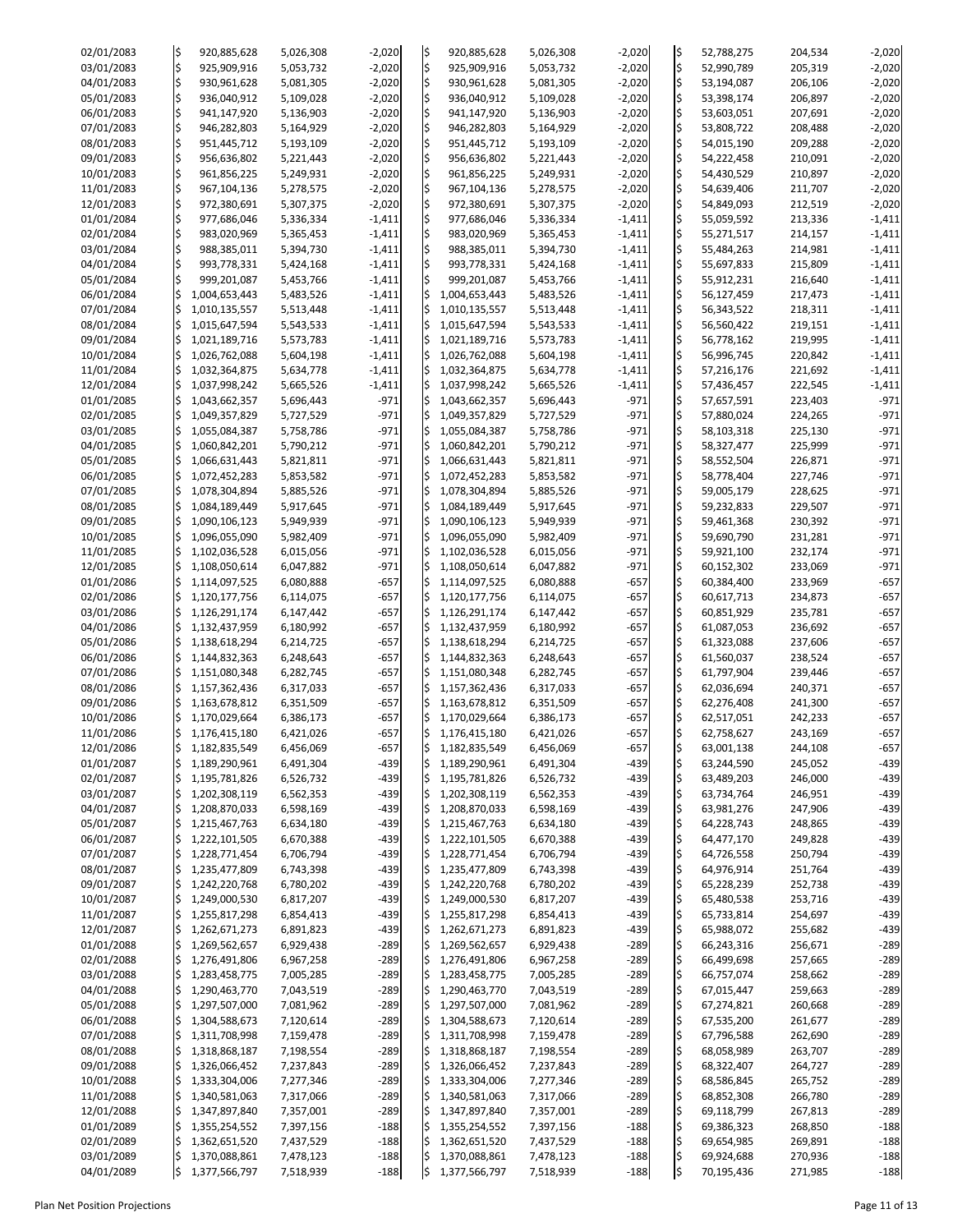| 05/01/2089               | l\$       | 1,385,085,547                  | 7,559,977                | $-188$           | IS  | 1,385,085,547                  | 7,559,977                | $-188$           | ļ\$        | 70,467,232               | 273,038            | $-188$           |
|--------------------------|-----------|--------------------------------|--------------------------|------------------|-----|--------------------------------|--------------------------|------------------|------------|--------------------------|--------------------|------------------|
| 06/01/2089               | $\zeta$   | 1,392,645,336                  | 7,601,239                | $-188$           |     | 1,392,645,336                  | 7,601,239                | $-188$           | l\$        | 70,740,082               | 274,095            | $-188$           |
| 07/01/2089               | l\$       | 1,400,246,388                  | 7,642,727                | $-188$           | I\$ | 1,400,246,388                  | 7,642,727                | $-188$           | l\$        | 71,013,990               | 275,156            | $-188$           |
| 08/01/2089               | \$        | 1,407,888,927                  | 7,684,441                | $-188$           |     | 1,407,888,927                  | 7,684,441                | $-188$           | l\$        | 71,288,958               | 276,222            | $-188$           |
| 09/01/2089               | l\$       | 1,415,573,180                  | 7,726,383                | $-188$           |     | 1,415,573,180                  | 7,726,383                | $-188$           | ļ\$        | 71,564,992               | 277,291            | $-188$           |
| 10/01/2089               | l\$       | 1,423,299,374                  | 7,768,553                | $-188$           |     | 1,423,299,374                  | 7,768,553                | $-188$           | l\$        | 71,842,095               | 278,365            | $-188$           |
| 11/01/2089               | \$        | 1,431,067,739                  | 7,810,954                | $-188$           |     | 1,431,067,739                  | 7,810,954                | $-188$           | l\$        | 72,120,273               | 279,443            | $-188$           |
| 12/01/2089               | l\$       | 1,438,878,505                  | 7,853,586                | $-188$           |     | 1,438,878,505                  | 7,853,586                | $-188$           | l\$        | 72,399,528               | 280,525            | $-188$           |
| 01/01/2090               |           | 1,446,731,903                  | 7,896,451                | $-122$           |     | 1,446,731,903                  | 7,896,451                | $-122$           | l\$        | 72,679,865               | 281,611            | $-122$           |
| 02/01/2090               |           | 1,454,628,233                  | 7,939,550                | $-122$           |     | 1,454,628,233                  | 7,939,550                | $-122$           | l\$        | 72,961,354               | 282,702            | $-122$           |
| 03/01/2090               | l\$       | 1,462,567,661                  | 7,982,885                | $-122$           |     | 1,462,567,661                  | 7,982,885                | $-122$           | l\$        | 73,243,934               | 283,797            | $-122$           |
| 04/01/2090               | \$        | 1,470,550,424                  | 8,026,456                | $-122$           |     | 1,470,550,424                  | 8,026,456                | $-122$           | l\$        | 73,527,609               | 284,896            | $-122$           |
| 05/01/2090               | l\$       | 1,478,576,757                  | 8,070,265                | $-122$           |     | 1,478,576,757                  | 8,070,265                | $-122$           | l\$        | 73,812,383               | 285,999            | $-122$           |
| 06/01/2090               |           | 1,486,646,900                  | 8,114,312                | $-122$           |     | 1,486,646,900                  | 8,114,312                | $-122$           | ļ\$        | 74,098,260               | 287,107            | $-122$           |
| 07/01/2090               |           | 1,494,761,090                  | 8,158,601                | $-122$           |     | 1,494,761,090                  | 8,158,601                | $-122$           | ļ\$        | 74,385,246               | 288,219            | $-122$           |
| 08/01/2090               | l\$       | 1,502,919,569                  | 8,203,131                | $-122$           |     | 1,502,919,569                  | 8,203,131                | $-122$           | ļ\$<br>l\$ | 74,673,343               | 289,335            | $-122$           |
| 09/01/2090<br>10/01/2090 | \$<br>l\$ | 1,511,122,578<br>1,519,370,360 | 8,247,904<br>8,292,921   | $-122$<br>$-122$ |     | 1,511,122,578<br>1,519,370,360 | 8,247,904<br>8,292,921   | $-122$<br>$-122$ | l\$        | 74,962,556<br>75,252,890 | 290,456<br>291,581 | $-122$<br>$-122$ |
| 11/01/2090               | \$        | 1,527,663,159                  | 8,338,184                | $-122$           |     | 1,527,663,159                  | 8,338,184                | $-122$           | ļ\$        | 75,544,349               | 292,710            | $-122$           |
| 12/01/2090               | \$        | 1,536,001,221                  | 8,383,695                | $-122$           |     | 1,536,001,221                  | 8,383,695                | $-122$           | l\$        | 75,836,938               | 293,844            | $-122$           |
| 01/01/2091               | l\$       | 1,544,384,794                  | 8,429,453                | $-78$            | l\$ | 1,544,384,794                  | 8,429,453                | $-78$            | l\$        | 76,130,660               | 294,982            | $-78$            |
| 02/01/2091               | \$        | 1,552,814,170                  | 8,475,462                | $-78$            |     | 1,552,814,170                  | 8,475,462                | $-78$            | ļ\$        | 76,425,564               | 296,125            | $-78$            |
| 03/01/2091               | \$        | 1,561,289,554                  | 8,521,722                | $-78$            |     | 1,561,289,554                  | 8,521,722                | $-78$            | l\$        | 76,721,611               | 297,272            | $-78$            |
| 04/01/2091               | $\zeta$   | 1,569,811,197                  | 8,568,234                | $-78$            |     | 1,569,811,197                  | 8,568,234                | $-78$            | l\$        | 77,018,805               | 298,423            | $-78$            |
| 05/01/2091               | \$        | 1,578,379,354                  | 8,615,000                | $-78$            |     | 1,578,379,354                  | 8,615,000                | $-78$            | ļ\$        | 77,317,150               | 299,579            | $-78$            |
| 06/01/2091               | l\$       | 1,586,994,276                  | 8,662,022                | $-78$            |     | 1,586,994,276                  | 8,662,022                | $-78$            | l\$        | 77,616,651               | 300,740            | $-78$            |
| 07/01/2091               | l\$       | 1,595,656,219                  | 8,709,300                | $-78$            |     | 1,595,656,219                  | 8,709,300                | $-78$            | ļ\$        | 77,917,313               | 301,905            | $-78$            |
| 08/01/2091               | \$        | 1,604,365,441                  | 8,756,836                | $-78$            |     | 1,604,365,441                  | 8,756,836                | $-78$            | ļ\$        | 78,219,140               | 303,074            | $-78$            |
| 09/01/2091               | l\$       | 1,613,122,199                  | 8,804,631                | $-78$            | I\$ | 1,613,122,199                  | 8,804,631                | $-78$            | l\$        | 78,522,137               | 304,248            | $-78$            |
| 10/01/2091               |           | 1,621,926,752                  | 8,852,688                | $-78$            |     | 1,621,926,752                  | 8,852,688                | $-78$            | l\$        | 78,826,307               | 305,427            | $-78$            |
| 11/01/2091               | \$        | 1,630,779,361                  | 8,901,006                | $-78$            |     | 1,630,779,361                  | 8,901,006                | $-78$            | ¦\$        | 79,131,656               | 306,610            | $-78$            |
| 12/01/2091               |           | 1,639,680,290                  | 8,949,589                | $-78$            | IŞ  | 1,639,680,290                  | 8,949,589                | $-78$            | I\$        | 79,438,188               | 307,798            | $-78$            |
| 01/01/2092               |           | 1,648,629,800                  | 8,998,436                | $-49$            |     | 1,648,629,800                  | 8,998,436                | $-49$            | ļ\$        | 79,745,908               | 308,990            | $-49$            |
| 02/01/2092               | l\$       | 1,657,628,188                  | 9,047,551                | $-49$            |     | 1,657,628,188                  | 9,047,551                | $-49$            | l\$        | 80,054,849               | 310,187            | $-49$            |
| 03/01/2092               |           | 1,666,675,690                  | 9,096,933                | $-49$            |     | 1,666,675,690                  | 9,096,933                | $-49$            | ļ\$        | 80,364,987               | 311,389            | $-49$            |
| 04/01/2092               |           | 1,675,772,574                  | 9,146,585                | $-49$            |     | 1,675,772,574                  | 9,146,585                | $-49$            | l\$        | 80,676,327               | 312,595            | $-49$            |
| 05/01/2092               |           | 1,684,919,110                  | 9,196,508                | $-49$            |     | 1,684,919,110                  | 9,196,508                | $-49$            | l\$        | 80,988,873               | 313,806            | $-49$            |
| 06/01/2092               |           | 1,694,115,569                  | 9,246,704                | $-49$            |     | 1,694,115,569                  | 9,246,704                | $-49$            | l\$        | 81,302,631               | 315,022            | $-49$            |
| 07/01/2092               |           | 1,703,362,224                  | 9,297,173                | $-49$            |     | 1,703,362,224                  | 9,297,173                | $-49$            | l\$        | 81,617,604               | 316,242            | $-49$            |
| 08/01/2092               |           | 1,712,659,348                  | 9,347,918                | $-49$            |     | 1,712,659,348                  | 9,347,918                | $-49$            | l\$        | 81,933,797               | 317,468            | $-49$            |
| 09/01/2092               |           | 1,722,007,217                  | 9,398,940                | $-49$            |     | 1,722,007,217                  | 9,398,940                | $-49$            | l\$        | 82,251,216               | 318,697            | $-49$            |
| 10/01/2092               |           | 1,731,406,108                  | 9,450,240                | $-49$            |     | 1,731,406,108                  | 9,450,240                | $-49$            | l\$        | 82,569,864               | 319,932            | $-49$            |
| 11/01/2092<br>12/01/2092 |           | 1,740,856,299                  | 9,501,821                | $-49$            |     | 1,740,856,299                  | 9,501,821                | $-49$<br>$-49$   | ļ\$        | 82,889,747               | 321,172            | $-49$<br>$-49$   |
| 01/01/2093               |           | 1,750,358,071<br>1,759,911,704 | 9,553,683<br>9,605,828   | $-49$<br>$-30$   |     | 1,750,358,071<br>1,759,911,704 | 9,553,683<br>9,605,828   | $-30$            | l\$<br>l\$ | 83,210,870<br>83,533,237 | 322,416<br>323,665 | $-30$            |
| 02/01/2093               |           | 1,769,517,502                  | 9,658,257                | $-30$            |     | 1,769,517,502                  | 9,658,257                | $-30$            | l\$        | 83,856,872               | 324,919            | $-30$            |
| 03/01/2093               |           | 1,779,175,729                  | 9,710,973                | $-30$            |     | 1,779,175,729                  | 9,710,973                | $-30$            |            | 84,181,760               | 326,178            | $-30$            |
| 04/01/2093               |           | 1,788,886,672                  | 9,763,977                | $-30$            |     | 1,788,886,672                  | 9,763,977                | $-30$            | ļ\$        | 84,507,908               | 327,441            | $-30$            |
| 05/01/2093               |           | 1,798,650,619                  | 9,817,270                | $-30$            |     | 1,798,650,619                  | 9,817,270                | $-30$            | l\$        | 84,835,320               | 328,710            | $-30$            |
| 06/01/2093               | l\$       | 1,808,467,859                  | 9,870,853                | $-30$            |     | 1,808,467,859                  | 9,870,853                | $-30$            | l\$        | 85,164,000               | 329,984            | $-30$            |
| 07/01/2093               |           | 1,818,338,682                  | 9,924,730                | $-30$            |     | 1,818,338,682                  | 9,924,730                | $-30$            | ļ\$        | 85,493,953               | 331,262            | $-30$            |
| 08/01/2093               |           | 1,828,263,382                  | 9,978,900                | $-30$            |     | 1,828,263,382                  | 9,978,900                | $-30$            | l\$        | 85,825,185               | 332,545            | $-30$            |
| 09/01/2093               |           | 1,838,242,252                  | 10,033,366               | $-30$            |     | 1,838,242,252                  | 10,033,366               | $-30$            | l\$        | 86,157,701               | 333,834            | $-30$            |
| 10/01/2093               |           | 1,848,275,588                  | 10,088,129               | $-30$            |     | 1,848,275,588                  | 10,088,129               | $-30$            | ļ\$        | 86,491,505               | 335,127            | $-30$            |
| 11/01/2093               |           | 1,858,363,687                  | 10,143,191               | $-30$            |     | 1,858,363,687                  | 10,143,191               | $-30$            | l\$        | 86,826,602               | 336,426            | $-30$            |
| 12/01/2093               |           | 1,868,506,848                  | 10,198,554               | $-30$            |     | 1,868,506,848                  | 10,198,554               | $-30$            | ļ\$        | 87,162,998               | 337,729            | $-30$            |
| 01/01/2094               |           | 1,878,705,372                  | 10,254,219               | $-18$            |     | 1,878,705,372                  | 10,254,219               | $-18$            | l\$        | 87,500,697               | 339,038            | $-18$            |
| 02/01/2094               |           | 1,888,959,573                  | 10,310,188               | $-18$            |     | 1,888,959,573                  | 10,310,188               | $-18$            | ļ\$        | 87,839,717               | 340,351            | $-18$            |
| 03/01/2094               |           | 1,899,269,743                  | 10,366,462               | $-18$            |     | 1,899,269,743                  | 10,366,462               | $-18$            | l\$        | 88,180,050               | 341,670            | $-18$            |
| 04/01/2094               |           | 1,909,636,187                  | 10,423,043               | $-18$            |     | 1,909,636,187                  | 10,423,043               | $-18$            |            | 88,521,702               | 342,994            | $-18$            |
| 05/01/2094               |           | 1,920,059,212                  | 10,479,934               | $-18$            |     | 1,920,059,212                  | 10,479,934               | $-18$            | l\$        | 88,864,677               | 344,323            | $-18$            |
| 06/01/2094               |           | 1,930,539,128                  | 10,537,134               | $-18$            |     | 1,930,539,128                  | 10,537,134               | $-18$            |            | 89,208,982               | 345,657            | $-18$            |
| 07/01/2094               | I\$       | 1,941,076,244                  | 10,594,647               | $-18$            |     | 1,941,076,244                  | 10,594,647               | $-18$            | l\$        | 89,554,621               | 346,996            | $-18$            |
| 08/01/2094               |           | 1,951,670,874                  | 10,652,474               | $-18$            |     | 1,951,670,874                  | 10,652,474               | $-18$            | ļ\$        | 89,901,598               | 348,340            | $-18$            |
| 09/01/2094               |           | 1,962,323,330                  | 10,710,617               | $-18$            |     | 1,962,323,330                  | 10,710,617               | $-18$            | ļ\$        | 90,249,921               | 349,690            | $-18$            |
| 10/01/2094               |           | 1,973,033,929                  | 10,769,077               | $-18$            |     | 1,973,033,929                  | 10,769,077               | $-18$            |            | 90,599,593               | 351,045            | $-18$            |
| 11/01/2094               |           | 1,983,802,987                  | 10,827,855<br>10,886,955 | $-18$            |     | 1,983,802,987                  | 10,827,855               | $-18$            |            | 90,950,620               | 352,405            | $-18$<br>$-18$   |
| 12/01/2094<br>01/01/2095 |           | 1,994,630,825<br>2,005,517,762 | 10,946,378               | $-18$<br>$-11$   |     | 1,994,630,825<br>2,005,517,762 | 10,886,955<br>10,946,378 | $-18$<br>$-11$   |            | 91,303,007<br>91,656,759 | 353,770<br>355,141 | $-11$            |
| 02/01/2095               |           | 2,016,464,128                  | 11,006,124               | $-11$            |     | 2,016,464,128                  | 11,006,124               | $-11$            |            | 92,011,889               | 356,517            | $-11$            |
| 03/01/2095               |           | 2,027,470,242                  | 11,066,197               | $-11$            |     | 2,027,470,242                  | 11,066,197               | $-11$            |            | 92,368,395               | 357,898            | $-11$            |
| 04/01/2095               |           | 2,038,536,428                  | 11,126,598               | $-11$            |     | 2,038,536,428                  | 11,126,598               | $-11$            | l\$        | 92,726,282               | 359,285            | $-11$            |
| 05/01/2095               |           | 2,049,663,014                  | 11,187,328               | $-11$            |     | 2,049,663,014                  | 11,187,328               | $-11$            |            | 93,085,557               | 360,677            | $-11$            |
| 06/01/2095               |           | 2,060,850,331                  | 11,248,390               | $-11$            |     | 2,060,850,331                  | 11,248,390               | $-11$            | ļ\$        | 93,446,223               | 362,075            | $-11$            |
| 07/01/2095               | l\$       | 2,072,098,710                  | 11,309,785               | $-11$            | IŞ  | 2,072,098,710                  | 11,309,785               | $-11$            | ļ\$        | 93,808,286               | 363,478            | $-11$            |

Plan Net Position Projections **Page 12 of 13** Page 12 of 13